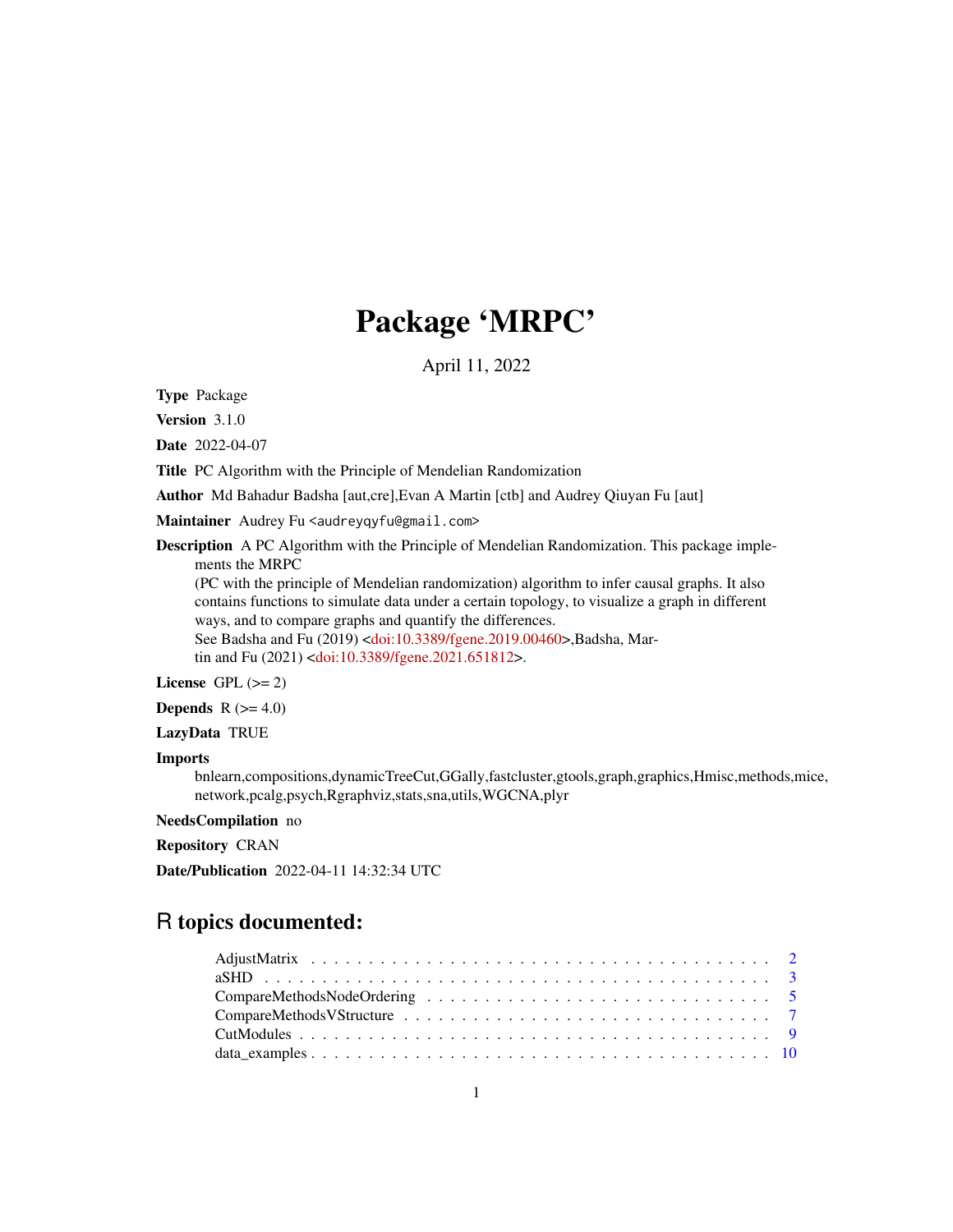<span id="page-1-0"></span>

|       |              | - 14 |
|-------|--------------|------|
|       |              | 15   |
|       |              | 22   |
|       |              | 25   |
|       |              | 29   |
|       |              | 33   |
|       |              | 33   |
|       |              | 36   |
|       | mpiny        | 40   |
|       |              | 41   |
|       |              | 49   |
|       |              | 52   |
|       |              | 53   |
|       |              | 55   |
|       |              | 56   |
|       |              | 59   |
|       |              | 60   |
|       |              | 61   |
|       |              | 62   |
|       |              | 65   |
|       |              | 66   |
|       |              | 67   |
|       |              | 68   |
|       |              | 69   |
|       | simu data M0 | 69   |
|       | simu_data_M1 | 70   |
|       | simu_data_M2 | 70   |
|       | simu data M3 | 71   |
|       | simu data M4 | 71   |
|       |              | 72   |
|       |              | 72   |
| Index |              | 73   |
|       |              |      |

AdjustMatrix *Adjust the columns of the input matrix same as in the reference matrix*

# Description

We adjusted the columns of the input matrix to have the same ordering as in the reference matrix.

# Usage

AdjustMatrix(reference, input)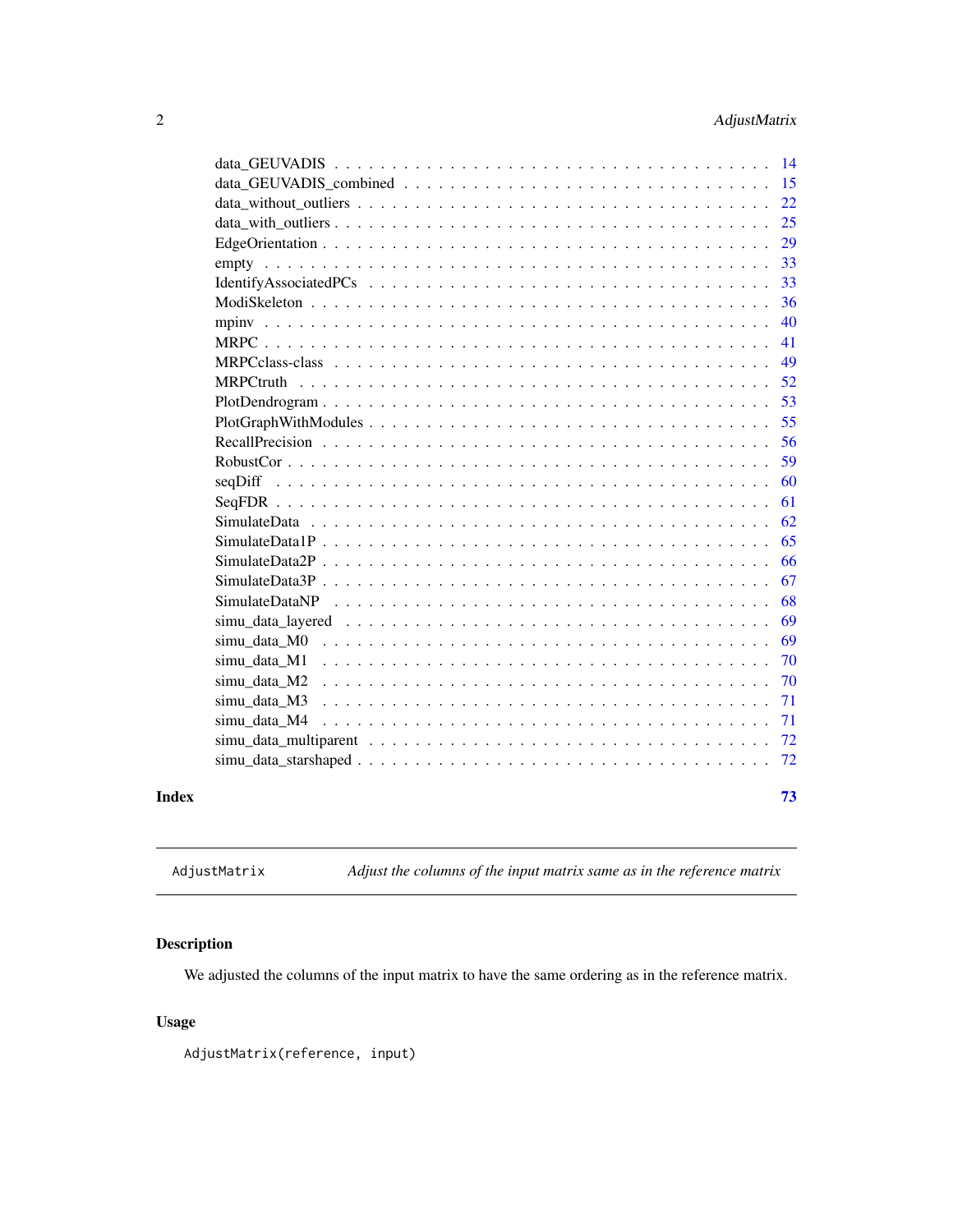#### <span id="page-2-0"></span> $aSHD$  3

# Arguments

| reference | The reference matrix. |
|-----------|-----------------------|
| input     | The input matrix.     |

# Value

Matrix

# Author(s)

Md Bahadur Badsha (mbbadshar@gmail.com)

# Examples

```
# Reference matrix
reference \leq matrix(0,nrow=4,ncol = 4)
colnames(reference) <- c("V1","T1","T2","T3")
rownames(reference) <- colnames(reference)
# Adjacency matrix for reference
reference[1,2] <- 1
reference[2,3] <- 1
reference[3,4] <- 1
# Input matrix
input \leq matrix(0,
                nrow = 4,
                ncol = 4colnames(input) <- c("V1","T2","T3","T1")
rownames(input) <- colnames(input)
# Adjacency matrix for input
input[1,2] < -1input[2,3] < -1input[3,4] <- 1
# Adjust the columns of the input matrix same as in the reference matrix
AdjustMatrix <- AdjustMatrix (reference, input)
```
aSHD *Adjusted structural hamming distance (aSHD)*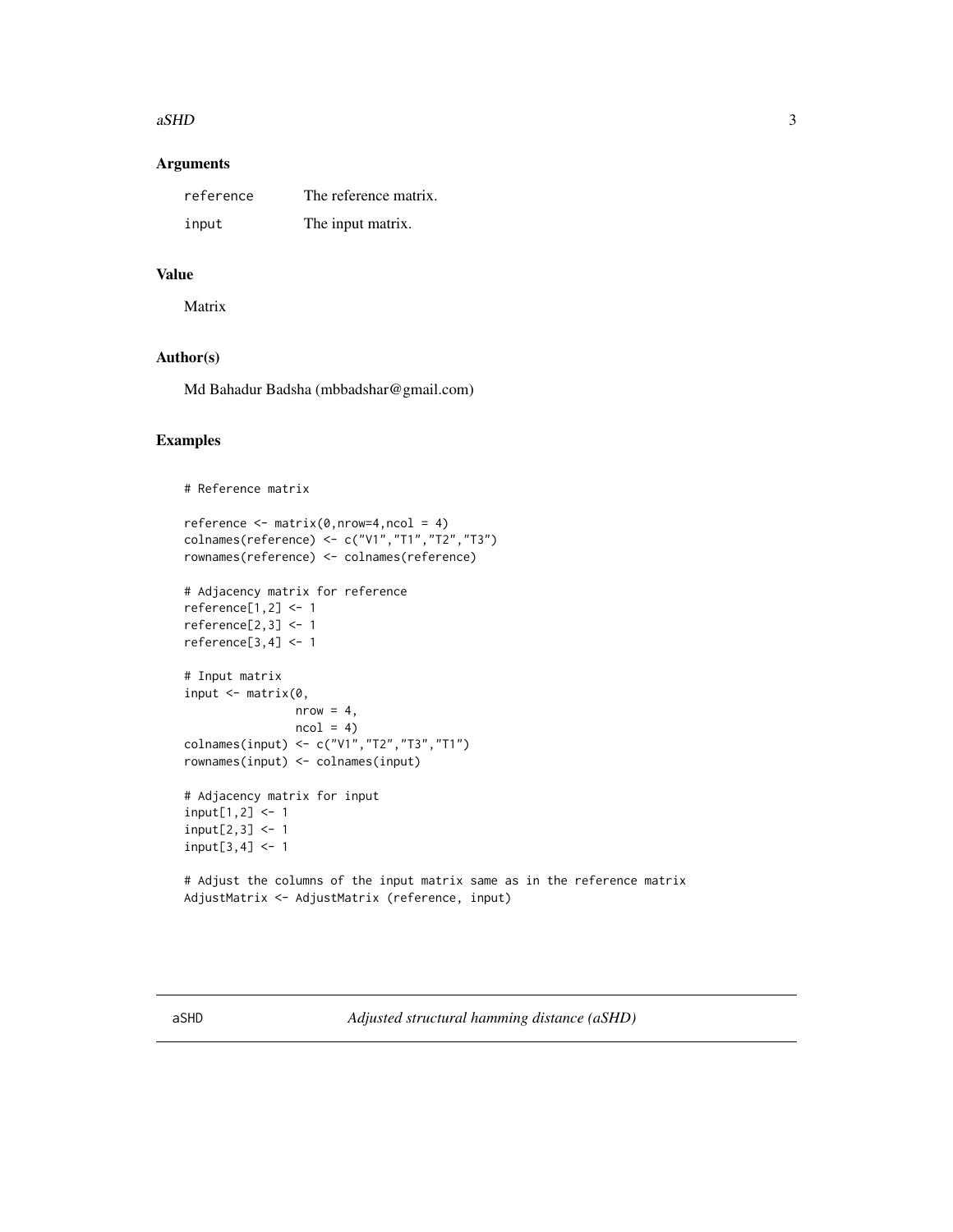#### Description

The SHD as implemented in the R package pcalg (Kalisch et al., 2012) and bnlearn(Scutari, 2010), counts how many differences exist between two directed graphs. This distance is 1 if an edge exists in one graph but is missing in the other, or if the direction of an edge is different between the two graphs. The larger this distance is the more different the two graphs are. We adjusted the SHD to reduce the penalty of having the wrong direction of an edge to 0.5. For example, between two graphs  $V \rightarrow T1 \leftarrow T2$  and  $V \rightarrow T1 \rightarrow T2$ , the SHD is 1 and the aSHD is 0.5.

#### Usage

```
aSHD(g1, g2, GV, edge. presence = 1.0, edge. direction = 0.5)
```
#### **Arguments**

| g1            | First graph object                                                                                                                                                                                                           |
|---------------|------------------------------------------------------------------------------------------------------------------------------------------------------------------------------------------------------------------------------|
| g2            | Second graph object                                                                                                                                                                                                          |
| G٧            | The number of genetic variants (SNPs/indels/CNV/eQTL) in the input data ma-<br>trix. For example, if the data has one genetic variant, first column, then $GV = 1$ ,<br>if 2, 1st and 2nd column, then $GV = 2$ , and so on. |
| edge.presence | The weight for an edge being present.                                                                                                                                                                                        |
|               | edge.direction The weight for the edge direction.                                                                                                                                                                            |

#### Author(s)

Md Bahadur Badsha (mbbadshar@gmail.com)

#### References

1. Kalisch M, Machler M, Colombo D, Maathuis MH and Buhlmann P (2012). Causal Inference Using Graphical Models with the R Package pcalg. Journal of Statistical Software, 47, 26.

2. Scutari M (2010). Learning Bayesian Networks with the bnlearn R Package. Journal of Statistical Software, 35(3), 1-22.

```
# True model (V1 --> T1 --> T2 --> T3)
\text{tarmat\_s1} \leq -\text{matrix}(0,nrow = 4,
                     ncol = 4)
colnames(tarmat_s1) <- c("V1", "T1", "T2", "T3")
rownames(tarmat_s1) <- colnames(tarmat_s1)
# Create an adjacency matrix for the true graph
tarmat_s1[1, 2] <- 1
tarmat_s1[2, 3] <- 1
tarmat_s1[3, 4] <- 1
```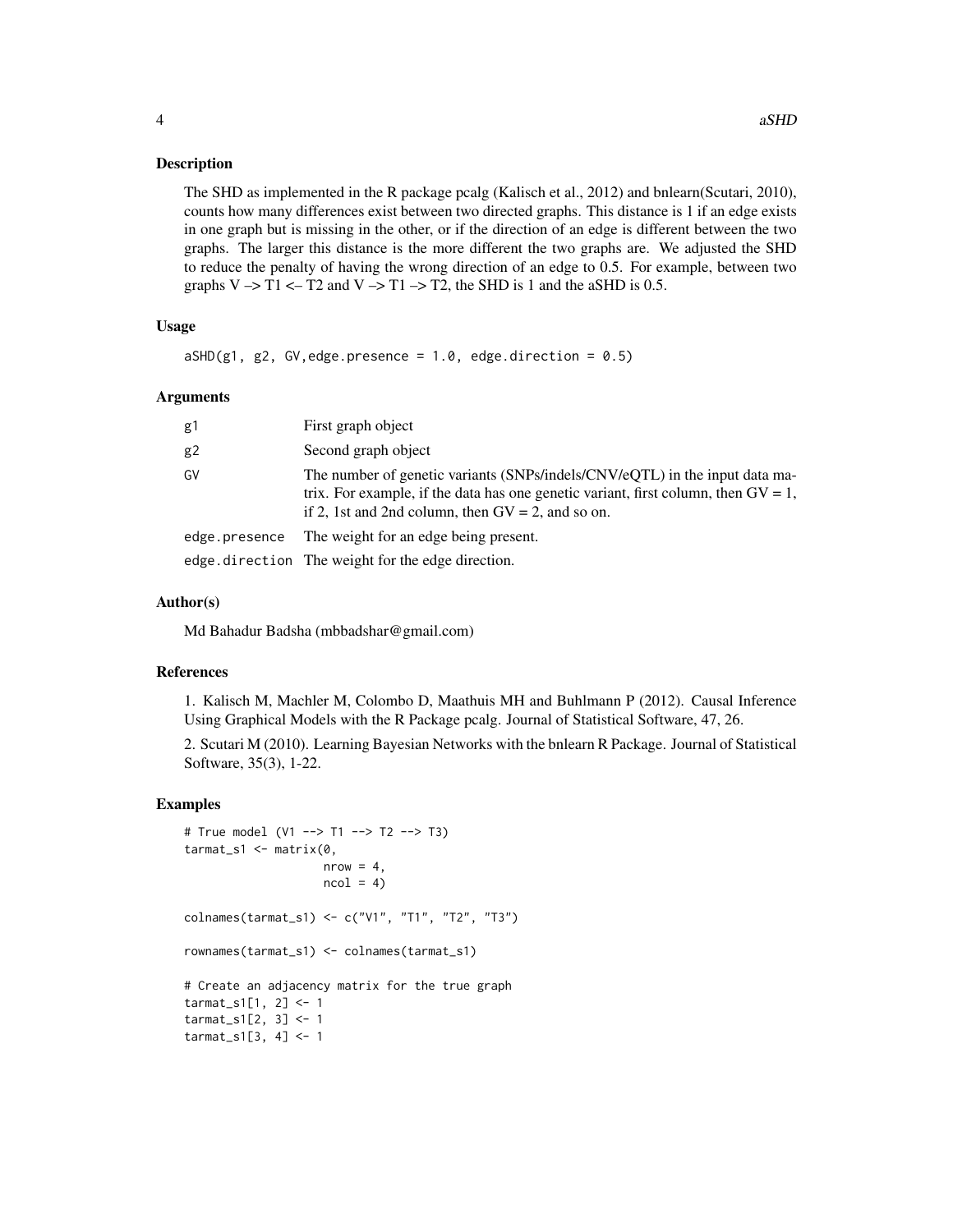```
# Graph object of the true graph
Truth <- as(tarmat_s1,
            "graphNEL")
# Inferred graph (V1 --> T1 <-- T2 --> T3)
tarmat_s2 <- matrix(0,
                    nrow = 4,
                    ncol = 4colnames(tarmat_s2) <-c ("V1", "T1", "T2", "T3")
rownames(tarmat_s2) <- colnames(tarmat_s2)
# Create an adjacency matrix for the inferred graph
tarmat_s2[1, 2] <- 1
tarmat_s2[3, 2] <- 1
tarmat_s2[3, 4] <- 1
# Graph objects for the inferred graph
Inferred <- as(tarmat_s2,
               "graphNEL")
Distance <- aSHD(Truth,
                 Inferred,
                 GV = 1,edge.presence = 1.0,
                 edge.direction = 0.5)
```
CompareMethodsNodeOrdering

*Comparison of inference accuracy using the same data but with different node orderings.*

#### Description

Investigate the performance of five methods on the same data but with different node orderings: [MRPC](#page-40-1) (Badsha and Fu, 2019; Badsha et al., 2021), [pc,](#page-0-0) implemented in pcalg (Kalisch et al., 2012), and [pc.stable,](#page-0-0) [mmpc,](#page-0-0) [mmhc,](#page-0-0) and [hc,](#page-0-0) the last four all implemented in bnlearn (Scutari, 2010). See details in Badsha et al.(2021).

# Usage

```
CompareMethodsNodeOrdering(N, signal, model, n_data, n_nodeordering)
```
#### Arguments

N The number of observations.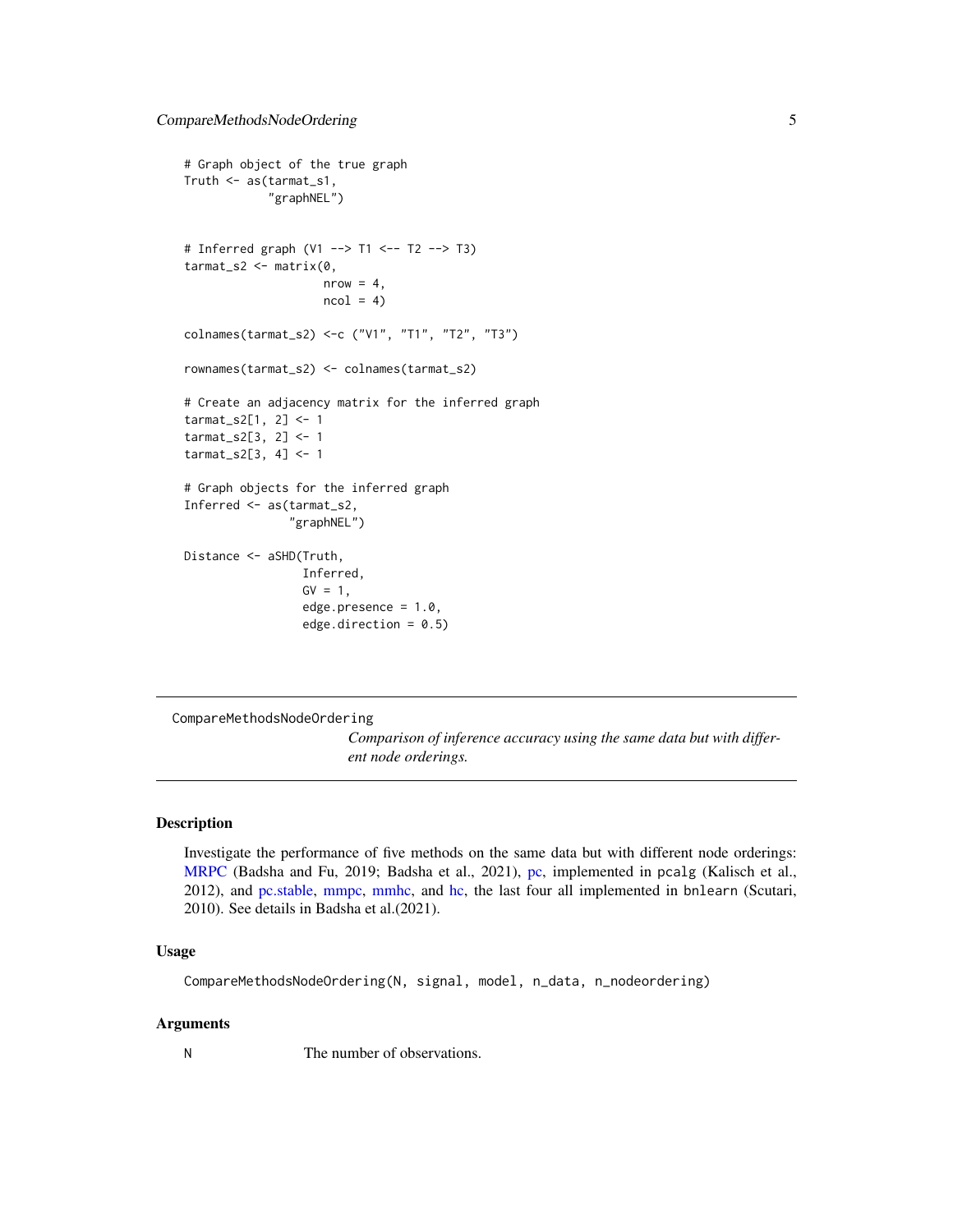| signal | The signal strength which is the coefficient of the parent nodes in the linear<br>model. |
|--------|------------------------------------------------------------------------------------------|
| model  | Either 'truth1' or 'truth2' to specify the model to generate data from.                  |
| n_data | The number of independent data sets to generate.                                         |
|        | n_nodeordering The number of times to reorder the nodes.                                 |

# Details

We generated different data sets from each of the two graphs  $(V1 - ST1 - ST2 - ST3$  and  $V1 - ST1 \leftarrow$ T2–>T3), where V1 is the genetic varitant node and T1, T2 and T3 are the phenotype nodes. For each data set, we reordered the columns of the data matrix with different permutations of the T nodes, and thus generated new permuted data sets. We then applied all the methods to each of the data sets (restricting edge direction wherever necessary and possible), obtained different inferred graphs, and counted the number of unique graphs among the inferred graphs for each data set.

The output is the number of unique graphs inferred by each method across all permutations.The columns are indicates which methods (MRPC, pc, pc.stable, mmpc mmhc, and hc), and each rows are indicates the independent data sets under different node orderings. See details in Badsha et al., 2018.

# Value

Matrix

#### Author(s)

Md Bahadur Badsha (mbbadshar@gmail.com)

#### References

1. Badsha MB and Fu AQ (2019). Learning causal biological networks with the principle of Mendelian randomization. Frontiers in Genetics, 10:460.

2. Badsha MB, Martin EA and Fu AQ (2021). MRPC: An R package for inference of causal graphs. Frontiers in Genetics, 10:651812.

3. Kalisch M, Machler M, Colombo D, Maathuis MH and Buhlmann P (2012). Causal Inference Using Graphical Models with the R Package pcalg. Journal of Statistical Software, 47, 26.

4. Scutari M (2010). Learning Bayesian Networks with the bnlearn R Package. Journal of Statistical Software, 35(3), 1-22.

```
# Load the libraries
library(MRPC) # MRPC
library(pcalg) # pc
library(bnlearn) # pc.stable, mmpc, mmhc, and hc
# For demonstration purposes, only 10 data sets
# are simulated from truth1 (V1-->T1-->T2-->T3)
```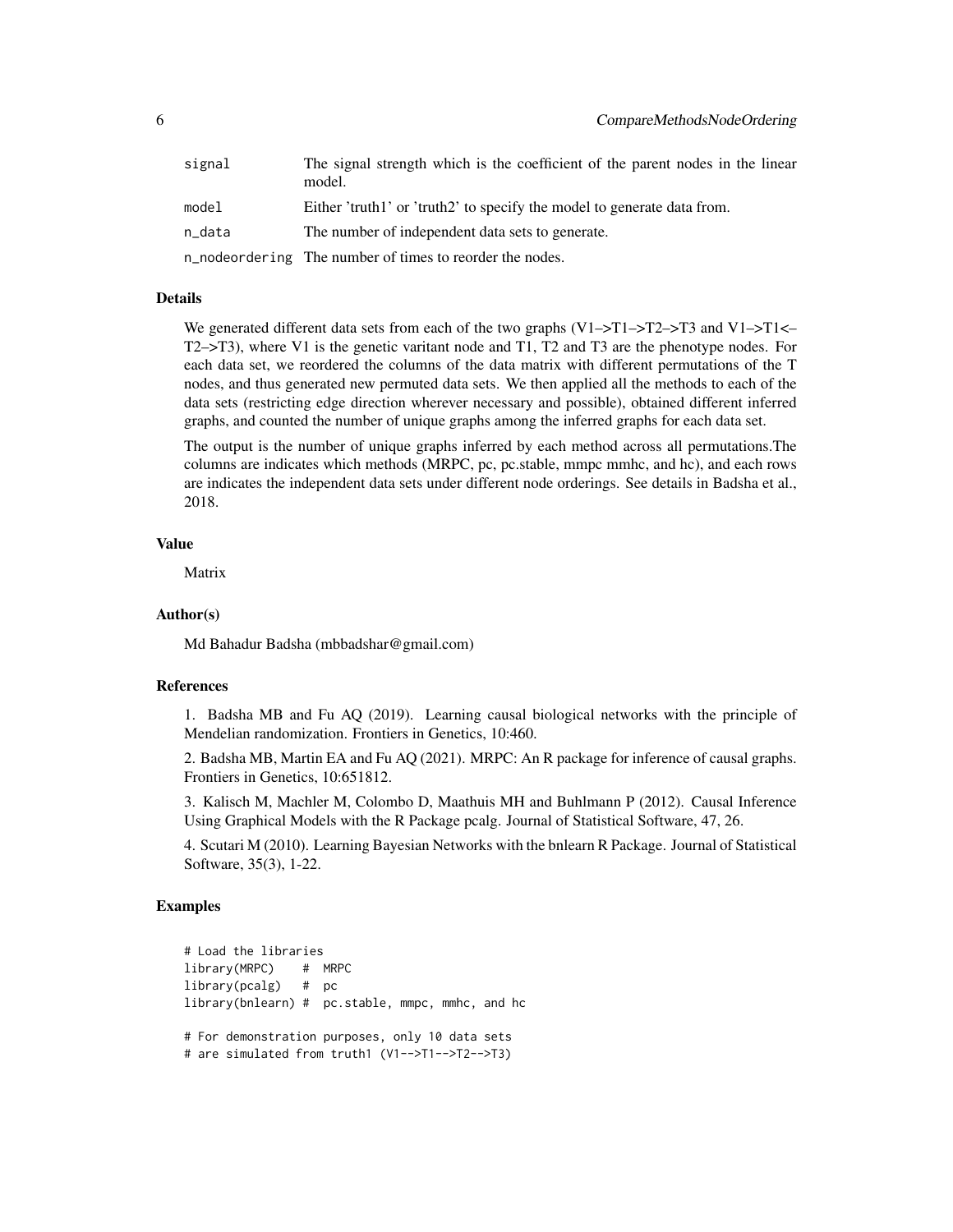# <span id="page-6-0"></span>CompareMethodsVStructure 7

```
# with sample size N = 100, signal = 1.0,
# and 6 different T nodes orderings
Output <- CompareMethodsNodeOrdering(N = 100,
                                     signal = 1.0,
                                     model = 'truth1',
                                     n\_data = 10,
                                     n_nodeordering = 6)
```
CompareMethodsVStructure

*Comparison of inference accuracy of different methods on data with and without a v-structure*

#### Description

This function compares inference accuracy on graphs with and without a v-structure in terms of recall and precision by six methods [MRPC,](#page-40-1) [pc,](#page-0-0) [pc.stable,](#page-0-0) [mmpc,](#page-0-0) [mmhc,](#page-0-0) and [hc,](#page-0-0) across multiple data sets. See details in Badsha and Fu (2019) and Badsha et al.(2021).

# Usage

```
CompareMethodsVStructure(N, signal, model, includeGV, ita)
```
#### Arguments

| N         | Number of observations.                                                                                                                                                                                                  |
|-----------|--------------------------------------------------------------------------------------------------------------------------------------------------------------------------------------------------------------------------|
| signal    | The coefficient of parent nodes in the linear model. For example, strong $= 1.0$ ,<br>moderate $= 0.5$ , and weak $= 0.2$ .                                                                                              |
| model     | The graph from which the data is generated. Specifically, two graphs are con-<br>sidered here: 'model 1' (V1->T1->T2), which does not contain a v-structure,<br>and 'model 2' $(V1 > T1 < T2)$ , which is a v-structure. |
| includeGV | If TRUE, include edges involving genetic variants (GVs) when comparing the<br>true and inferred graphs. If FALSE, exclude such edges.                                                                                    |
| ita       | Number of independent data sets to simulate.                                                                                                                                                                             |

#### Details

The output is a matrix, where the rows are the six methods: MRPC, pc, pc.stable, mmpc, mmhc, and hc, and the columns are the mean of recall, sd of recall, mean of precision, and sd of precision, respectively. Mean and sd are calculated across all the simulated data sets. For methods from the bnlearn package (pc.stable, mmpc, mmhc, and hc), we apply the blacklist argument to exclude edges pointing at the genetic variant, and therefore evaluate recall and precision including the edges involving these edges (i.e., includeGV = TRUE).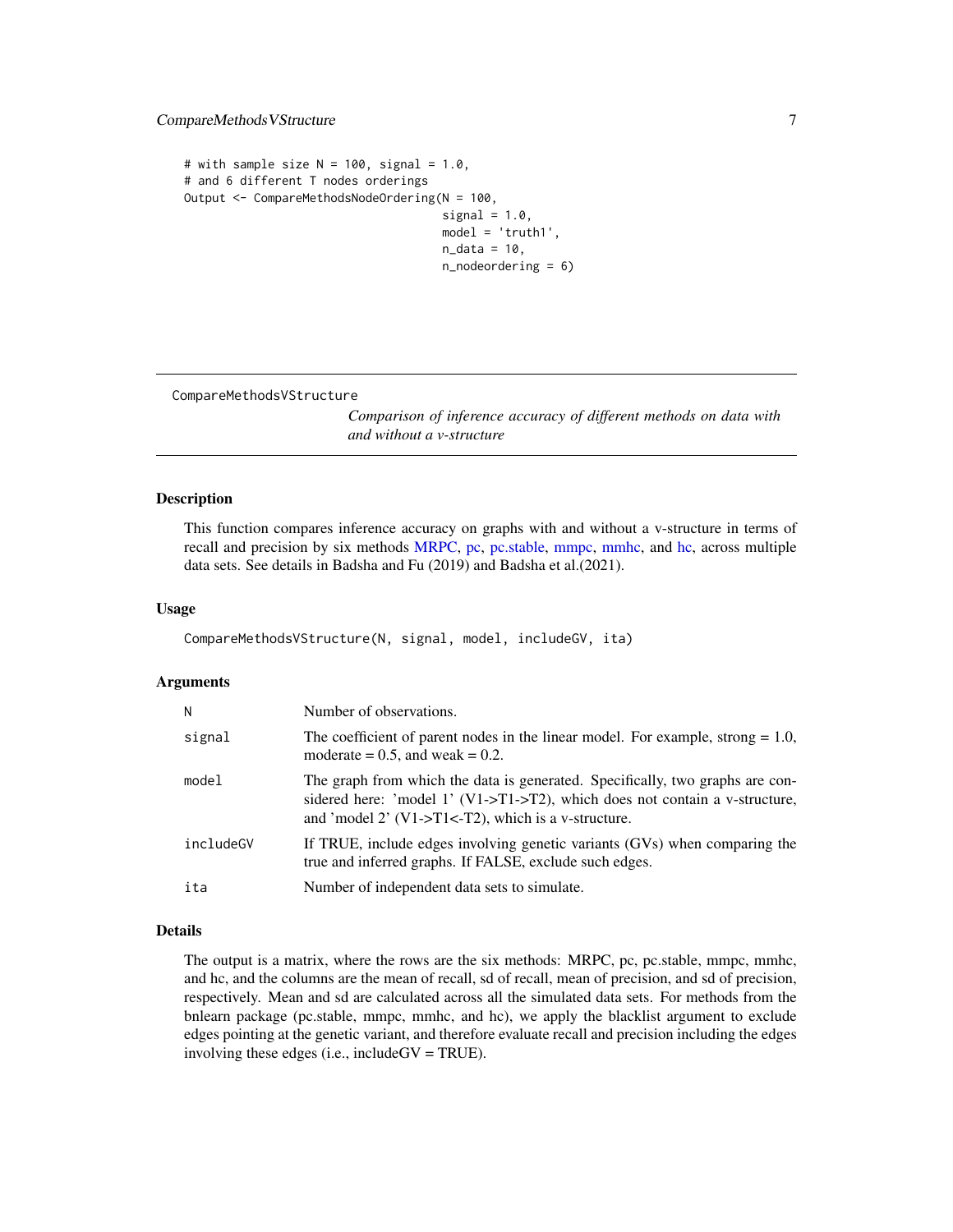#### Value

Matrix

#### Author(s)

Md Bahadur Badsha (mbbadshar@gmail.com)

# References

1. Badsha MB and Fu AQ (2019). Learning causal biological networks with the principle of Mendelian randomization. Frontiers in Genetics, 10:460.

2. Badsha MB, Martin EA and Fu AQ (2021). MRPC: An R package for inference of causal graphs. Frontiers in Genetics, 10:651812.

3. Kalisch M, Machler M, Colombo D, Maathuis MH and Buhlmann P (2012). Causal Inference Using Graphical Models with the R Package pcalg. Journal of Statistical Software, 47, 26.

4. Scutari M (2010). Learning Bayesian Networks with the bnlearn R Package. Journal of Statistical Software, 35(3), 1-22.

#### See Also

[RecallPrecision:](#page-55-1) Performance evaluation in terms of recall and precision.

```
# Load the libraries
library(MRPC) # MRPC
library(pcalg) # pc
library(bnlearn) # pc.stable, mmpc, mmhc and hc
# For demonstration purposes, only 10 data sets
# are simulated here
# with sample size N = 100 and signal = 1
# Comparison of inference accuracy on
# model 1 (mediation)
Result1 <- CompareMethodsVStructure(N = 100,
                                    signal = 1.0,
                                    'model1',
                                    includeGV = TRUE,
                                    ita = 10)
# Comparison of inference accuracy on
# model 2 (v-structure)
Result2 <- CompareMethodsVStructure(N = 100,
                                    signal = 1.0,
                                    'model2',
                                    includeGV = TRUE,
                                    ita = 10)
```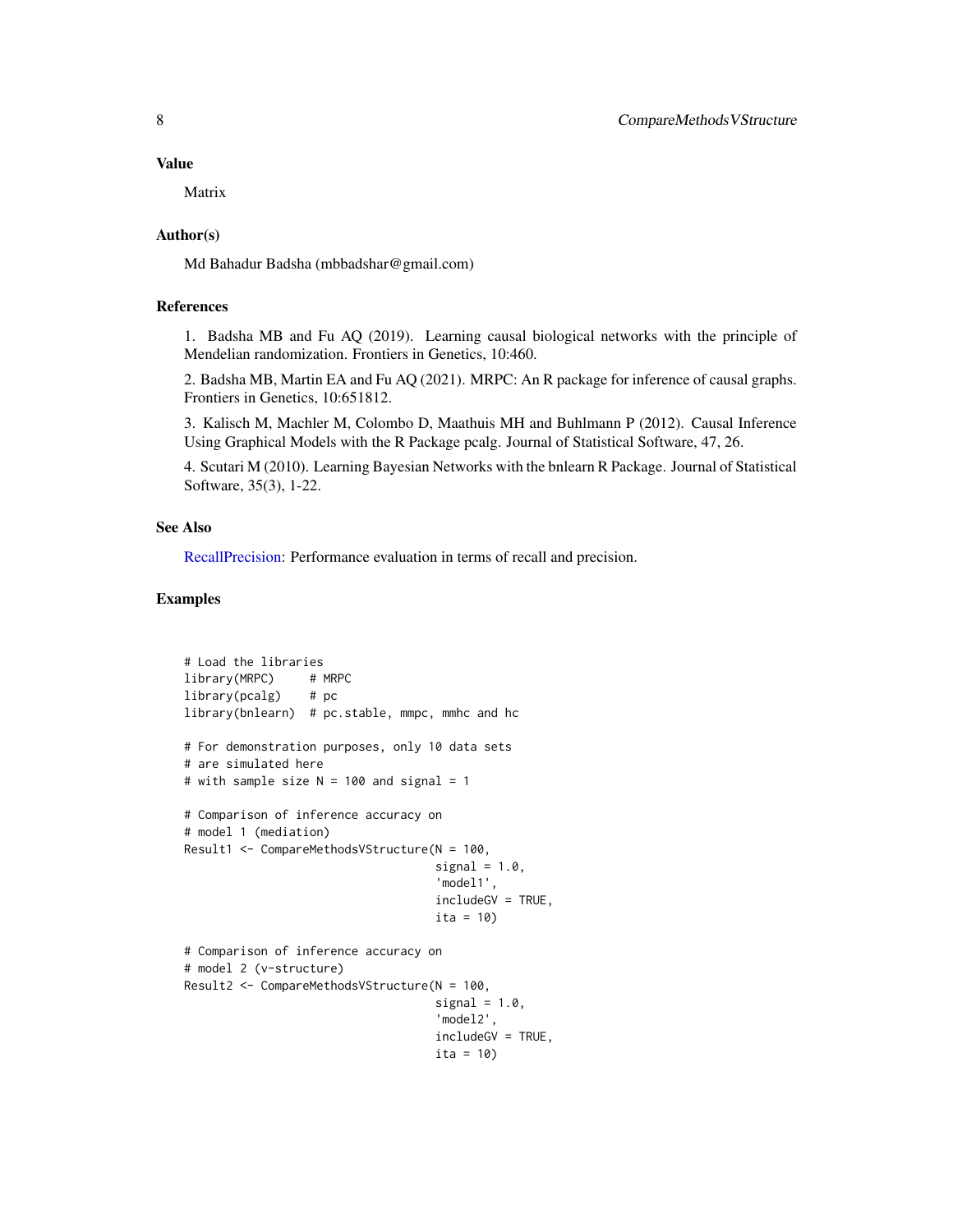#### <span id="page-8-0"></span>CutModules *Cut a numeric variable into intervals*

# Description

Similar to [cut2](#page-0-0) function with some modification.

# Usage

```
CutModules(x, cuts, m, g, levels.mean = FALSE, digits, minmax = TRUE,
   oneval = TRUE, onlycuts = FALSE)
```
# Arguments

| $\mathsf{x}$ | Numeric vector to classify into intervals.                                                                                                                                          |
|--------------|-------------------------------------------------------------------------------------------------------------------------------------------------------------------------------------|
| cuts         | Cut points                                                                                                                                                                          |
| m            | Desired minimum number of observations in a group.                                                                                                                                  |
| g            | Number of quantile groups.                                                                                                                                                          |
| levels.mean  | Set to TRUE to make the new categorical vector have levels attribute that is the<br>group means of x instead of interval endpoint labels.                                           |
| digits       | Number of significant digits to use in constructing levels. The default is 3, and<br>$5$ if levels. mean = TRUE.                                                                    |
| minmax       | If cuts is specified but $min(x) < min(cuts)$ or $max(x) > max(cuts)$ augments cuts<br>to include min and max x.                                                                    |
| oneval       | If an interval contains only one unique value, the interval will be labeled with the<br>formatted version of that value instead of the interval endpoints unless oneval =<br>FALSE. |
| onlycuts     | Set to TRUE to only return the vector of computed cuts. This consists of the<br>interior values plus outer ranges.                                                                  |

# Value

Vector

# Author(s)

Md Bahadur Badsha (mbbadshar@gmail.com)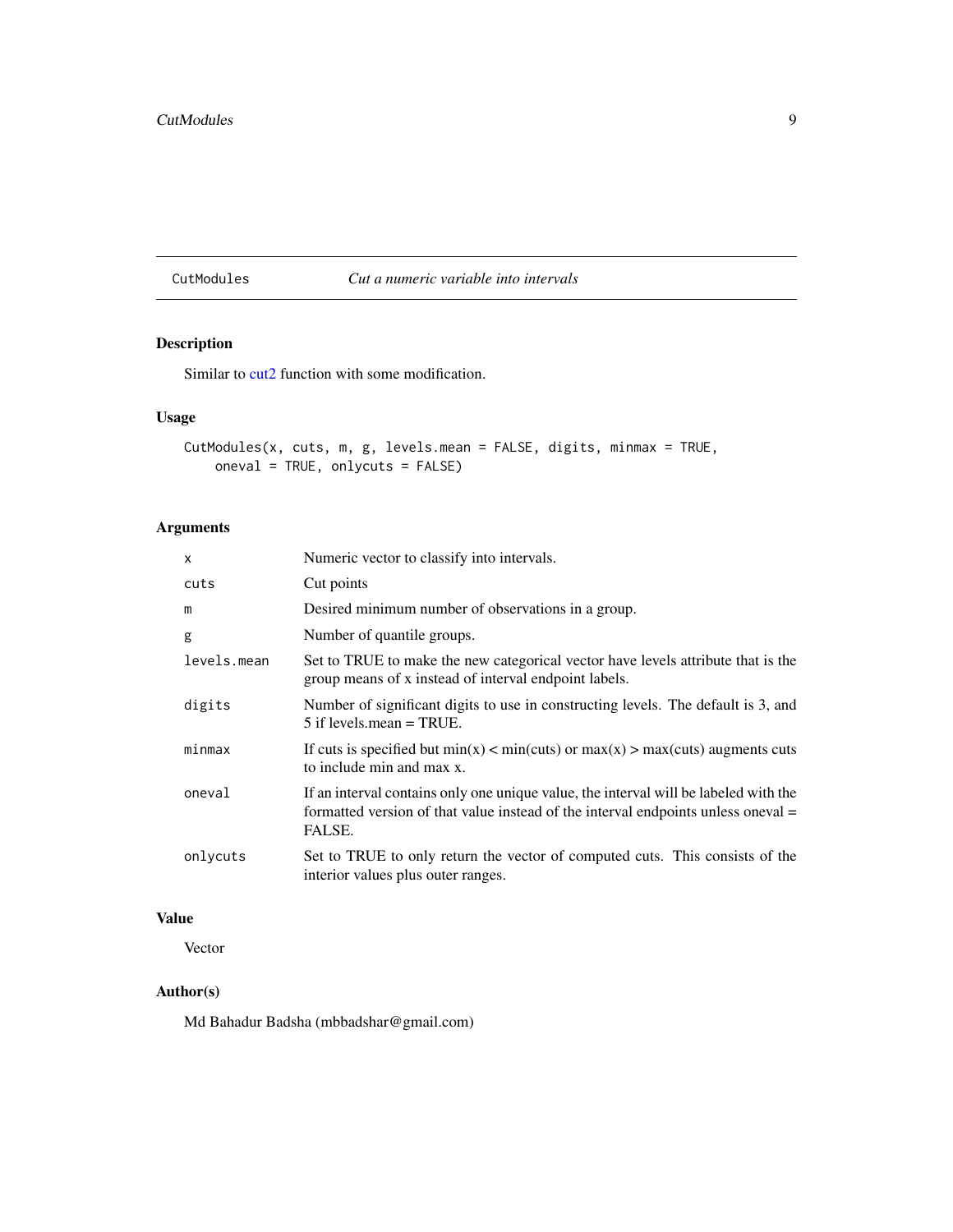<span id="page-9-0"></span>

#### Description

Example data under the simple and complex graphs. Data may be continuous or discrete.

#### Usage

data(data\_examples)

# Details

For each model, the graph and a simulated data matrix are available for both continuous and discrete data.

For continuous data with genetic information: 1000 samples in row and 6 variables in column. First two columns are the genetic variants and remaning columns are gene expression.

Continuous data without genetic information: 1000 samples in row and 8 variables in column.

Discrete data with genetic information: 1000 samples in row and 6 variables in column. First column is the genetic variant and remaning columns are the gene expression.

Discrete data without genetic information: 1000 samples in row and 5 variables in column.

Continuous data with genetic information for complex model: 1000 samples in row and 22 variables in column. First 14 column is the genetic variants and remaning columns are the genes expression.

# Value

A list that containing the numeric data matrix and components of a graph.

- simple: Simple model.
- complex: Complex model.
- cont: Continuous.
- disc: Discrete.
- withGV: With genetic information.
- withoutGV: Without genetic information.
- data: Data matrix.
- graph: Components of a graph.

#### Author(s)

Md Bahadur Badsha (mbbadshar@gmail.com)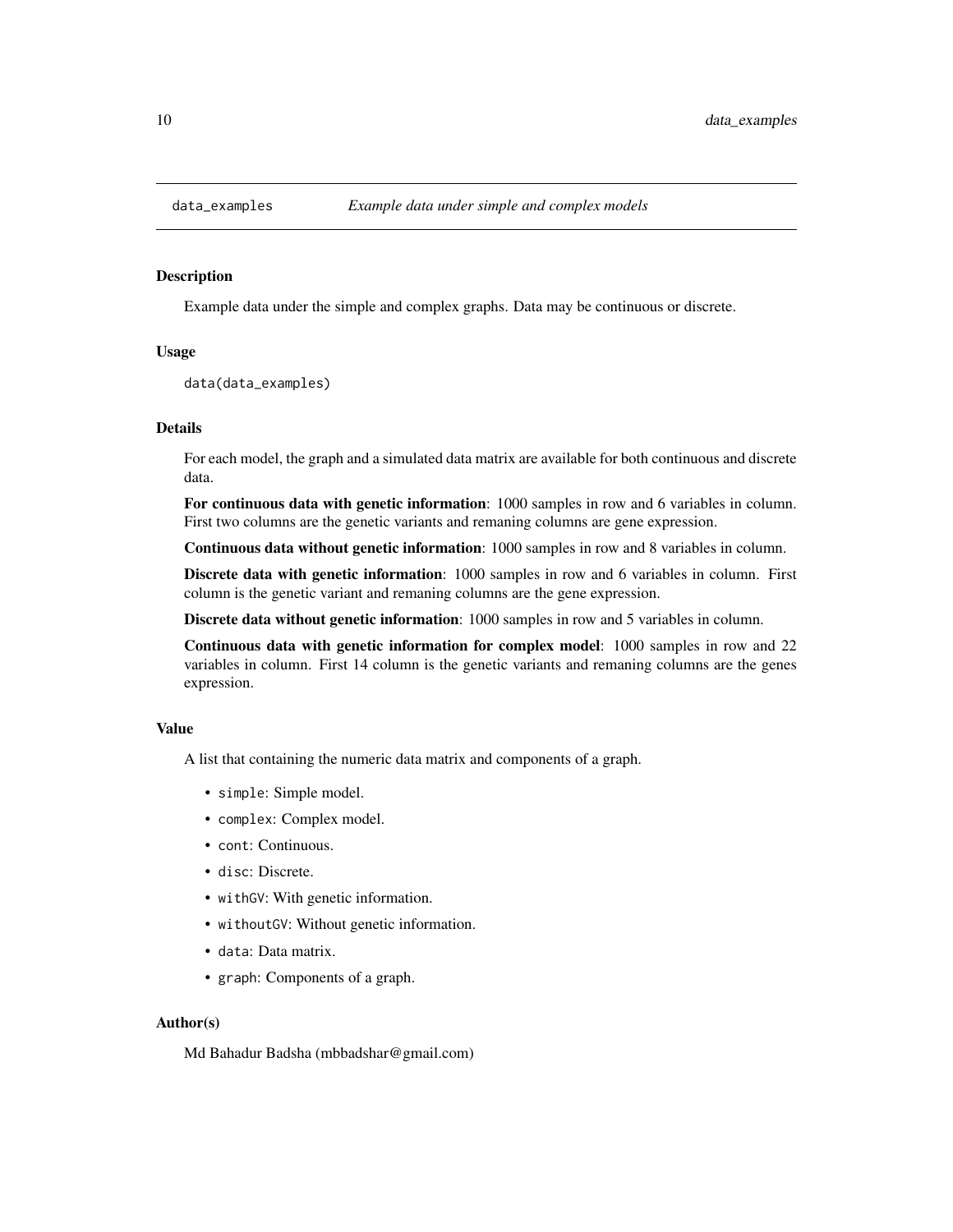# data\_examples 11

```
## Not run:
# Continuous data with genetic varitant (GV)
# load the data
data("data_examples")
data <- data_examples$simple$cont$withGV$data
# Extract the sample size
n <- nrow(data)
# Extract the node/column names
V <- colnames(data)
# Calculate Pearson correlation
sufficient_C \leftarrow list(C = cor(data),n = n# Infer the graph by MRPC
data.mrpc.cont.withGV <- MRPC(data = data,
                              suffStat = suffStat_C,
                              GV = 2,FDR = 0.05,
                              indepTest = 'gaussCItest',
                              labels = V,
                              FDRcontrol = 'LOND',
                              verbose = FALSE)
# Plot the results
par(mfrow = c(1, 2))# plot the true graph
plot(data_examples$simple$cont$withGV$graph,
     main = "truth")# plot the inferred graph
plot(data.mrpc.cont.withGV,
    main = "inferred")
# Continuous data without genetic information
# load the data
data("data_examples")
data <- data_examples$simple$cont$withoutGV$data
# Extract the sample size
n <- nrow(data)
# Extract the node/column names
V <- colnames(data)
# Calculate Pearson correlation
suffStat_C <- list(C = cor(data),
                   n = n# Infer the graph by MRPC
data.mrpc.cont.withoutGV <- MRPC(data = data,
```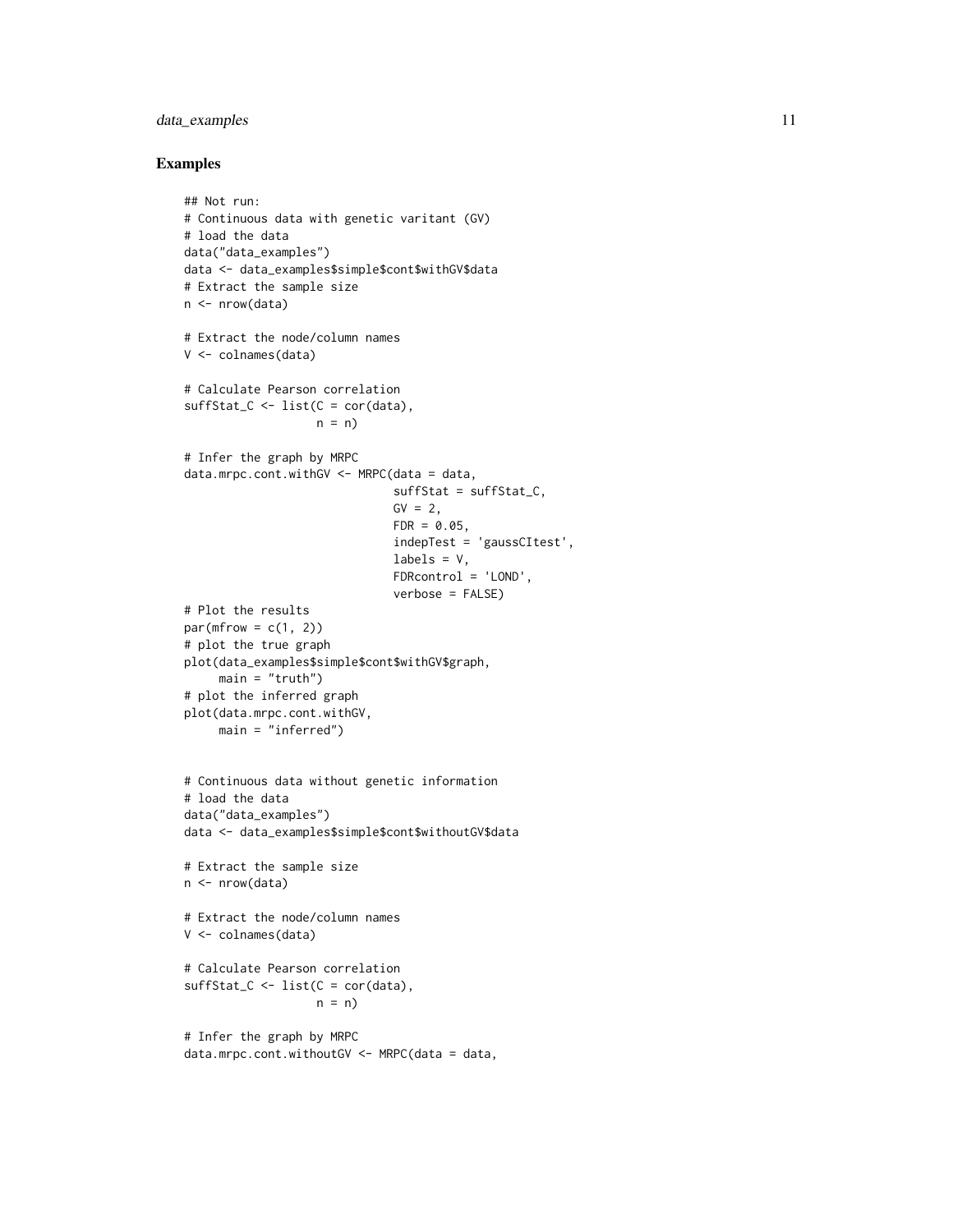```
suffStat = suffStat_C,
                                 GV = 0,FDR = 0.05,
                                 indepTest = 'gaussCItest',
                                 labels = V,
                                 FDRcontrol = 'LOND',
                                 verbose = FALSE)
# Plot the results
par(mfrow = c(1, 2))# plot the true graph
plot(data_examples$simple$cont$withoutGV$graph,
     main = "truth")# plot the inferred graph
plot(data.mrpc.cont.withoutGV,
     main = "inferred")
# Discrete data with genetic information
# load the data
data("data_examples")
data <- data_examples$simple$disc$withGV$data
# Extract the sample size
n <- nrow(data)
# Extract the node/column names
V <- colnames(data)
suffStat_C <- list (dm = data, adaptDF = FALSE, n.min = 1000)
# Infer the graph by MRPC
data.mrpc.disc.withGV <- MRPC(data = data,
                              suffStat = suffStat_C,
                              GV = 1,FDR = 0.05,
                              indepTest = 'disCItest',
                              labels = V,
                              FDRcontrol = 'LOND',
                              verbose = FALSE)
# Plot the results
par (mfrow = c(1, 2))
# plot the true graph
plot(data_examples$simple$disc$withGV$graph,
     main = "truth")# Plot the inferred causal graph
plot(data.mrpc.disc.withGV,
     main = "inferred")
# Discrete data without genetic information
# load the data
data("data_examples")
data <- data_examples$simple$disc$withoutGV$data
# Extract the sample size
```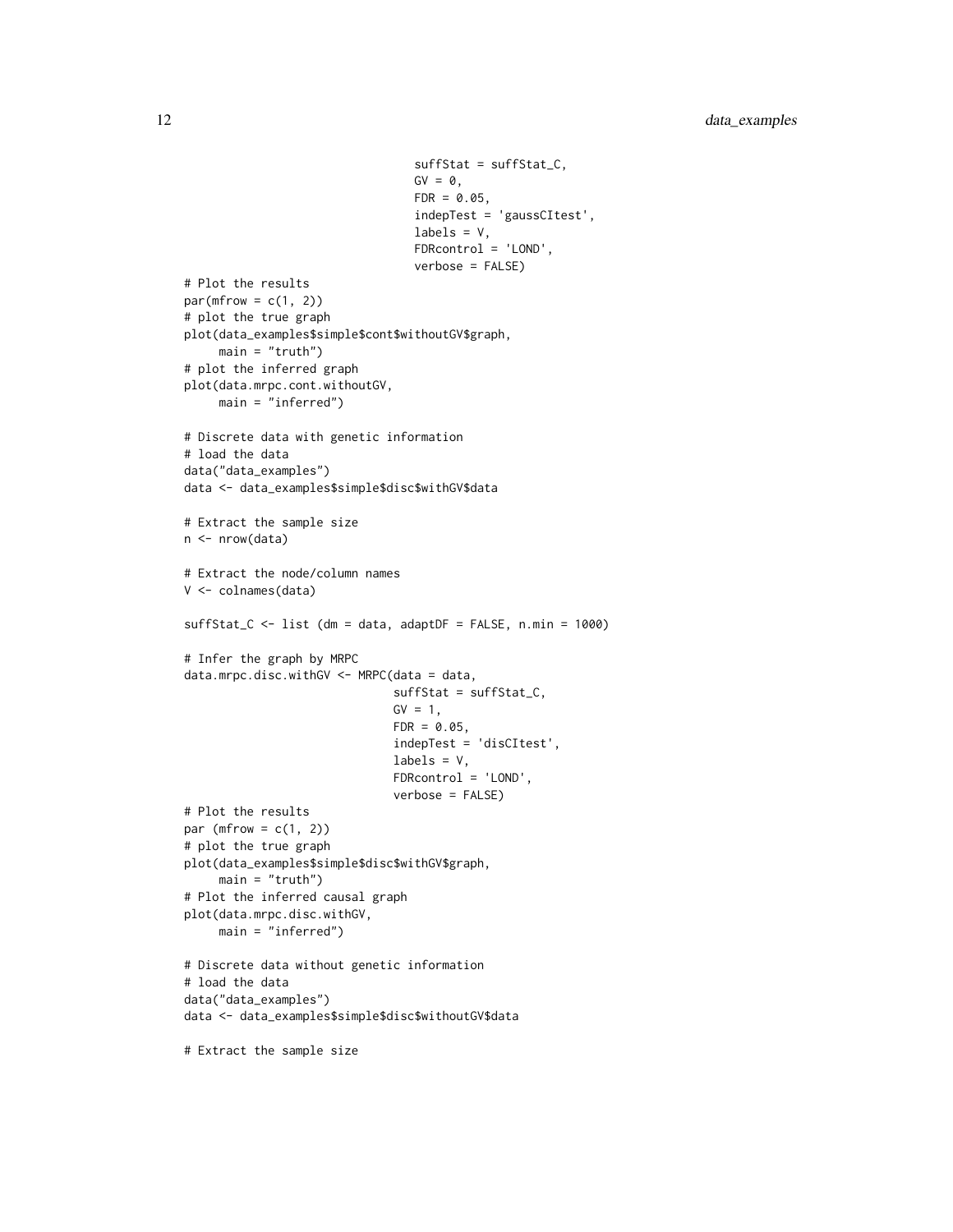# data\_examples 13

```
n <- nrow (data)
# Extract the node/column names
V <- colnames(data)
suffStat_C <- list (dm = data, adaptDF = FALSE, n.min = 1000)
# Infer the graph by MRPC
data.mrpc.disc.withoutGV <- MRPC(data = data,
                                 suffStat = suffStat_C,
                                 GV = 1,FDR = 0.05,
                                 indepTest = 'disCItest',
                                 labels = V,FDRcontrol = 'LOND',
                                 verbose = FALSE)
# Plot the results
par(mfrow = c(1, 2))# plot the true graph
plot(data_examples$simple$disc$withoutGV$graph,
     main = "truth")# plot the inferred graph
plot(data.mrpc.disc.withoutGV,
     main = "inferred")
# Continuous data with genetic information for complex model
# load the data
data("data_examples")
# Graph without clustering
plot(data_examples$complex$cont$withGV$graph)
# Adjacency matrix from directed example graph
Adj_directed <- as(data_examples$complex$cont$withGV$graph,
                   "matrix")
# Plot of dendrogram with modules colors of nodes
PlotDendrogramObj <- PlotDendrogram(Adj_directed,
                                    minModuleSize = 5)
# Visualization of inferred graph with modules colors
PlotGraphWithModulesObj <- PlotGraphWithModules(Adj_directed,
                                                PlotDendrogramObj,
                                                GV = 14,node.size = 8,
                                                arrow.size = 5,
                                                label.size = 3,
                                                alpha = 1)
# plot
plot(PlotGraphWithModulesObj)
```
# Run MRPC on the complex data set with ADDIS as the FDR control method. data <- data\_examples\$complex\$cont\$withGV\$data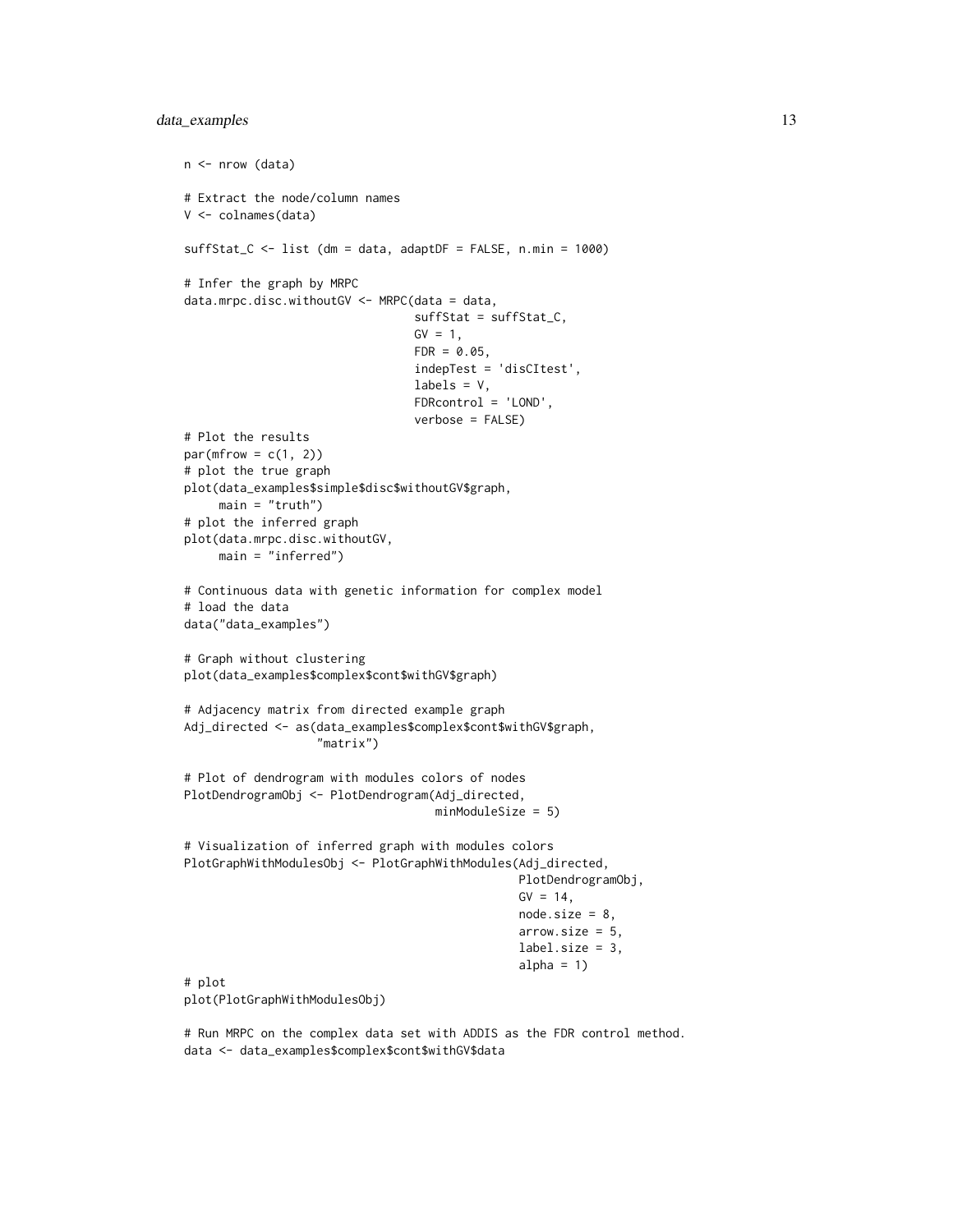```
n <- nrow (data) # Number of rows
V \le -\text{columns}(data) # Column names
# Calculate Pearson correlation
sufficient_C \leftarrow list(C = cor(data),n = n# Infer the graph by MRPC
MRPC.addis <- MRPC(data,
                   suffStat = suffStat_C,
                   GV = 14,FDR = 0.05,
                   indepTest = 'gaussCItest',
                   labels = V,
                   FDRcontrol = 'ADDIS',
                   tau = 0.5,
                   lambda = 0.25,
                   verbose = FALSE)
# Plot the true and inferred graphs.
par(mfrow = c(1, 2))plot(data_examples$complex$cont$withGV$graph,
     main = 'True graph')
plot(MRPC.addis,
    main = 'Inferred graph')
## End(Not run)
```
<span id="page-13-1"></span>

data\_GEUVADIS *GEUVADIS data with 62 eQTL-gene sets*

# Description

The GEUVADIS (Lappalainen et al., 2013) data (i.e., gene expression) measured in Lymphoblastoid Cell Lines (LCLs) on a subset of individuals from the 1,000 Genomes Project including 373 Europeans and 89 Africans.

#### Details

The GEUVADIS (Genetic European Variation in Disease) project identified eQTLs across the human genome. Among these eQTLs, ~70 have more than one target gene. Additionally, we found 62 unique eQTLs which exhibit pleiotropy. We extracted the genotypes of these 62 eQTLs and the expression of the target genes for 373 Europeans and 89 Africans (see Badsha and Fu, 2019; Badsha et al., 2021).

#### Value

A list that contains 62 eQTL-gene sets data for 373 Europeans and 89 Africans.

<span id="page-13-0"></span>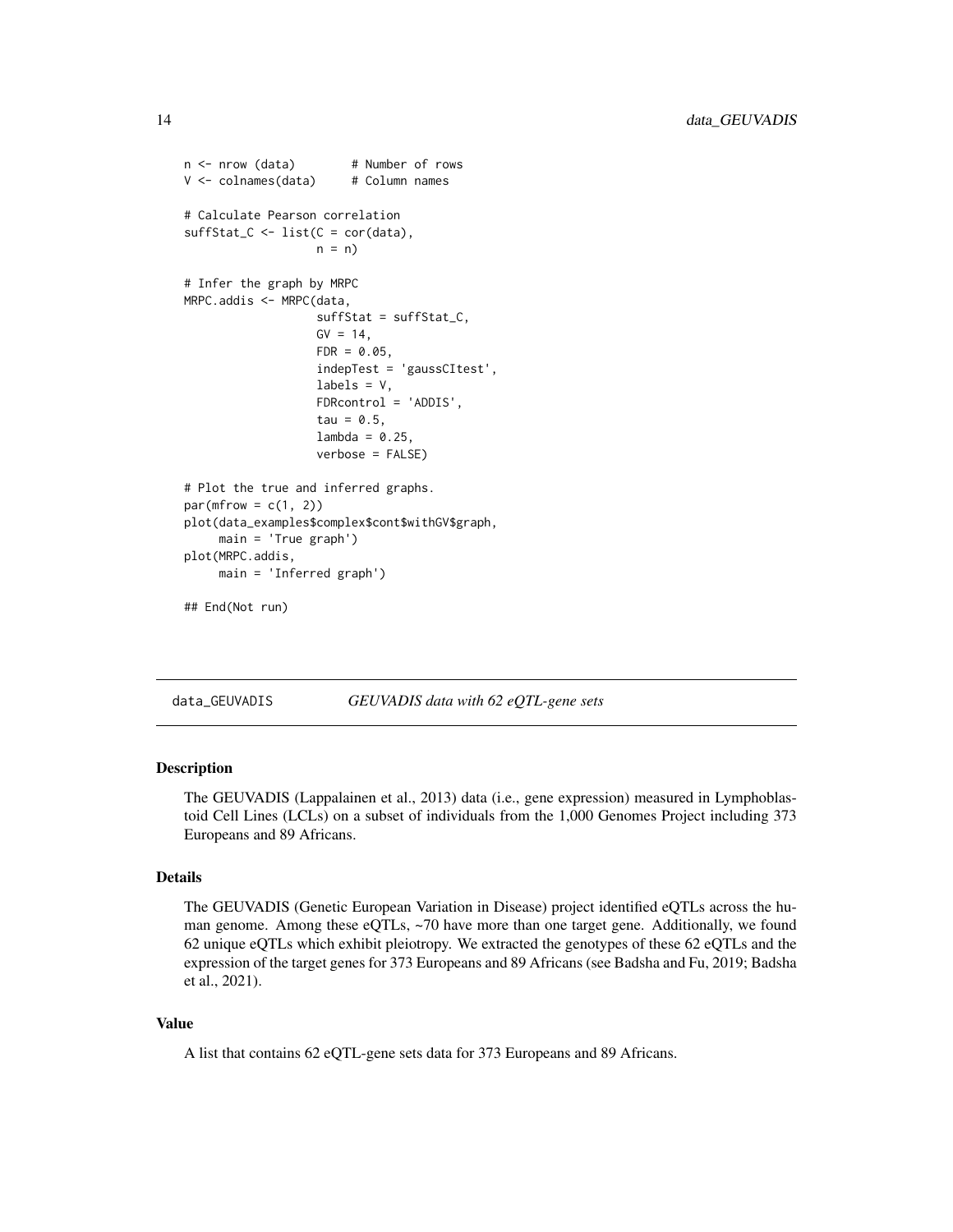#### <span id="page-14-0"></span>Author(s)

Md Bahadur Badsha (mbbadshar@gmail.com)

# References

1. Lappalainen T, et al. (2013). Transcriptome and genome sequencing uncovers functional variation in humans. Nature, 501, 506-511.

2. Badsha MB and Fu AQ (2019). Learning causal biological networks with the principle of Mendelian randomization. Frontiers in Genetics, 10:460.

3. Badsha MB, Martin EA and Fu AQ (2021). MRPC: An R package for inference of causal graphs. Frontiers in Genetics, 10:651812.

#### Examples

# Data for 373 Europeans of eQTL #1 data\_GEUVADIS\$Data\_Q1\$Data\_EUR

# Data for 89 Africans of eQTL #1 data\_GEUVADIS\$Data\_Q1\$Data\_AFR

<span id="page-14-1"></span>data\_GEUVADIS\_combined

*Combined genotype and gene expression data from 62 eQTL-gene sets in 373 Europeans from GEUVADIS*

#### Description

The genotype and gene expression data of 62 eQTL-gene sets in 373 Europeans from the GEU-VADIS consortium (Lappalainen et al., 2013) are combined into one data matrix. Each of these eQTLs has been identified to be associated with more than one gene (see details in Badsha and Fu, 2019).

# Details

The data set contains 373 samples in rows and 194 variables (62 eQTLs and 132 genes) in columns. Specifically, the columns are: eQTL1, gene1 for eQTL1, gene2 for eQTL1, eQTL2, gene1 for eQTL2, gene2 for eQTL2 and so on.

For analysis, we account for potential confounding variables as additional nodes in the graph. To do so, we first perform Principal Component Analysis (PCA) on the entire gene expression matrix from the European samples in GEUVADIS, and extract the top 10 PCs as potential confounding variables. We next examine the statistical association between each of the top PCs and the eQTLgene sets, and identify statistically significant associations (accounting for multiple testing with the q vlaue method). We then apply MRPC to each eQTL-gene set with its associated PCs. See details in the examples below. Also see Badsha and Fu (2019) and Badsha et al. (2021).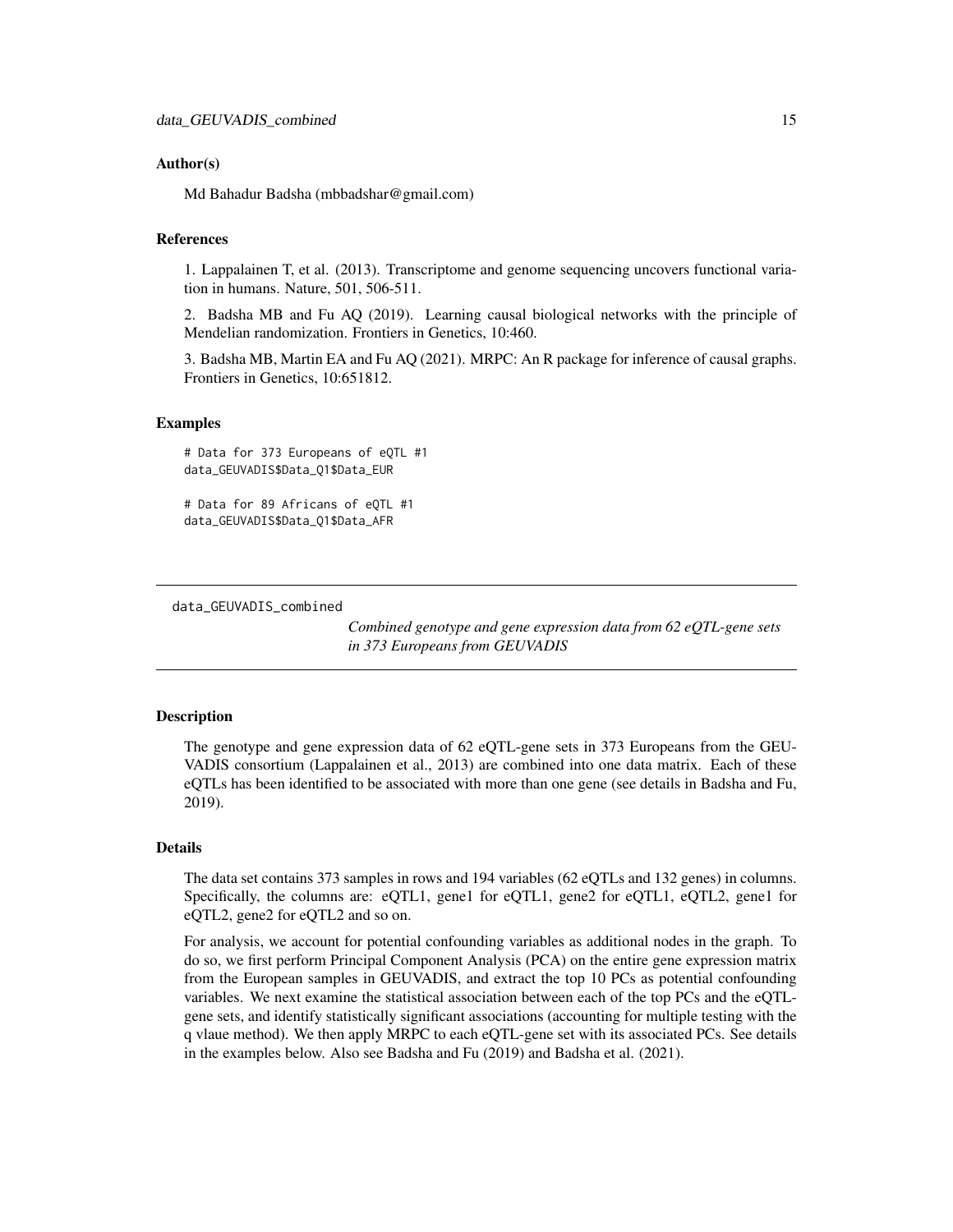Matrix

#### Author(s)

Md Bahadur Badsha (mbbadshar@gmail.com)

# References

1. Lappalainen T, et al. (2013). Transcriptome and genome sequencing uncovers functional variation in humans. Nature, 501, 506-511.

2. Badsha MB and Fu AQ (2019). Learning causal biological networks with the principle of Mendelian randomization. Frontiers in Genetics, 10:460.

3. Badsha MB, Martin EA and Fu AQ (2021). MRPC: An R package for inference of causal graphs. Frontiers in Genetics, 10:651812.

# See Also

[data\\_GEUVADIS](#page-13-1)

#### Examples

```
## Not run:
# Examining principal components (PCs) as potential confounders in analysis of the GEUVADIS data
```
library(MRPC) # MRPC

```
# Load genomewide gene expression data in GEUVADIS
# 373 individuals
# 23722 genes
data_githubURL <- "https://github.com/audreyqyfu/mrpc_data/raw/master/data_GEUVADIS_allgenes.RData"
load(url(data_githubURL))
```

```
# Run PCA
library(stats) # prcomp
PCs <- prcomp(data_GEUVADIS_allgenes,scale=TRUE)
# Extract the PCs
PCs_matrix <- PCs$x
```

```
# Load the 62 eQTL-gene sets
# 373 individuals
# 194 variables (eQTLs=62 and genes=132)
data("data_GEUVADIS_combined")
```

```
# Identify PCs that are significantly associated with eQTL-gene sets
# Compute the correlation and corresponding p values between the top PCs and the eQTLs and genes
library(psych) # to use corr.test
no_PCs <- 10
corr_PCs <- corr.test(PCs_matrix[,1:no_PCs],data_GEUVADIS_combined)
# The correlation matrix
```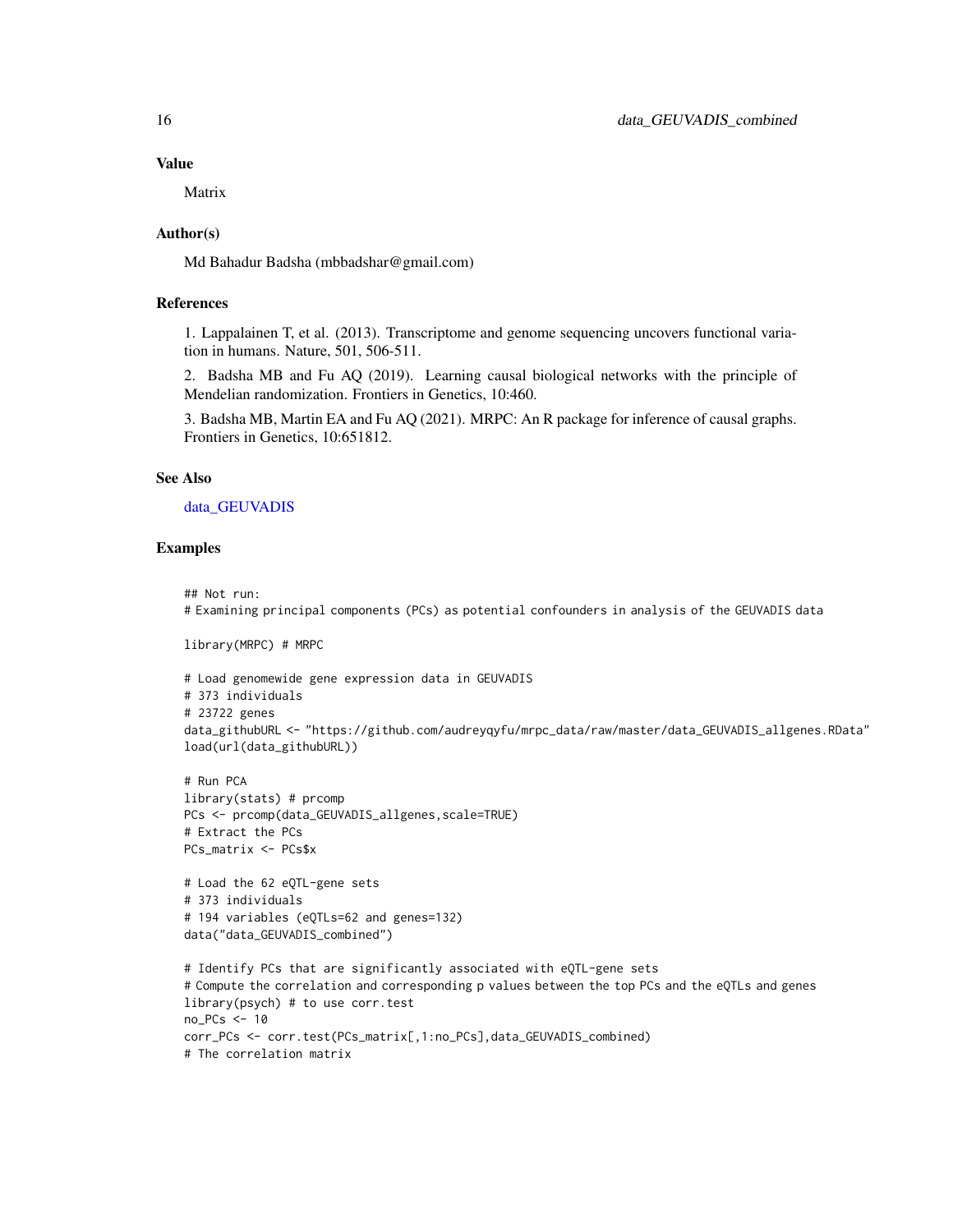```
corr_matrix <- corr_PCs$r
# The p values
Pvalues <- corr_PCs$p
# Apply the q value method at FDR of 0.05
library(WGCNA) # qvalue
qobj <- qvalue(Pvalues, fdr.level=0.05,robust = TRUE)
# Significant associations
Significant_asso <- qobj$significant
List_significant_asso <- which(Significant_asso, arr.ind = TRUE, useNames = TRUE)
# 1st column contains the PCs
# 2nd column contains the associated eQTLs or genes
List_significant_asso[1:10,]
# Examples of eQTLs or genes that are significantly associated with selected PCs
# PC1
eqtl.genes_PC1 <- colnames(data_GEUVADIS_combined)[List_significant_asso
                           [which(List_significant_asso[,1]=="1"),2]]
print(eqtl.genes_PC1)
# PC2
eqtl.genes_PC2 <- colnames(data_GEUVADIS_combined)[List_significant_asso
                           [which(List_significant_asso[,1]=="2"),2]]
print(eqtl.genes_PC2)
# PC3
eqtl.genes_PC3 <- colnames(data_GEUVADIS_combined)[List_significant_asso
                           [which(List_significant_asso[,1]=="3"),2]]
print(eqtl.genes_PC3)
#-------------
# Example 1
# Gene SBF2-AS1 is significantly associated with PC2
print(eqtl.genes_PC2[24])
# Gene SBF2-AS1 is in the eQTL-gene set #50 with snp rs7124238 and gene SWAP70
data_GEU_Q50 <- data_GEUVADIS$Data_Q50$Data_EUR
colnames(data_GEU_Q50) <- c("rs7124238","SBF2-AS1","SWAP70")
# Analyze the eQTL-gene set without PC2
n <- nrow (data_GEU_Q50) # Number of rows
V <- colnames(data_GEU_Q50) # Column names
# Calculate Pearson correlation
suffStat_C_Q50 <- list(C = cor(data_GEU_Q50, use = 'pairwise.complete.obs'),
                       n = n)
# Infer the graph by MRPC
MRPC.fit_withoutPC_GEU_Q50 <- MRPC(data_GEU_Q50,
                                  suffStat = suffStat_C_Q50,
                                  GV = 1,FDR = 0.05,
                                  indepTest = 'gaussCItest',
                                  labels = V,
```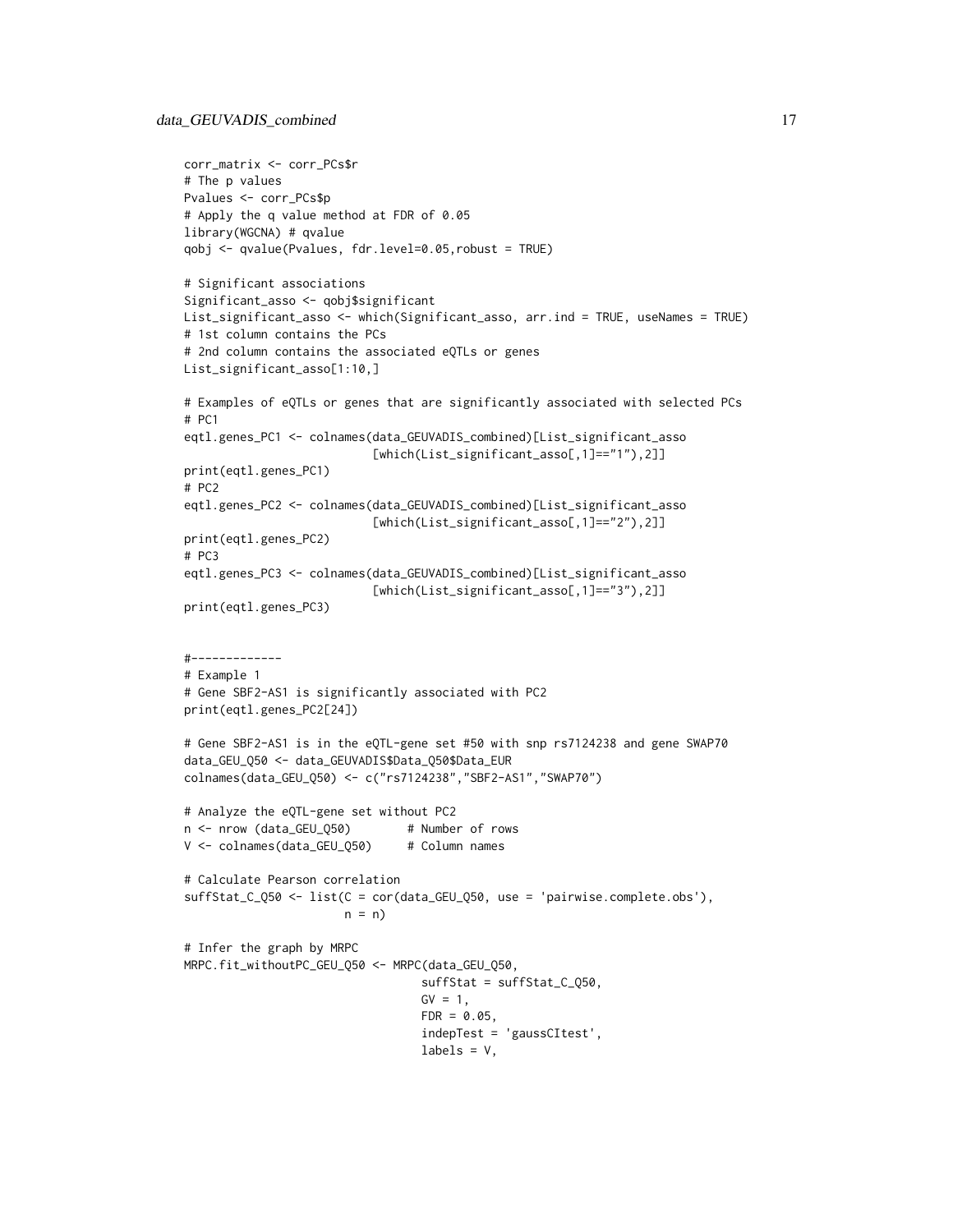```
FDRcontrol = 'LOND',
                                  verbose = FALSE)
# Analyze the eQTL-gene set with PC2
data_withPC_Q50 <- cbind(data_GEU_Q50,PCs_matrix[,2])
colnames(data_withPC_Q50)[4] <- "PC2"
n <- nrow (data_withPC_Q50) # Number of rows
V <- colnames(data_withPC_Q50) # Column names
# Calculate Pearson correlation
suffStat_C_withPC_Q50 <- list(C = cor(data_withPC_Q50, use = 'pairwise.complete.obs'),
                             n = n# Infer the graph by MRPC
MRPC.fit_withPC_GEU_Q50 <- MRPC(data_withPC_Q50,
                               suffStat = suffStat_C_withPC_Q50,
                               GV = 1,FDR = 0.05,
                                indepTest = 'gaussCItest',
                                labels = V,
                                FDRcontrol = 'LOND',
                                verbose = FALSE)
# Plot inferred graphs
par(mfrow=c(1,2))
plot(MRPC.fit_withoutPC_GEU_Q50,
     main = "Without PC" )
plot(MRPC.fit_withPC_GEU_Q50,
    main = "Without PC")
#-------------
# Example 2
# Gene LCMT2 is significantly associated with PC1
print(eqtl.genes_PC1[8])
# Gene LCMT2 is in the eQTL-gene set #29 with snp rs2278858 and gene ADAL
data_GEU_Q29 <- data_GEUVADIS$Data_Q29$Data_EUR
colnames(data_GEU_Q29) <- c("rs2278858", "LCMT2", "ADAL")
# Analyze the eQTL-gene set without PC1
n <- nrow (data_GEU_Q29) # Number of rows
V <- colnames(data_GEU_Q29) # Column names
# Calculate Pearson correlation
suffStat_C_Q29 <- list(C = cor(data_GEU_Q29, use = 'pairwise.complete.obs'),
                       n = n)
# Infer the graph by MRPC
MRPC.fit_withoutPC_GEU_Q29 <- MRPC(data_GEU_Q29,
                                   suffStat = suffStat_C_Q29,
                                   GV = 1,FDR = 0.05,
```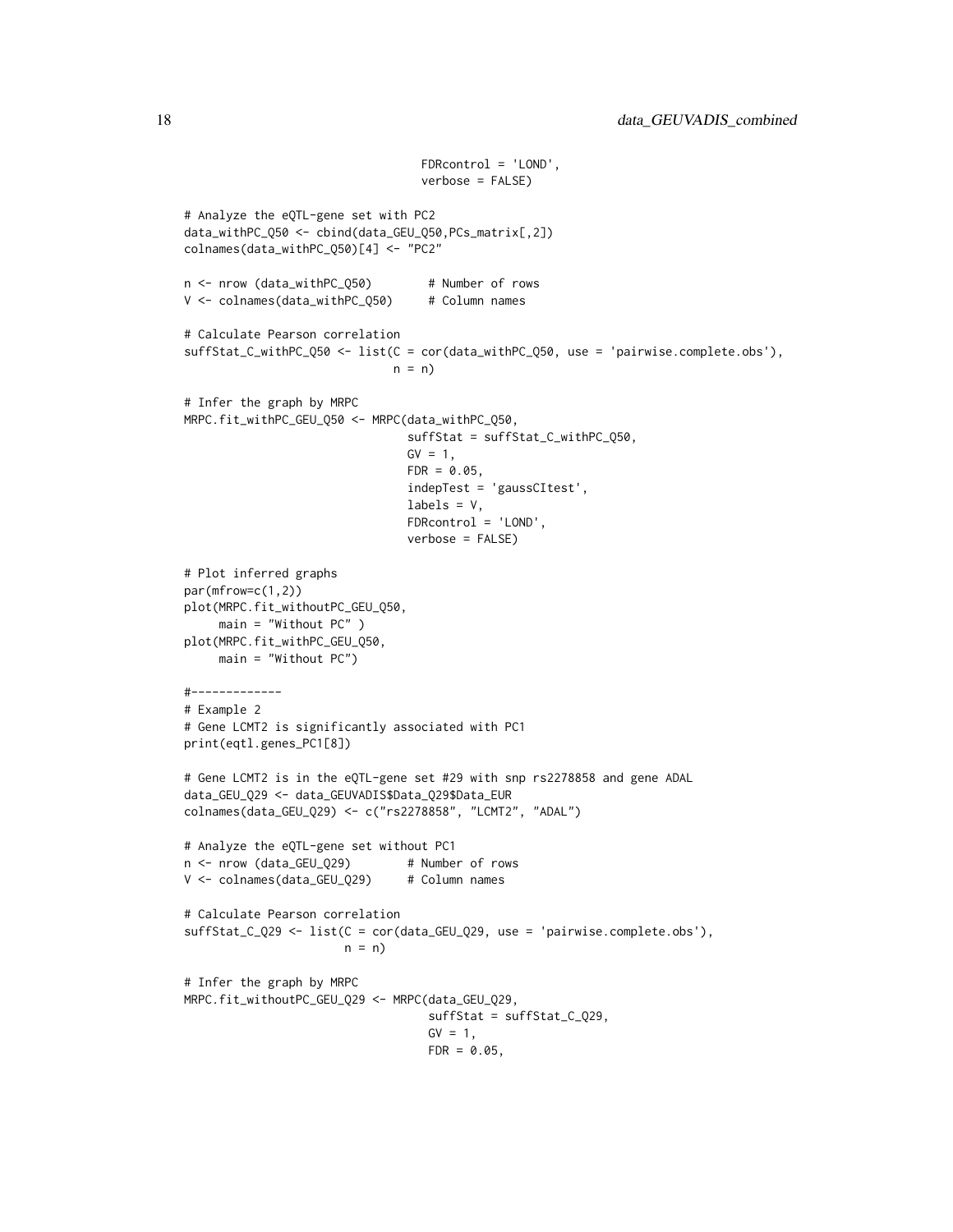```
indepTest = 'gaussCItest',
                                  labels = V,
                                  FDRcontrol = 'LOND',
                                  verbose = FALSE)
# Analyze the eQTL-gene set with PC1
data_withPC_Q29 <- cbind(data_GEU_Q29,PCs_matrix[,1])
colnames(data_withPC_Q29)[4] <- "PC1"
n <- nrow (data_withPC_Q29) # Number of rows
V <- colnames(data_withPC_Q29) # Column names
# Calculate Pearson correlation
suffStat_C_withPC_Q29 <- list(C = cor(data_withPC_Q29, use = 'pairwise.complete.obs'),
                             n = n# Infer graph by MRPC
MRPC.fit_withPC_GEU_Q29 <- MRPC(data_withPC_Q29,
                               suffStat = suffStat_C_withPC_Q29,
                               GV = 1,FDR = 0.05,
                               indepTest = 'gaussCItest',
                               labels = V,
                               FDRcontrol = 'LOND',
                               verbose = FALSE)
# Plot inferred graphs
par(mfrow=c(1,2))
plot(MRPC.fit_withoutPC_GEU_Q29,
    main = "Without PC" )
plot(MRPC.fit_withPC_GEU_Q29,
    main = "With PC")#-------------
# Example 3
# Genes SERPINB8 and HMSD are significantly associated with PC2
print(eqtl.genes_PC2[c(20,21)])
# Genes SERPINB8 and HMSD are in the eQTL-gene set #43 with snp rs55928920
data_GEU_Q43 <- data_GEUVADIS$Data_Q43$Data_EUR
colnames(data_GEU_Q43) <- c("rs55928920","SERPINB8","HMSD")
# Analyze the eQTL-gene set without PC2
n <- nrow (data_GEU_Q43) # Number of rows
V <- colnames(data_GEU_Q43) # Column names
# Calculate Pearson correlation
suffStat_C_Q43 <- list(C = cor(data_GEU_Q43, use = 'pairwise.complete.obs'),
                      n = n)
# Infer the graph by MRPC
MRPC.fit_withoutPC_GEU_Q43 <- MRPC(data_GEU_Q43,
                                  suffStat = suffStat_C_Q43,
```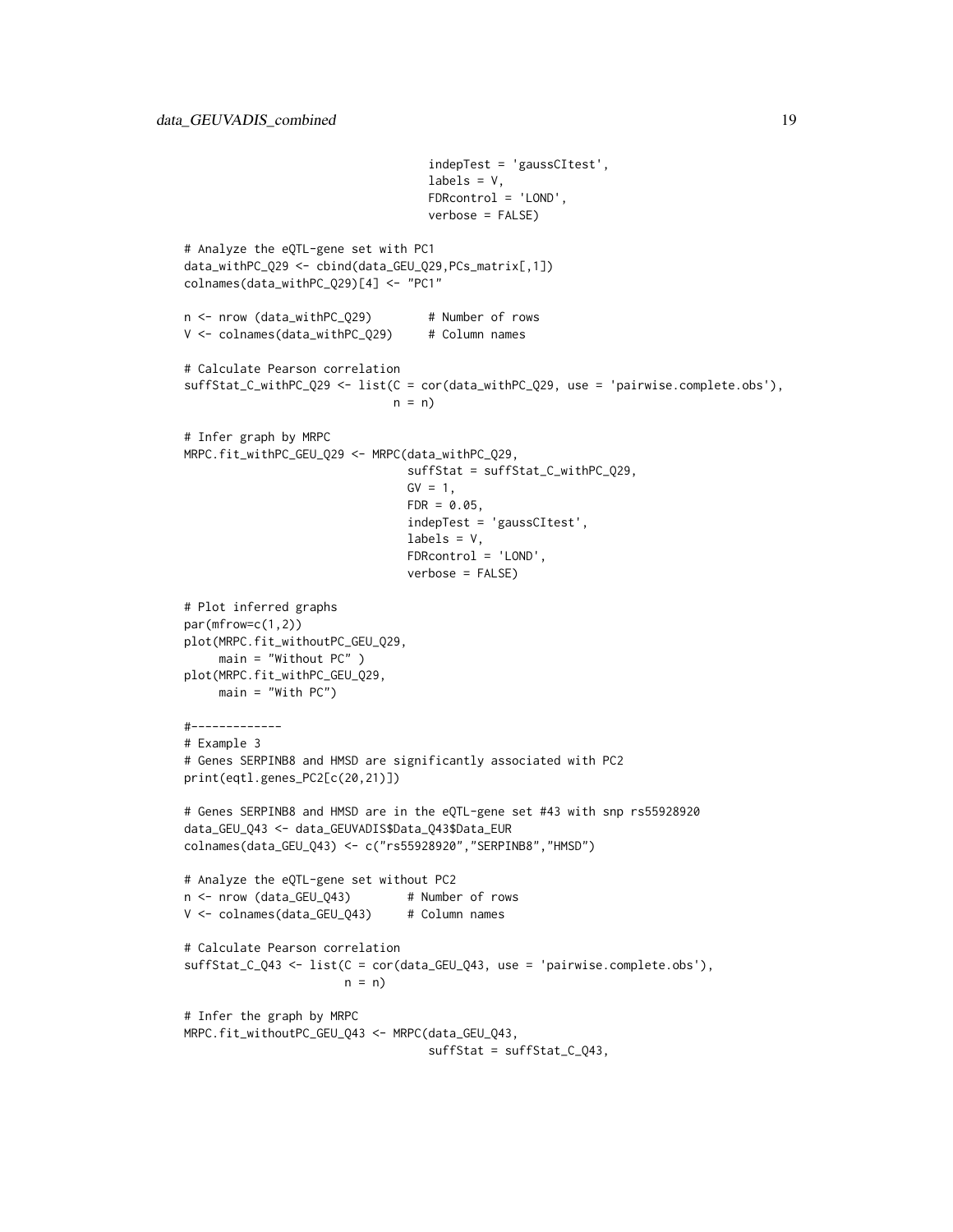```
GV = 1,FDR = 0.05,
                                  indepTest = 'gaussCItest',
                                  labels = V,
                                  FDRcontrol = 'LOND',
                                  verbose = FALSE)
# Analyze the eQTL-gene set with PC2
data_withPC_Q43 <- cbind(data_GEU_Q43,PCs_matrix[,2])
colnames(data_withPC_Q43)[4] <- "PC2"
n <- nrow (data_withPC_Q43) # Number of rows
V <- colnames(data_withPC_Q43) # Column names
# Calculate Pearson correlation
suffStat_C_withPC_Q43 <- list(C = cor(data_withPC_Q43, use = 'pairwise.complete.obs'),
                             n = n# Infer the graph by MRPC
MRPC.fit_withPC_GEU_Q43 <- MRPC(data_withPC_Q43,
                               suffStat = suffStat_C_withPC_Q43,
                               GV = 1,FDR = 0.05,
                               indepTest = 'gaussCItest',
                               labels = V,
                               FDRcontrol = 'LOND',
                               verbose = FALSE)
# Plot inferred graphs
par(mfrow=c(1,2))
plot(MRPC.fit_withoutPC_GEU_Q43,
    main = "Without PC" )
plot(MRPC.fit_withPC_GEU_Q43,
    main = "With PC")#-------------
# Example 4
# Gene PLAC8 is significantly associated with PC2 and PC3
print(eqtl.genes_PC2[17])
print(eqtl.genes_PC3[12])
# Gene PLAC8 is in the eQTL-gene set #34 with snp rs28718968 and gene COQ2
data_GEU_Q34 <- data_GEUVADIS$Data_Q34$Data_EUR
colnames(data_GEU_Q34) <- c("rs28718968","COQ2", "PLAC8")
# Analyze the eQTL-gene set without PC2 and PC3
n <- nrow (data_GEU_Q34) # Number of rows
V <- colnames(data_GEU_Q34) # Column names
# Calculate Pearson correlation
suffStat_C_Q34 <- list(C = cor(data_GEU_Q34, use = 'pairwise.complete.obs'),
                      n = n)
```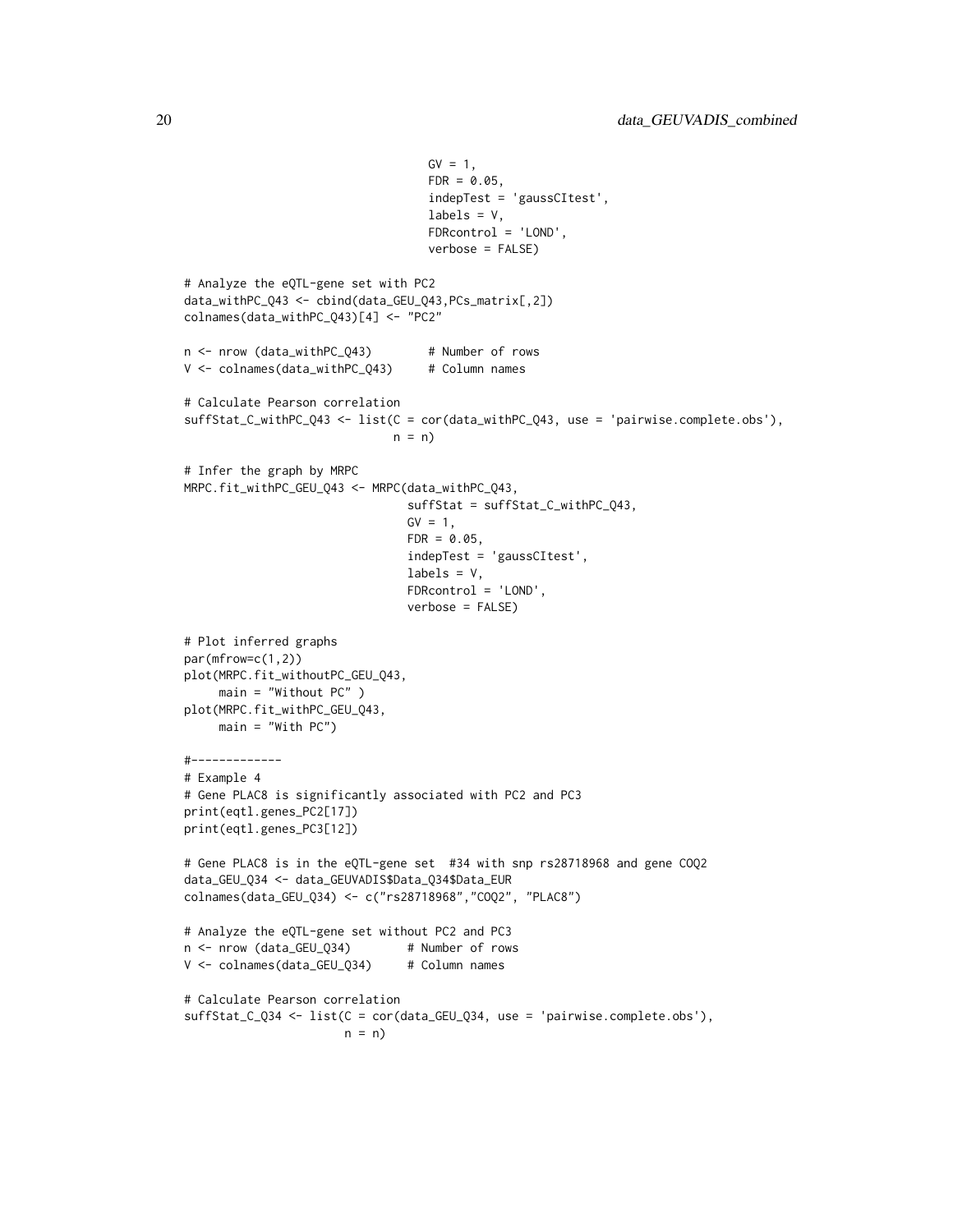```
# Infer the graph by MRPC
MRPC.fit_withoutPC_GEU_Q34 <- MRPC(data_GEU_Q34,
                                   suffStat = suffStat_C_Q34,
                                   GV = 1,
                                   FDR = 0.05,
                                   indepTest = 'gaussCItest',
                                   labels = V,
                                   FDRcontrol = 'LOND',
                                   verbose = FALSE)
# Analyze the eQTL-gene set with PC2 and PC3
data_withPC_Q34 <- cbind(data_GEU_Q34,PCs_matrix[,c(2,3)])
colnames(data_withPC_Q34)[4:5] <- c("PC2", "PC3")
n <- nrow (data_withPC_Q34) # Number of rows
V <- colnames(data_withPC_Q34) # Column names
# Calculate Pearson correlation
suffStat_C_withPC_Q34 <- list(C = cor(data_withPC_Q34, use = 'pairwise.complete.obs'),
                             n = n)
# Infer the graph by MRPC
MRPC.fit_withPC_GEU_Q34 <- MRPC(data_withPC_Q34,
                               suffStat = suffStat_C_withPC_Q34,
                               GV = 1,FDR = 0.05,
                                indepTest = 'gaussCItest',
                                labels = V,
                               FDRcontrol = 'LOND',
                               verbose = FALSE)
# Plot inferred graphs
par(mfrow=c(1,2))
plot(MRPC.fit_withoutPC_GEU_Q34,
     main = "Without PC" )
plot(MRPC.fit_withPC_GEU_Q34,
    main = "With PC")#-------------
# Example 5
# Genes PIP4P1 and PNP are significantly associated with PC1 and PC3, respectively.
print(eqtl.genes_PC1[1])
print(eqtl.genes_PC3[7])
# Genes PIP4P1 and PNP are in the eQTL-gene set #8 with snp rs11305802 and gene AL355075.3
data_GEU_Q8 <- data_GEUVADIS$Data_Q8$Data_EUR
colnames(data_GEU_Q8) <- c("rs11305802","PIP4P1", "AL355075.3", "PNP")
# Analyze the eQTL-gene set without PC1 and PC3
n <- nrow (data_GEU_Q8) # Number of rows
V <- colnames(data_GEU_Q8) # Column names
# Calculate Pearson correlation
```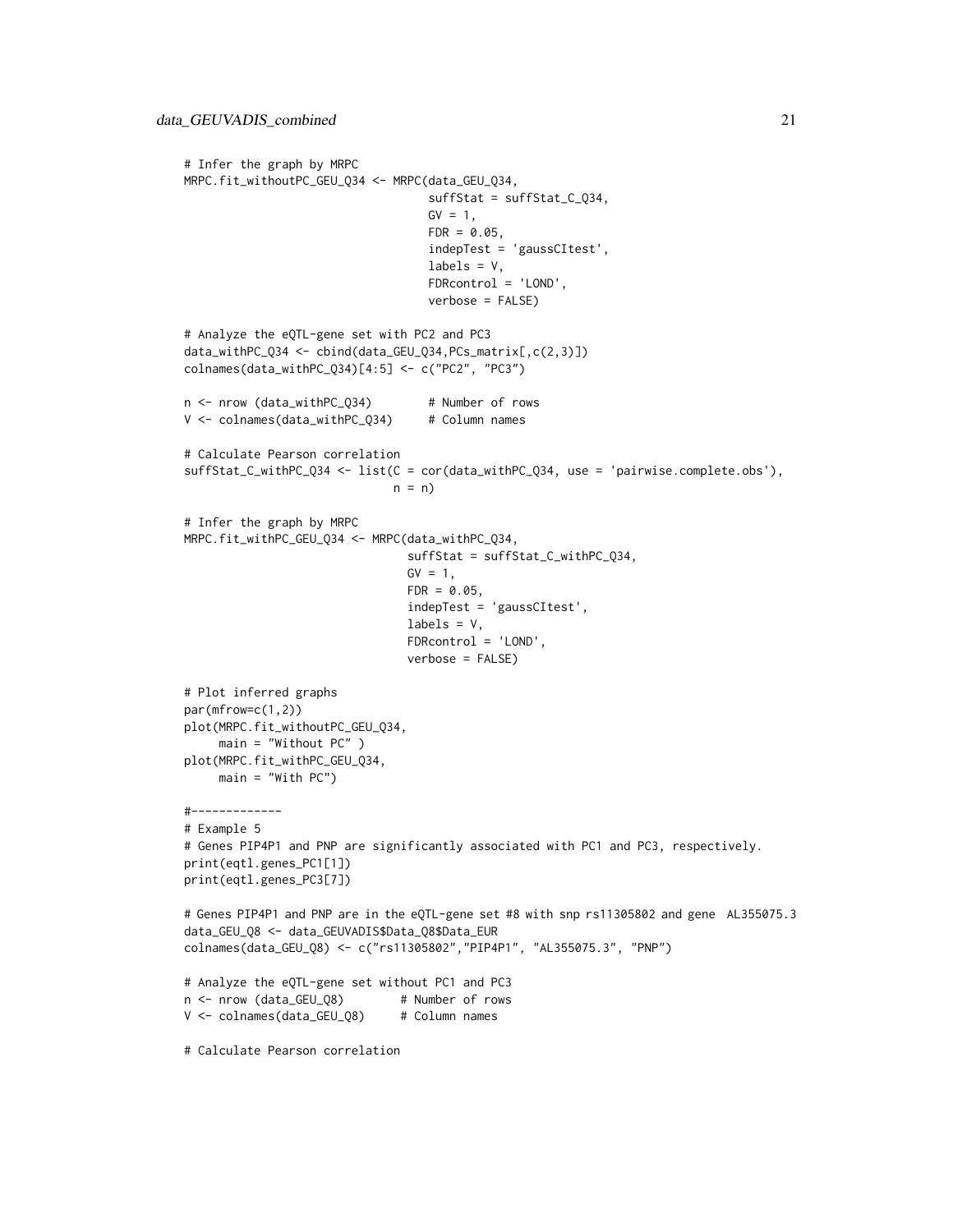```
suffStat_C_Q8 <- list(C = cor(data_GEU_Q8, use = 'pairwise.complete.obs'),
                      n = n)
# Infer the graph by MRPC
MRPC.fit_withoutPC_GEU_Q8 <- MRPC(data_GEU_Q8,
                                  suffStat = suffStat_C_Q8,
                                  GV = 1,FDR = 0.05,
                                  indepTest = 'gaussCItest',
                                  labels = V,
                                  FDRcontrol = 'LOND',
                                  verbose = FALSE)
# Analyze the eQTL-gene set with PC1 and PC3
data_withPC_Q8 <- cbind(data_GEU_Q8,PCs_matrix[,c(1,3)])
colnames(data_withPC_Q8)[5:6] <- c("PC1","PC3")
n <- nrow (data_withPC_Q8) # Number of rows
V <- colnames(data_withPC_Q8) # Column names
# Calculate Pearson correlation
suffStat_C_withPC_Q8 <- list(C = cor(data_withPC_Q8, use = 'pairwise.complete.obs'),
                             n = n)
# Infer the graph by MRPC
MRPC.fit_withPC_GEU_Q8 <- MRPC(data_withPC_Q8,
                               suffStat = suffStat_C_withPC_Q8,
                               GV = 1,FDR = 0.05,
                               indepTest = 'gaussCItest',
                               labels = V,
                               FDRcontrol = 'LOND',
                               verbose = FALSE)
# Plot inferred graphs
par(mfrow=c(1,2))
plot(MRPC.fit_withoutPC_GEU_Q8,
     main = "Without PC" )
plot(MRPC.fit_withPC_GEU_Q8,
     main = "With PC")
```
data\_without\_outliers *Example data without outliers*

#### Description

## End(Not run)

The data contain two genotype nodes, V1 and V2, and three phenotype nodes, T1, T2 and T3. The code below compares the performance of [MRPC,](#page-40-1) [pc](#page-0-0) [pc.stable,](#page-0-0) [mmpc,](#page-0-0) [mmhc,](#page-0-0) and [hc](#page-0-0) on this data

<span id="page-21-0"></span>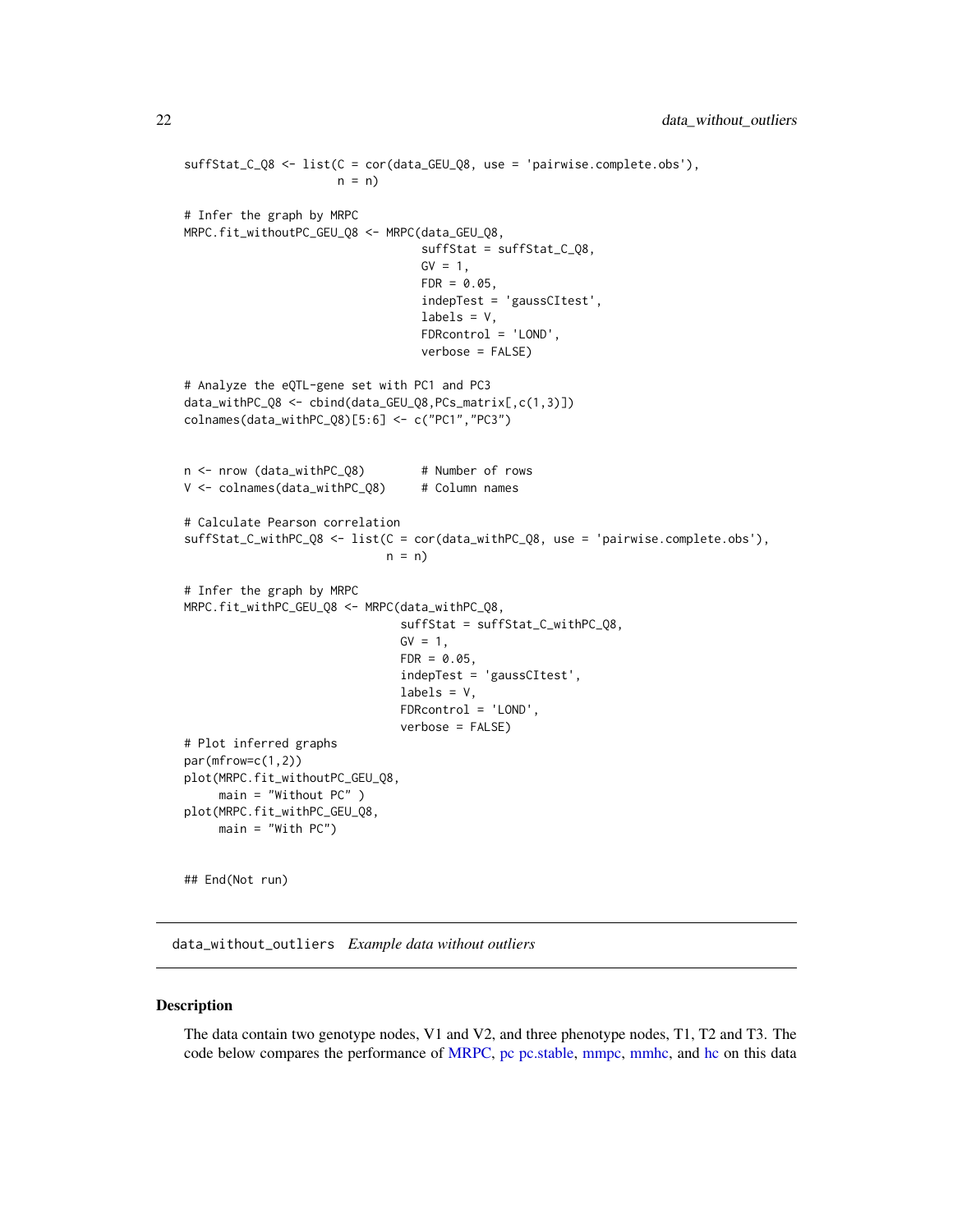set.

#### Value

Matrix

# Author(s)

Md Bahadur Badsha (mbbadshar@gmail.com)

```
## Not run:
# Load packages
library(MRPC) # MRPC
library(pcalg) # pc
library(bnlearn) # pc.stable, mmpc, mmhc, and hc
# Truth without outlier
tarmat \leq matrix(0,
                 nrow = ncol(data_with_outliers),
                 ncol = ncol(data_with_outliers))
colnames(tarmat) <- colnames(data_with_outliers)
rownames(tarmat) <- colnames(data_with_outliers)
tarmat[1,2] <- 1
tarmat[2,1] < -1tarmat[1,3] <- 1
tarmat[4,3] <- 1
tarmat[4,5] <- 1
Truth <- as(tarmat,
            "graphNEL")
# Data without outliers
n <- nrow(data_without_outliers) # Number of rows
V <- colnames(data_without_outliers) # Column names
# Calculate Pearson correlation
suffStat_C1 <- list(C = cor(data_without_outliers),
                    n = n# Infer the graph by MRPC
MRPC.fit_withoutoutliers <- MRPC (data_without_outliers,
                                  suffStat = suffStat_C1,
                                  GV = 2,FDR = 0.05,
                                  indepTest ='gaussCItest',
                                  labels = V,
                                  FDRcontrol = 'LOND',
                                  verbose = FALSE)
```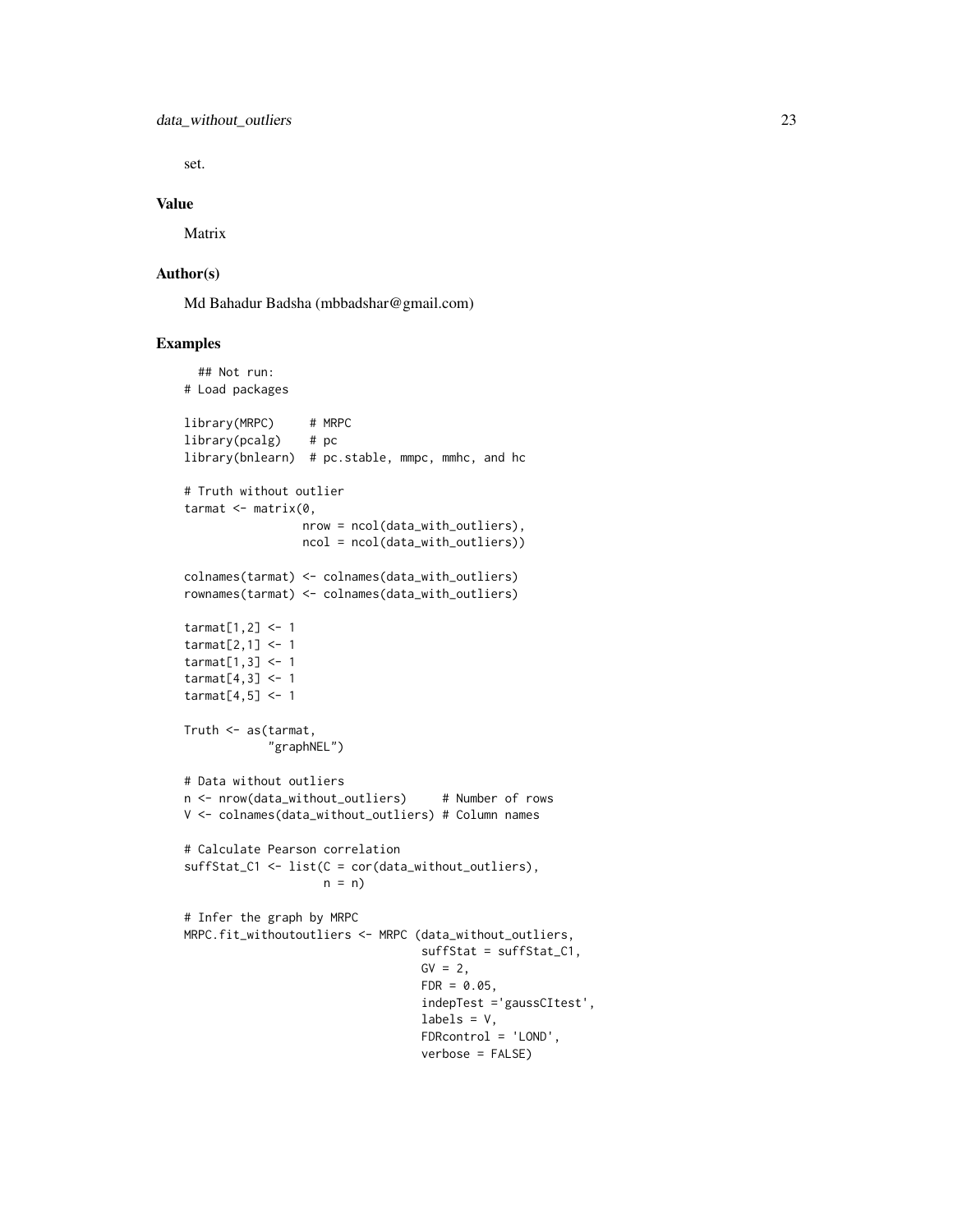```
# Infer the graph by pc with Pearson correlation
pc.fit_withoutoutliers <- pc(suffStat = suffStat_C1,
                            indepTest = gaussCItest,
                            alpha = 0.05,
                            labels = V,
                            verbose = FALSE)
# arcs not to be included from gene expression to genotype for blacklist argument
# in pc.stable and mmpc
GV < -2to <- rep (colnames (data_without_outliers)[1:GV], each = (ncol (data_without_outliers) - GV))
from <- rep (colnames (data_without_outliers)[(GV + 1):ncol (data_without_outliers)], GV)
bl <- cbind (from, to)
# Infer the graph by pc.stable
pc.stable_withoutoutliers <- pc.stable (data.frame (data_without_outliers),
                                        blacklist = bl,
                                        alpha = 0.05,
                                        debug = FALSE,
                                        undirected = FALSE)
# Infer the graph by mmpc
mmpc_withoutoutliers <- mmpc (data.frame (data_without_outliers),
                              blacklist = bl,
                              alpha = 0.05,
                              debug = FALSE,
                              undirected = FALSE)
# Infer the graph by mmhc
mmhc_withoutoutliers <- mmhc (data.frame (data_without_outliers),
                              blacklist = bl,
                              debug = FALSE)
# Infer the graph by hc
hc_withoutoutliers <- hc (data.frame (data_without_outliers),
                          blacklist = bl,
                          debug = FALSE)# True graph
plot (Truth, main = "Truth")
#-------------
# Plot inferred graphs
par (mfrow = c (2,3))
# Data without outliers
# Inference with Pearson correlation
plot (MRPC.fit_withoutoutliers, main = "MRPC")
plot (pc.fit_withoutoutliers, main = "pc")
graphviz.plot (pc.stable_withoutoutliers, main = "pc.stable")
graphviz.plot (mmpc_withoutoutliers, main = "mmpc")
graphviz.plot (mmhc_withoutoutliers, main = "mmhc")
graphviz.plot (hc_withoutoutliers, main = "hc")
```
## End(Not run)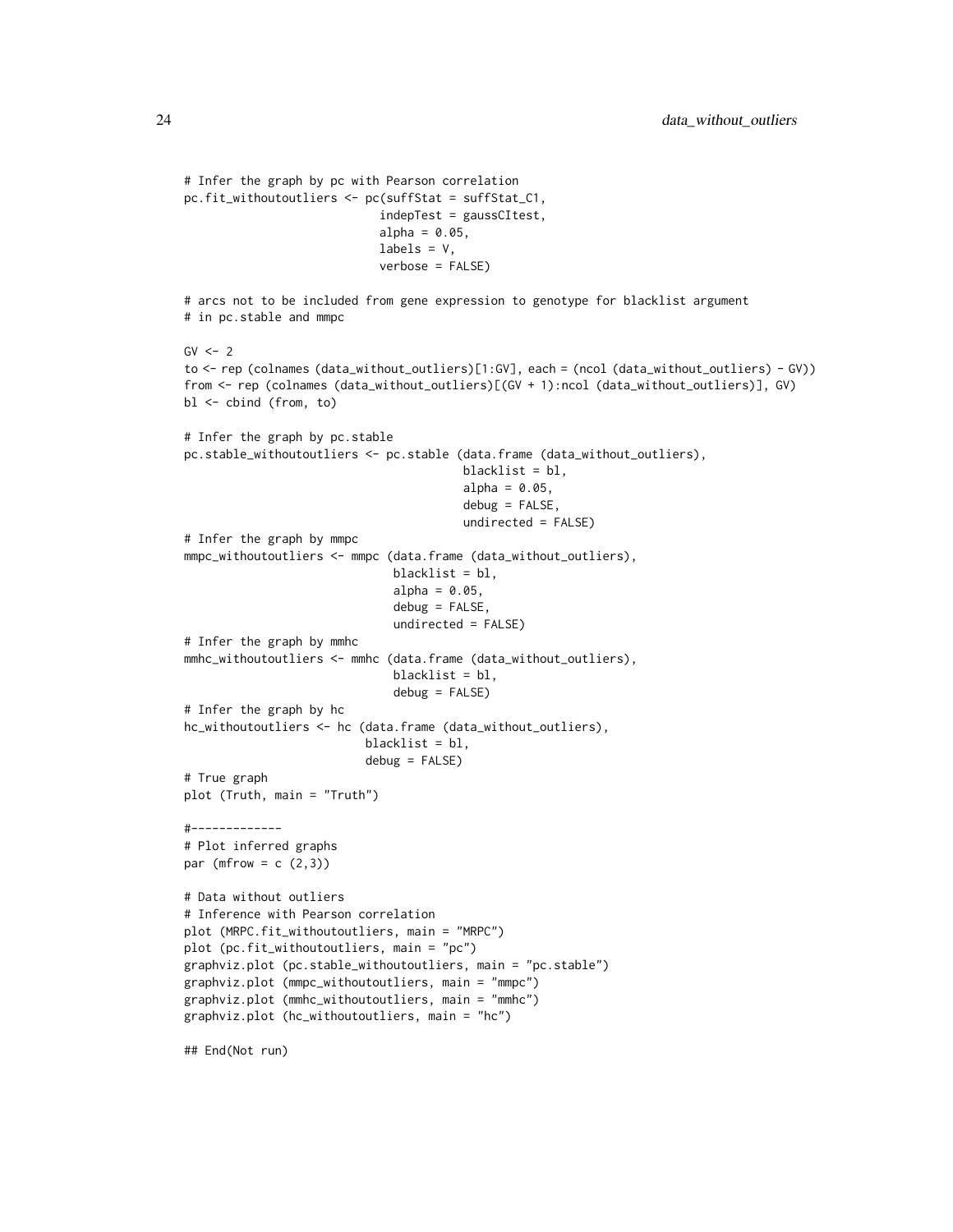#### <span id="page-24-0"></span>Description

The data contain two genotype nodes, V1 and V2, and three phenotype nodes, T1, T2 and T3. The genotype nodes are discrete, whereas the phenotype nodes are continuous. The data matrix includes 10 outliers (noises) generated from a uniform distribution. The example code below compares the performance of [MRPC,](#page-40-1) [pc,](#page-0-0) [pc.stable,](#page-0-0) [mmpc,](#page-0-0) [mmhc,](#page-0-0) and [hc](#page-0-0) on this data set.

#### Value

Matrix

#### Author(s)

Md Bahadur Badsha (mbbadshar@gmail.com)

```
## Not run:
# Load packages
library(MRPC) # MRPC
library(pcalg) # pc
library(bnlearn) # pc.stable, mmpc, mmhc, and hc
# Truth without outlier
tarmat <- matrix(0,
                 nrow = ncol(data_with_outliers),
                 ncol = ncol(data_with_outliers))
colnames(tarmat) <- colnames(data_with_outliers)
rownames(tarmat) <- colnames(data_with_outliers)
tarmat[1,2] <- 1
tarmat[2,1] <- 1
tarmat[1,3] <- 1
tarmat[4,3] <- 1
tarmat[4,5] < -1# Graph
Truth <- as(tarmat,
            "graphNEL")
# Data without outliers
n <- nrow(data_without_outliers) # Number of rows
V <- colnames(data_without_outliers) # Column names
```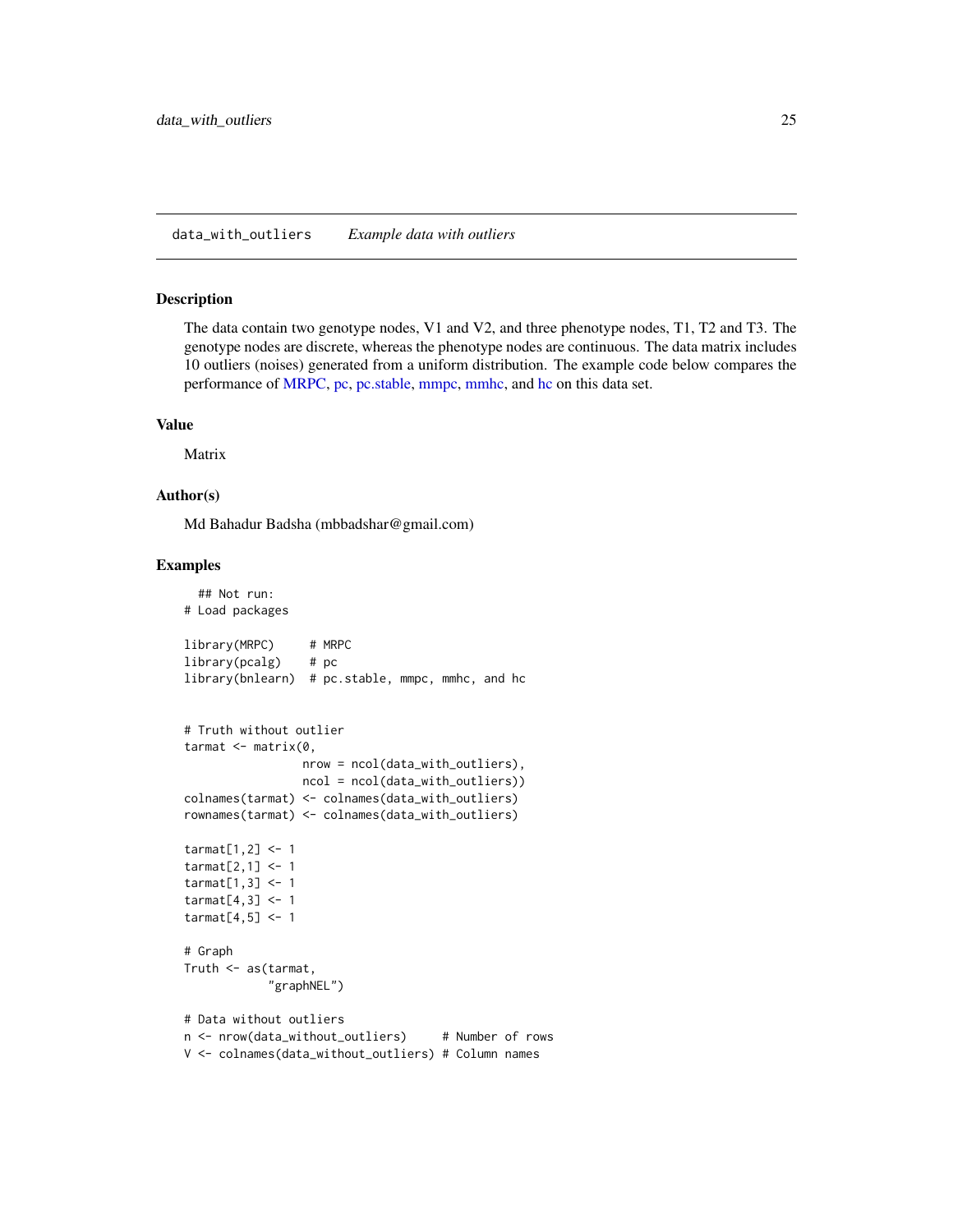```
# Calculate Pearson correlation
suffStat_C1 <- list(C = cor(data_without_outliers),
                    n = n)
# Infer the graph by MRPC
MRPC.fit_withoutoutliers <- MRPC (data_without_outliers,
                                  suffStat = suffStat_C1,
                                  GV = 2FDR = 0.05,
                                  indepTest ='gaussCItest',
                                  labels = V,
                                  FDRcontrol = 'LOND',
                                  verbose = FALSE)
# Infer the graph by pc
pc.fit_withoutoutliers <- pc(suffStat = suffStat_C1,
                            indepTest = gaussCItest,
                            alpha = 0.05,
                            labels = V,
                            verbose = FALSE)
# arcs not to be included from gene expression to genotype for blacklist argument
# in pc.stable and mmpc
GV < -2to <- rep (colnames (data_without_outliers)[1:GV], each = (ncol (data_without_outliers) - GV))
from <- rep (colnames (data_without_outliers)[(GV + 1):ncol (data_without_outliers)], GV)
bl <- cbind (from, to)
# Infer the graph by pc.stable
pc.stable_withoutoutliers <- pc.stable (data.frame (data_without_outliers),
                                        blacklist = bl,
                                        alpha = 0.05,
                                        debug = FALSE,
                                        undirected = FALSE)
# Infer the graph by mmpc
mmpc_withoutoutliers <- mmpc (data.frame (data_without_outliers),
                              blacklist = bl,
                              alpha = 0.05,
                              debug = FALSE,
                              undirected = FALSE)
# Infer the graph by mmhc
mmhc_withoutoutliers <- mmhc (data.frame (data_without_outliers),
                              blacklist = bl,
                              debug = FALSE)
# Infer the graph by hc
hc_withoutoutliers <- hc (data.frame (data_without_outliers),
                          blacklist = bl,
                          debug = FALSE)
```
# Data with outliers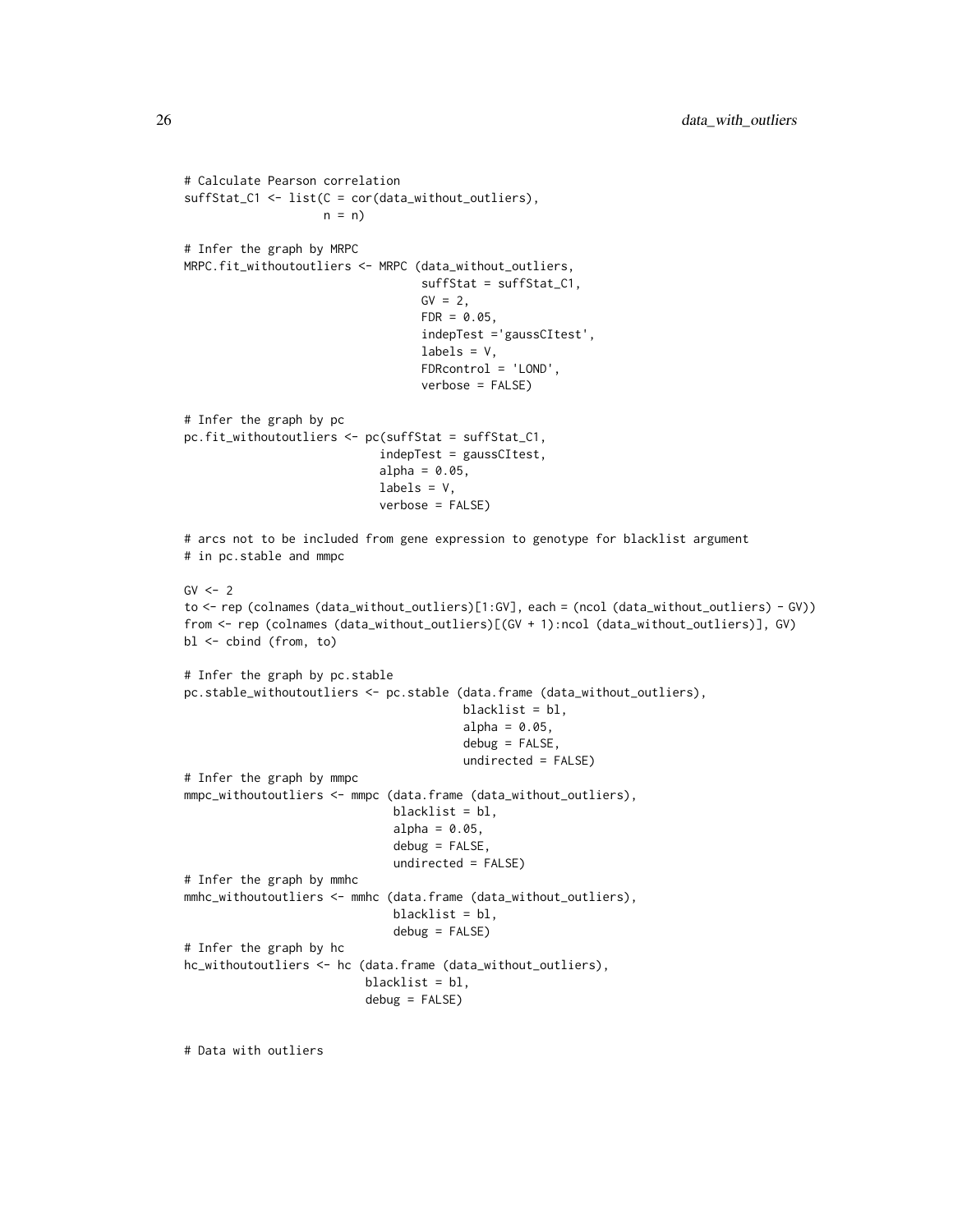```
n <- nrow (data_with_outliers) # Number of rows
V <- colnames(data_with_outliers) # Column names
# Calculate Pearson correlation
suffStat_C2 <- list (C = cor (data_with_outliers),
                    n = n# Infer the graph by MRPC
MRPC.fit_withoutliers_C2 <- MRPC (data_with_outliers,
                                  suffStat = suffStat_C2,
                                  GV = 2,FDR = 0.05,
                                  indepTest ='gaussCItest',
                                  labels = V,
                                  FDRcontrol = 'LOND',
                                  verbose = FALSE)
# Infer the graph by pc
pc.fit_withoutliers_C2 <- pc (suffStat = suffStat_C2,
                              indepTest = gaussCItest,
                              alpha = 0.05,
                              labels = V,
                              verbose = FALSE)
# arcs not to be included from gene expression to genotype for blacklist argument
# in pc.stable and mmpc
GV < -2to <- rep (colnames (data_with_outliers)[1:GV], each = (ncol (data_with_outliers) - GV))
from <- rep (colnames (data_with_outliers)[(GV + 1):ncol (data_with_outliers)], GV)
bl <- cbind (from, to)
# Infer the graph by pc.stable
pc.stable_withoutliers_C2 <- pc.stable (data.frame (data_with_outliers),
                                        blacklist = bl,
                                        alpha = 0.05,
                                        B = NULL,
                                        max.sx = NULL,debug = FALSE,
                                        undirected = FALSE)
# Infer the graph by mmpc
mmpc_withoutliers_C2 <- mmpc (data.frame (data_with_outliers),
                              blacklist = bl,
                              alpha = 0.05,
                              B = NULL,max.sx = NULL,debug = FALSE,
                              undirected = FALSE)
# Infer the graph by mmhc
mmhc_withoutliers_C2 <- mmhc (data.frame (data_with_outliers),
                              blacklist = bl,
                              debug = FALSE)
```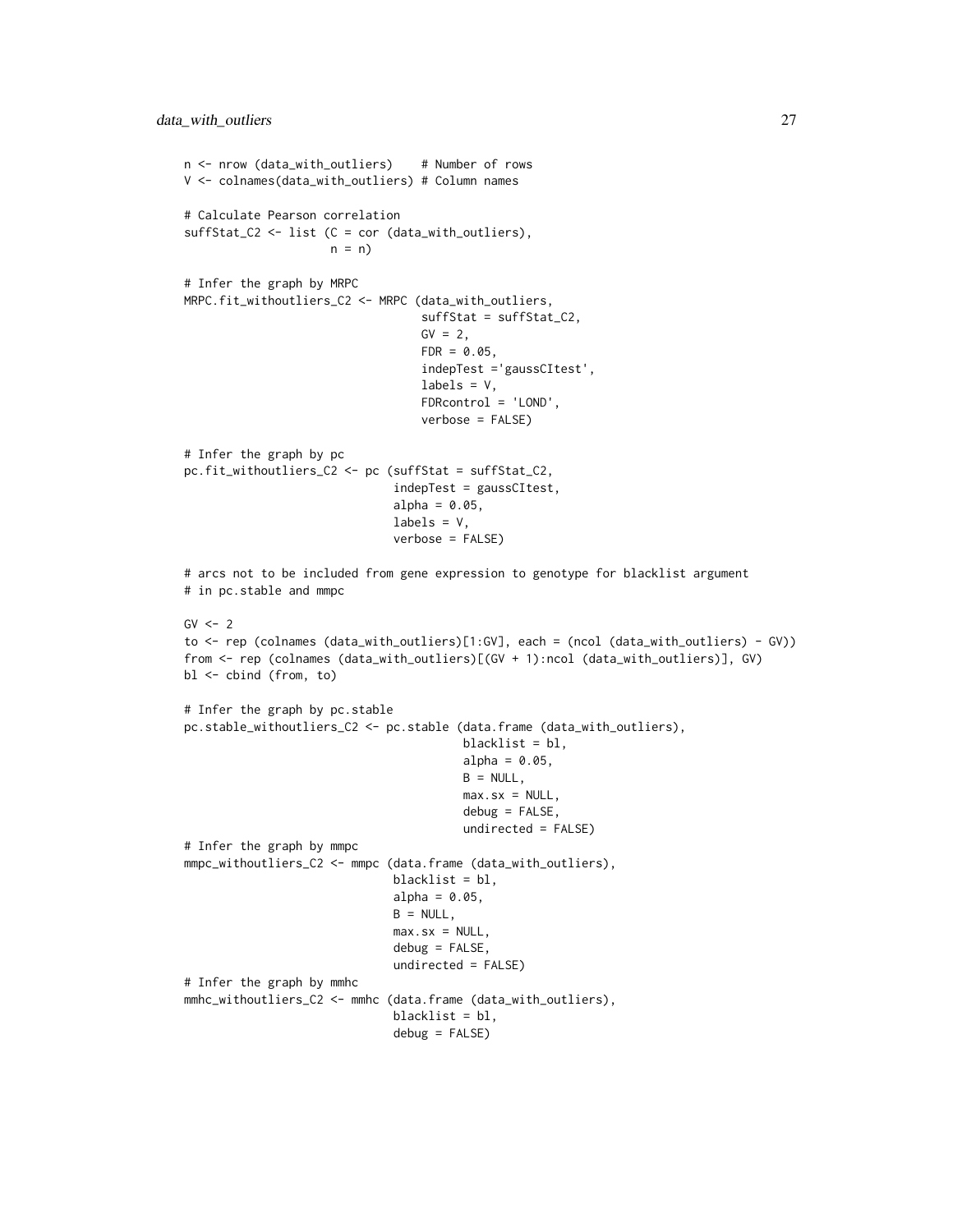```
# Infer the graph by hc
hc_withoutliers_C2 <- hc (data.frame (data_with_outliers),
                          blacklist = bl,
                          debug = FALSE)
# Calculate robust correlation (Beta = 0.005)
Rcor_R1 <- RobustCor (data_with_outliers, 0.005)
suffStat_R1 <- list (C = Rcor_R1$RR,
                     n = n)
# Infer the graph by MRPC with robust correlation
MRPC.fit_withoutliers_R1 <- MRPC (data_with_outliers,
                                  suffStat = suffStat_R1,
                                  GV = 2,FDR = 0.05,
                                  indepTest = 'gaussCItest',
                                  labels = V,
                                  FDRcontrol = 'LOND',
                                  verbose = FALSE)
# Infer the graph by pc with robust correlation
pc.fit_withoutliers_R1 <- pc (suffStat = suffStat_R1,
                              indepTest = gaussCItest,
                              alpha = 0.05,
                              labels = V,verbose = FALSE)
# True graph
plot (Truth, main = "Truth")
#-------------
# Plot inferred graphs
par (mfrow = c (2,6))
# Data without outliers
# Inference with Pearson correlation
plot (MRPC.fit_withoutoutliers, main = "MRPC")
plot (pc.fit_withoutoutliers, main = "pc")
graphviz.plot (pc.stable_withoutoutliers, main = "pc.stable")
graphviz.plot (mmpc_withoutoutliers, main = "mmpc")
graphviz.plot (mmhc_withoutoutliers, main = "mmhc")
graphviz.plot (hc_withoutoutliers, main = "hc")
# Data with outliers
# Inference with Pearson correlation
plot (MRPC.fit_withoutliers_C2, main = " ")
plot (pc.fit_withoutliers_C2, main = " ")
graphviz.plot (pc.stable_withoutliers_C2, main = " ")
graphviz.plot (mmpc_withoutliers_C2, main = " ")
graphviz.plot (mmhc_withoutliers_C2, main = " ")
```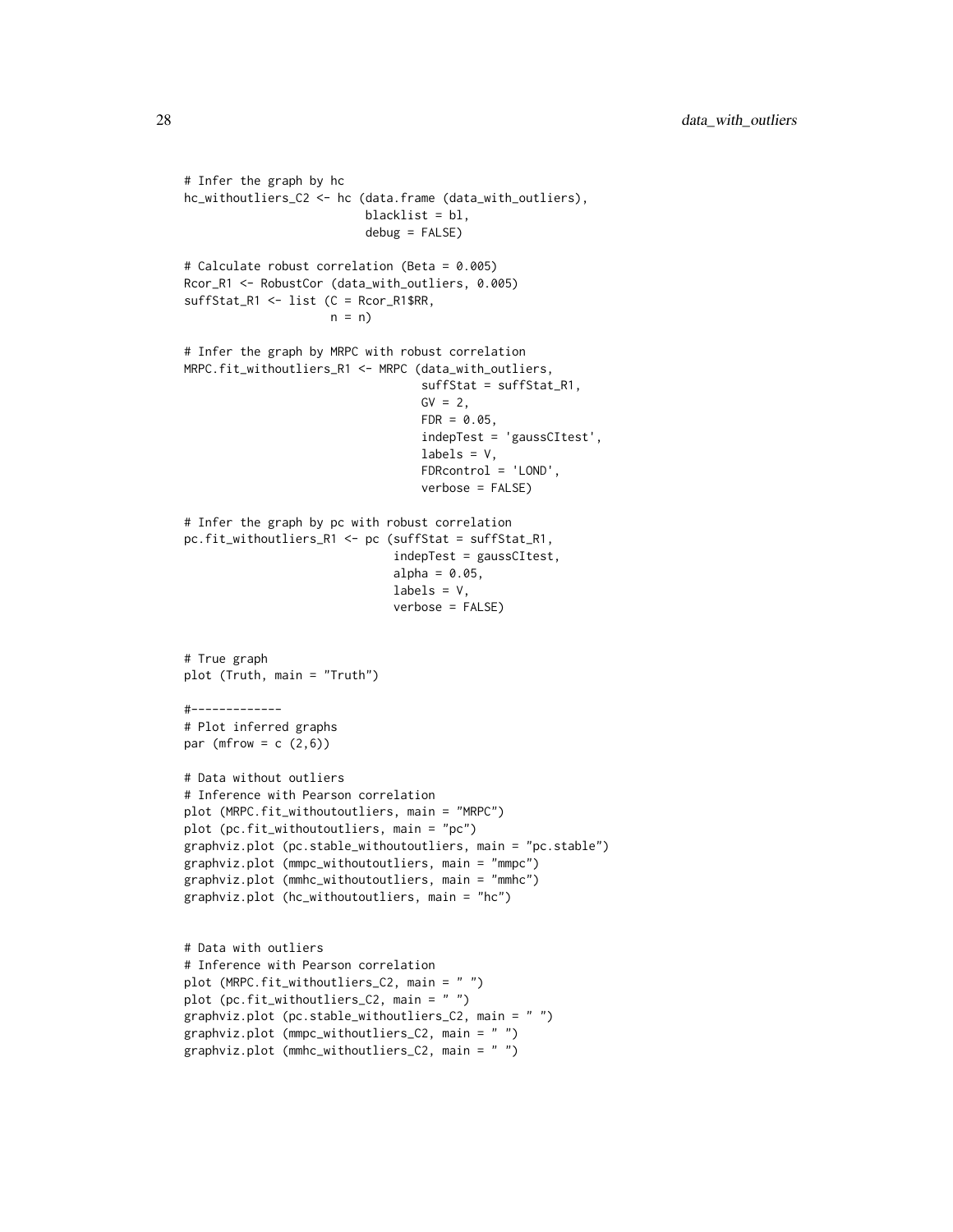# <span id="page-28-0"></span>EdgeOrientation 29

```
graphviz.plot (hc_withoutliers_C2, main = " ")
#-------------
# Data with outliers
# Inference with robust correlation
par (mfrow = c(1,2))
plot (MRPC.fit_withoutliers_R1, main = "MRPC")
plot (pc.fit_withoutliers_R1, main = "pc")
```
## End(Not run)

EdgeOrientation *Perform edge orientation under the MRPC algorithm*

## Description

This function performs the second step of the [MRPC](#page-40-1) algorithm where it determines the edge direction in the graph skeleton inferred by the function [ModiSkeleton.](#page-35-1) If the data contain genetic variants, this function first determines the edges between genetic variants and phenotype nodes based on the principle of Mendelian randomization. Next it identifies potential v-structures and orients the edges in them. For the remaining edges, it examines triplets in turn to see whether a triplet is compatible with one of the basic models. See the references for details.

#### Usage

```
EdgeOrientation(gInput, GV, suffStat, FDR, alpha, indepTest,
                FDRcontrol = c("LOND", "ADDIS", "NONE"),
                tau = 0.5, lambda = 0.25, verbose = FALSE)
```
#### Arguments

| gInput     | Object containing the skeleton and marginal and conditional independence in-<br>formation.                                                                                                                                                                                                                                                 |
|------------|--------------------------------------------------------------------------------------------------------------------------------------------------------------------------------------------------------------------------------------------------------------------------------------------------------------------------------------------|
| GV         | The number of genetic variants (SNPs/indels/CNV/eQTL) in the input data ma-<br>trix. For example, if the data has one genetic variant, first column, then $GV = 1$ ,<br>if 2, 1st and 2nd Column, then $GV = 2$ , and so on.                                                                                                               |
| suffStat   | A list of sufficient statistics. When the data is continuous or can be viewed as<br>continuous, this list contains the correlation matrix of the data and the sample<br>size, which are the necessary elements for the conditional independence tests in<br>gaussCItest. When the data is discrete, this list contains the entire dataset. |
| <b>FDR</b> | False discovery rate (number between 0 and 1). If $FDR = 0.05$ , this ensures that<br>the FDR remains below 0.05.                                                                                                                                                                                                                          |
| alpha      | Significance level (number in $(0,1)$ for the individual tests.                                                                                                                                                                                                                                                                            |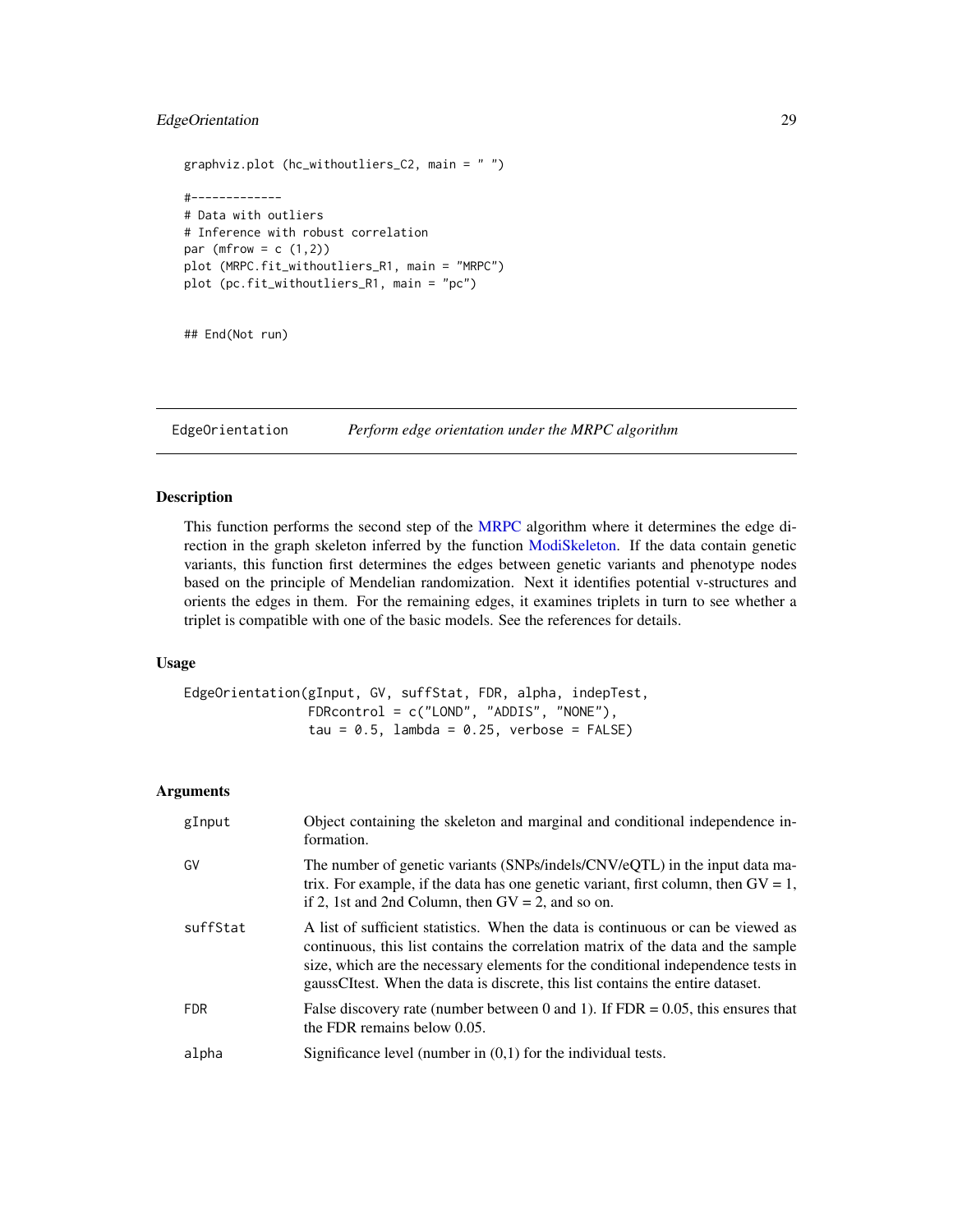| indepTest  | A function for testing conditional independence. It is used to test the conditional<br>independence of x and y given S, called as indep $Test(x, y, S, suffix)$ . Where,<br>x and y are variables, and S is a vector, possibly empty, of variables. suffStat is<br>a list, see the argument above. The return value of indepTest is the p-value of<br>the test for conditional independence. There are three options for different data<br>types, for example, Gaussian data = gaussCItest, discrete data = disCItest and<br>Binary data = $binC$ Itest. See $help(gaussC$ Itest) |
|------------|-----------------------------------------------------------------------------------------------------------------------------------------------------------------------------------------------------------------------------------------------------------------------------------------------------------------------------------------------------------------------------------------------------------------------------------------------------------------------------------------------------------------------------------------------------------------------------------|
| FDRcontrol | A character string specifying whether online FDR control should be applied, and<br>if so, what method to use. The two FDR control options are "LOND" (Javan-<br>mard and Montanari, 2015) or "ADDIS" (Tian and Ramdas, 2019). If "NONE"<br>is specified, the type I error rate "alpha" will be used for each test.                                                                                                                                                                                                                                                                |
| tau        | A number between 0 and 1. This value is used to determine if a p-value will<br>be considered for testing. For example, if a p-value is greater than tau then it is<br>discarded and no test will be performed.                                                                                                                                                                                                                                                                                                                                                                    |
| lambda     | A number between 0 and tau. This value is used to determine if a p-value is a<br>candidate for rejection. For example, if a p-value is smaller than lambda then<br>it can be rejected when testing the hypothesis (if the p-value is smaller than<br>alphai).                                                                                                                                                                                                                                                                                                                     |
| verbose    | (optional) 1: detailed output is provided; 0: No output is provided                                                                                                                                                                                                                                                                                                                                                                                                                                                                                                               |

# Details

The orientation of the edge directions based on the principle of Mendelian randomization involves four cases, which are four of the five basic models in Badsha and Fu (2019) and Badsha et al.(2021). For example, we consider x to be a genetic variant, y and z the phenotype nodes.

The four cases are as follows:

Case-1: Relation between x, genetic variant, and the other nodes. Then genetic variant will regulate the other node, genes, and direction will be genetic variant –> other node. Note that if the data has more than one genetic variant and there is an edge between two genetic variants, then direction will be genetic variant <–> genetic variant, which indicates that there is evidence that the two genetic variants are not independent, but we do not have enough information to determine which genetic variant is the regulator and which is the target.

Case-2: If y and z are adjacent and, x and z are conditionally independent given y, then gene y will regulate the expression of gene z and the edge direction will be  $y \rightarrow z$ .

Case-3: If y and z are adjacent and, x and z are conditionally dependent given y, then gene z will regulate the expression of gene y and the edge direction will be  $z \rightarrow y$ .

Case-4: If y and z are adjacent and x and y are conditionally dependent given z and x and z are conditionally dependent given y, then the edge direction will be  $y \leq z$ .

#### Value

An object that contains an estimate of the equivalence class of the underlying DAG.

call: A [call](#page-0-0) object: the original function call.

n: The sample size used to estimate the graph.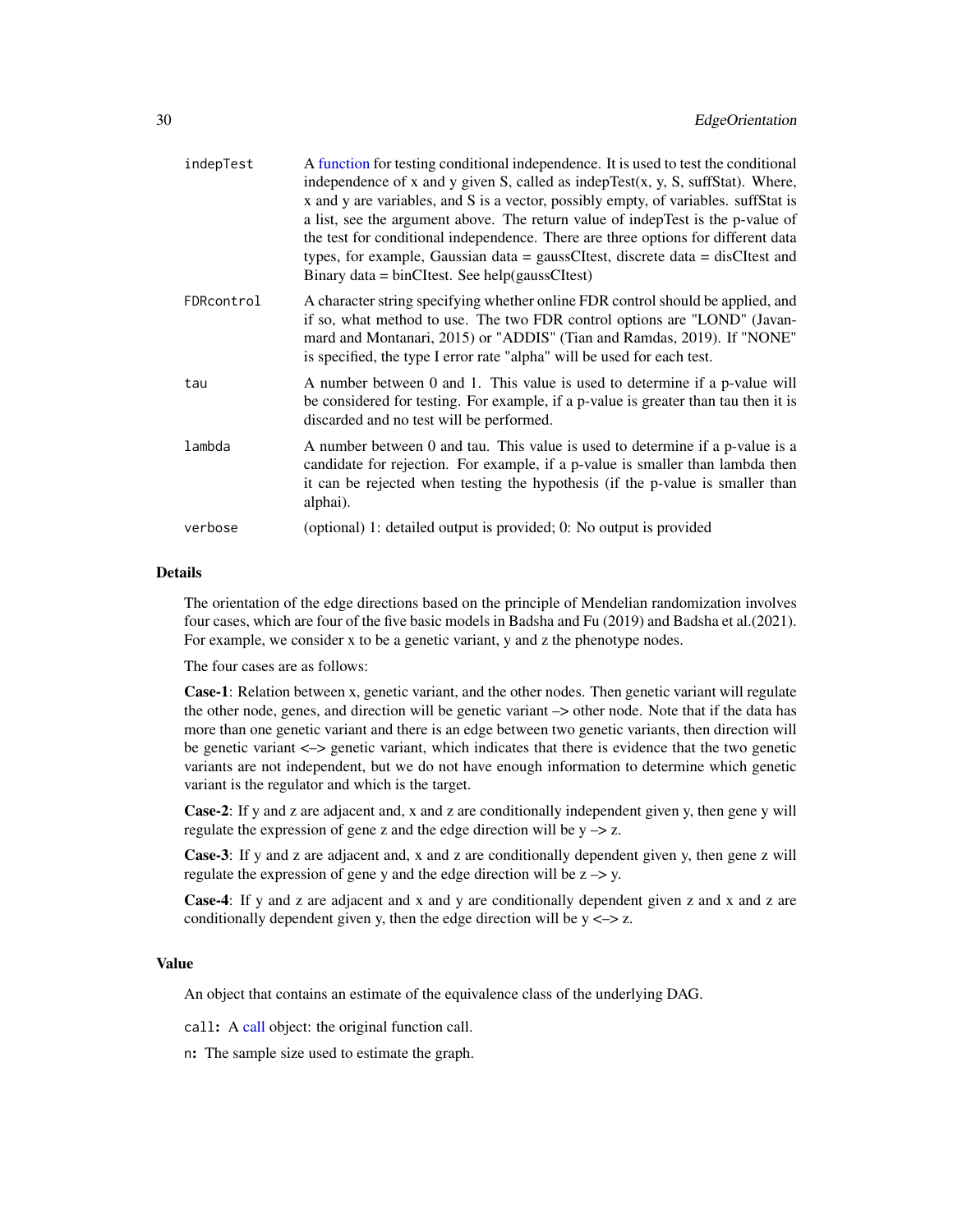- max.ord: The maximum size of the conditioning set used in the conditional independence tests of the first part of the algorithm.
- n.edgetests: The number of conditional independence tests performed by the first part of the algorithm.
- sepset: Separation sets.
- pMax: A square matrix , where the (i, j)th entry contains the maximal p-value of all conditional independence tests for edge i–j.

graph: An object of class ["graph"](#page-0-0): The undirected or partially directed graph that was estimated. zMin: Deprecated.

test: The number of tests that have been performed.

alpha: The level of significance for the current test.

R: All of the decisions made from tests that have been performed. A 1 indicates a rejected null hypothesis and 0 represents a null hypothesis that was not rejected.

K: The total number of rejections.

pval: A vector of p-values calculated for each test.

normalizer: The value that ensures the vector gammai sums to one.

exponent: The exponent of the p-series used to calculate each value of the gammai vector.

alphai: A vector containing the alpha value calculated for each test.

kappai: A vector containing the iteration at which each rejected test occurs.

- kappai\_star: Each element of this vector is the sum of the Si vector up to the iteration at which each rejection occurs.
- Ci: A vector indicating whether or not a p-value is a candidate for being rejected.
- Si: A vector indicating whether or not a p-value was discarded.
- Ci\_plus: Each element of this vector represents the number of times each kappai value was counted when calculating each alphai value.
- gammai: The elements of this vector are the values of the p-series  $0.4374901658/(m^{\alpha}(1.6))$ , where m is the iteration at which each test is performed.

#### Author(s)

Md Bahadur Badsha (mbbadshar@gmail.com)

#### References

1. Badsha MB and Fu AQ (2019). Learning causal biological networks with the principle of Mendelian randomization. Frontiers in Genetics, 10:460.

2. Badsha MB, Martin EA and Fu AQ (2021). MRPC: An R Package for inference of causal graphs. Frontiers in Genetics, 10:651812.

3. Javanmard A and Montanari A (2015). On Online Control of False Discovery Rate. arXiv:150206197 [statME].

4. Tian J and Ramdas A (2019). ADDIS: an adaptive discarding algorithm for online FDR control with conservative nulls. In Advances in Neural Information Processing Systems (pp. 9388-9396).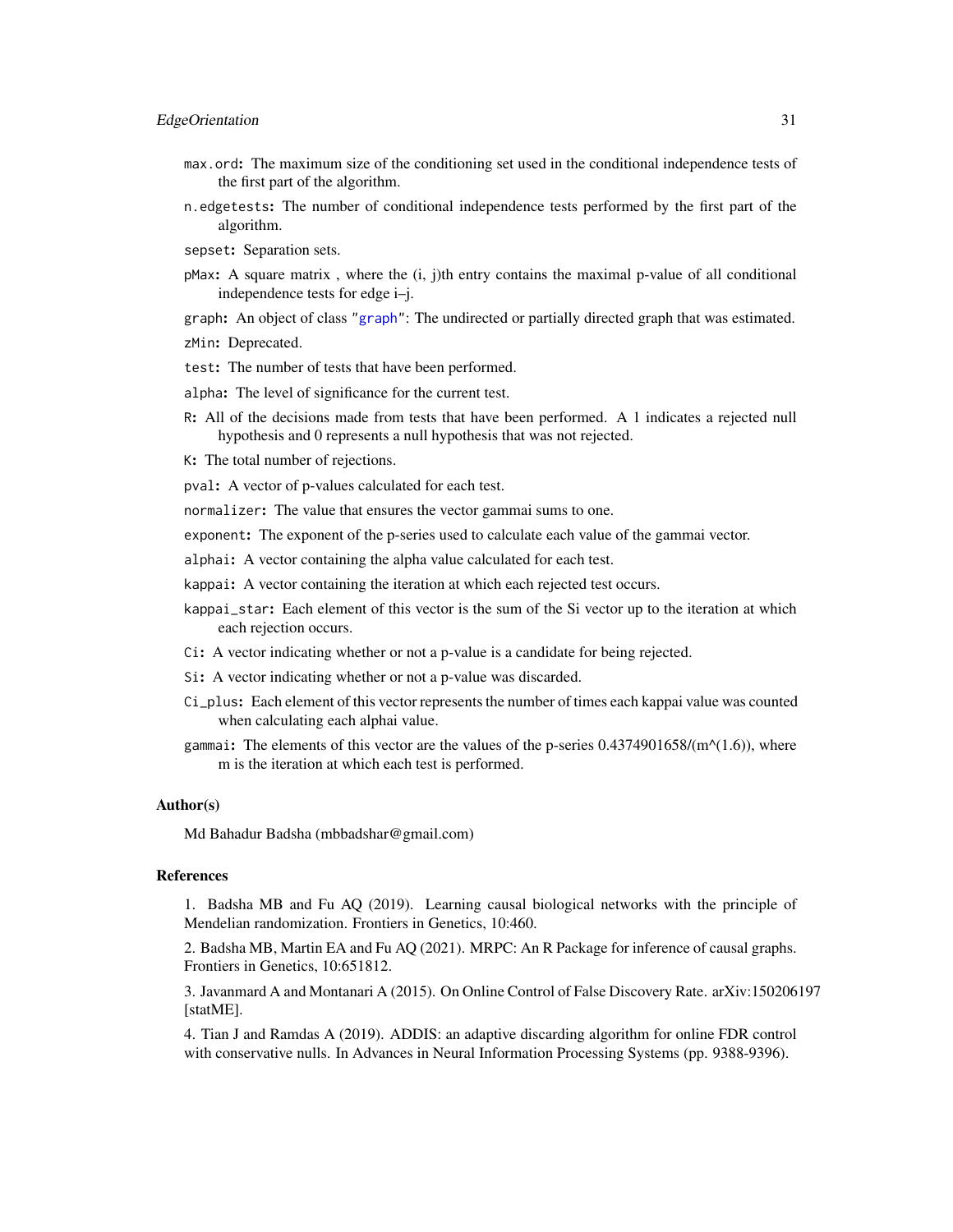# See Also

[MRPC;](#page-40-1) [ModiSkeleton;](#page-35-1) [SimulateData.](#page-61-1)

```
## Not run:
# Model 1 (mediation)
Truth <- MRPCtruth$M1 # Truth for model 1
# The 1st column of the data matrix is a genetic variant
# and the remaining columns are gene expression nodes.
data <- simu_data_M1 # load data for model 1
n <- nrow (data) # Number of row
V <- colnames(data) # Column names
# Calculate Pearson correlation
suffStat_C <- list(C = cor(data),
                  n = n)
# Infer a graph skeleton
Skel.fit <- ModiSkeleton(data,
                        suffStat = suffStat_C,
                        FDR = 0.05,
                        indepTest = 'gaussCItest',
                        labels = V,FDRcontrol = 'LOND',
                        verbose = FALSE)
# Edge Orientation
Edge_orientation <- EdgeOrientation(Skel.fit,
                                   suffStat = suffStat_C,
                                   GV = 1,FDR = 0.05,
                                    indepTest = 'gaussCItest',
                                   FDRcontrol = 'LOND',
                                   verbose = FALSE)
# Plot the results
par(mfrow = c(1, 2))plot(Truth,
    main = "A) Truth")
plot(Edge_orientation,
    main = "B) MRPC "# Other models are available and may be called as follows:
# Model 0
# Truth <- MRPCtruth$M0
# data <- simu.data_M0
# Model 2
# Truth <- MRPCtruth$M2
# data <- simu_data_M2
```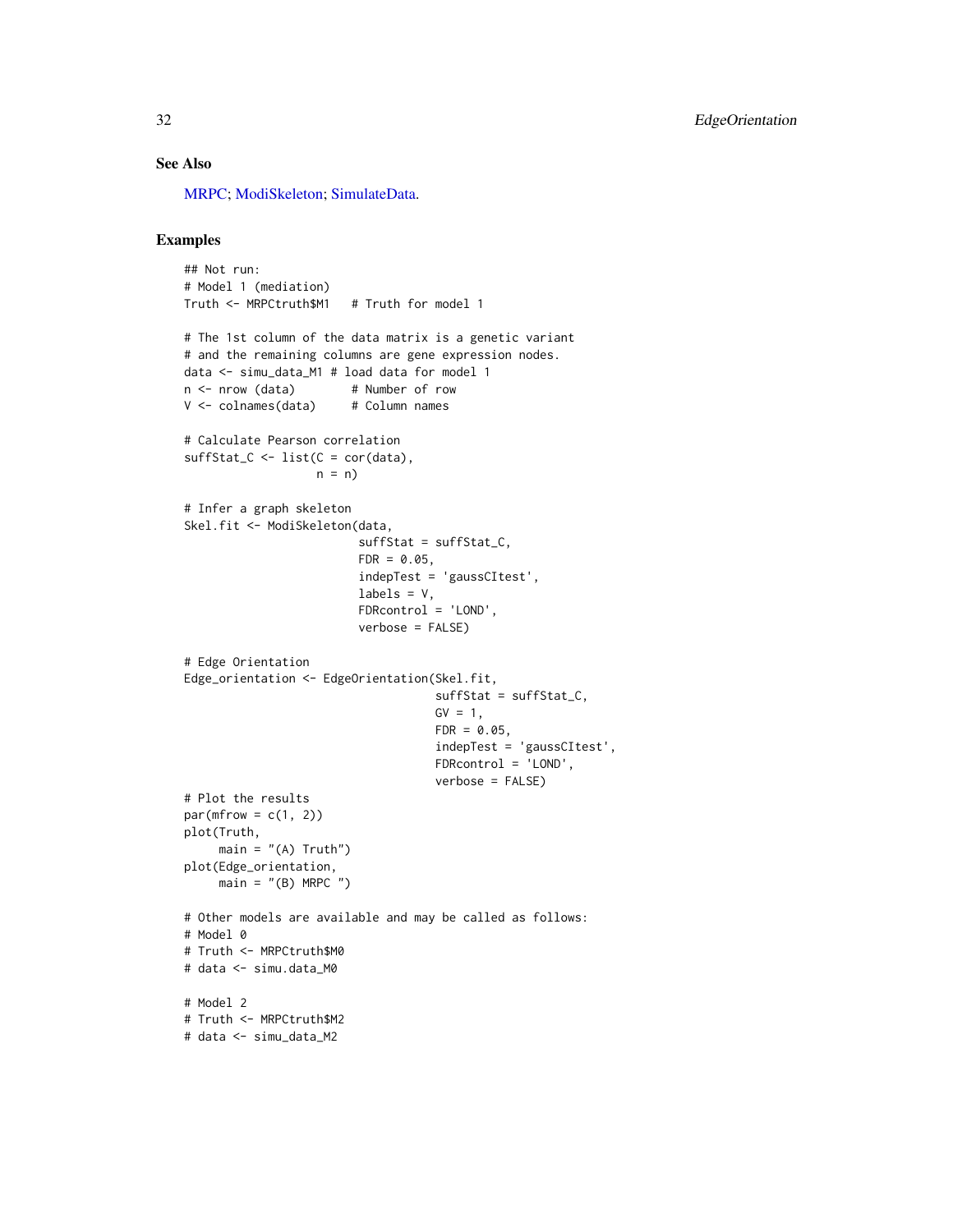<span id="page-32-0"></span>empty 33

```
# Model 3
# Truth <- MRPCtruth$M3
# data <- simu_data_M3
# Model 4
# Truth <- MRPCtruth$M4
# data <- simu_data_M4
# Model Multiparent
# Truth <- MRPCtruth$Multiparent
# data <- simu_data_multiparent
# Model Star
# Truth <- MRPCtruth$Star
# data <- simu_data_starshaped
# Model Layered
# Truth <- MRPCtruth$Layered
# data <- simu_data_layered
```
## End(Not run)

empty *Check empty matrix*

#### Description

Need for check empty matrix.

#### Author(s)

Md Bahadur Badsha (mbbadshar@gmail.com)

IdentifyAssociatedPCs *Identifyprincipal components (PCs) that are significantly associated with eQTLs and genes*

# Description

This function identifies PCs that are significantly associated the eQTLs or genes, and merge the associated PCs with the data on the eQTL and genes. PCs may be derived from Principal Component Analysis (PCA) of the entire gene expression matrix, and may be viewed as potential confounders in the sequent causal network analysis on the eQTLs and genes. See details in Badsha and Fu (2019) and Badsha et al. (2021).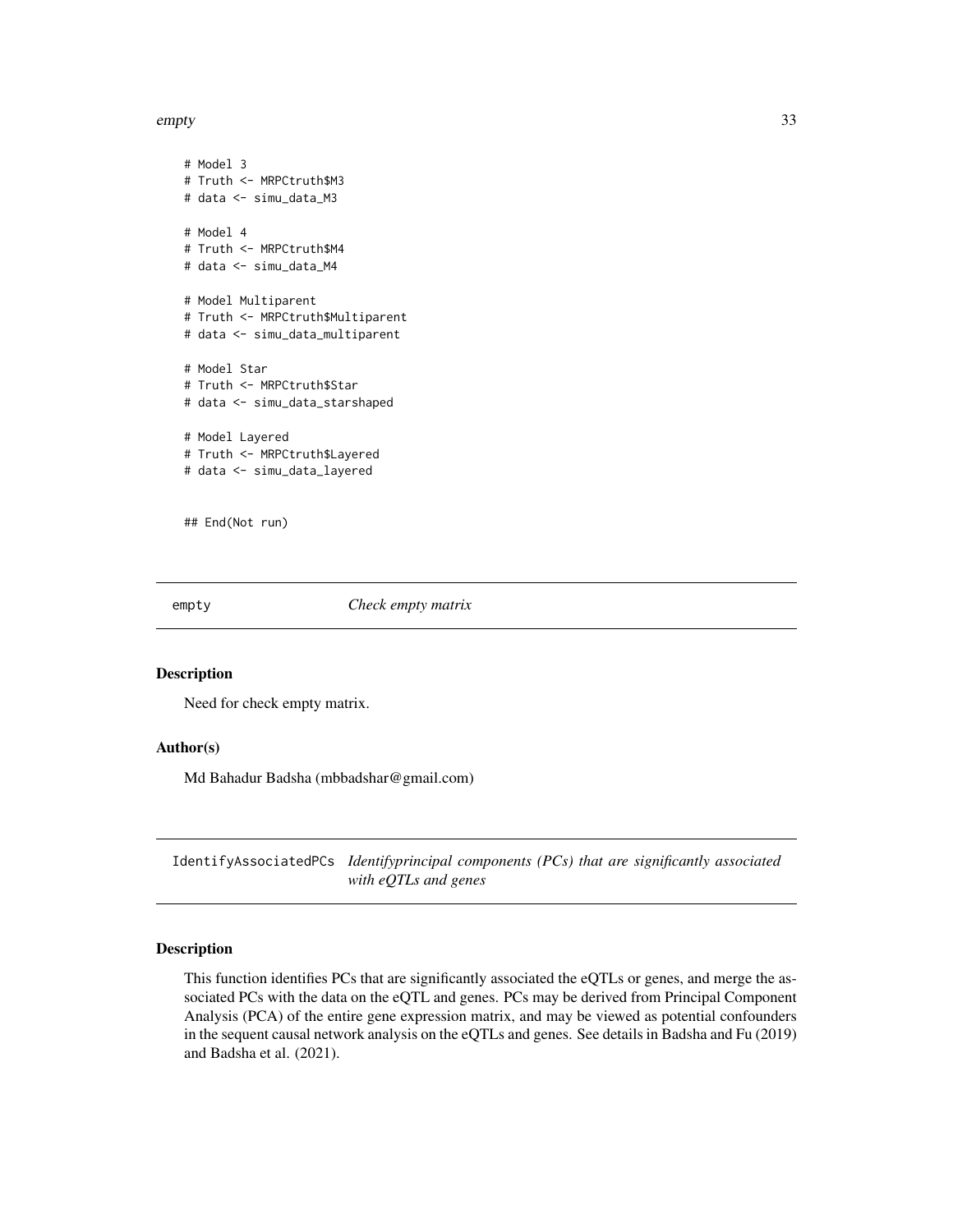#### Usage

IdentifyAssociatedPCs(PCs.matrix,no.PCs,data,fdr.level,corr.threshold,corr.value)

#### Arguments

| PCs.matrix | A matrix of PCs.                                                                                                                                                                         |
|------------|------------------------------------------------------------------------------------------------------------------------------------------------------------------------------------------|
| no.PCs     | Number of top PCs to test for association. The default is 10.                                                                                                                            |
| data       | Data of the eQTLs and genes, containing the genotypes of the eQTLs and the<br>expression of the genes.                                                                                   |
| fdr.level  | (optional) The false discover rate (FDR) for association tests. Must be in $(0,1]$ .<br>The default is "0.05".                                                                           |
|            | corr. threshold (optional). The default is "FALSE". If "TRUE" then a constraint on the corre-<br>lation between a PC and an eQTL or a gene is applied in addition to the FDR<br>control. |
| corr.value | The threshold for the Pearson correlation between a PC and an eQTL or a gene<br>when corr, threshold is "TRUE". The default is 0.3.                                                      |

# Value

A [list](#page-0-0) of object that containing the following:

- AssociatedPCs: All the PCs that are significantly associated with the eQTLs and genes.
- data.withPC: The data matrix that contains eQTLs, gene expression, and associated PCs.
- corr.PCs: The matrix of correlations between PCs and eQTLs/genes.
- PCs.asso.list: List of all associated PCs for each of the eQTLs and genes.
- qobj: The output from applying the qvalue function.

#### Author(s)

Md Bahadur Badsha (mbbadshar@gmail.com)

# References

1. Badsha MB and Fu AQ (2019). Learning causal biological networks with the principle of Mendelian randomization. Frontiers in Genetics, 10:460.

2. Badsha MB, Martin EA and Fu AQ (2021). MRPC: An R package for inference of causal graphs. Frontiers in Genetics, 10:651812.

# See Also

[data\\_GEUVADIS\\_combined](#page-14-1)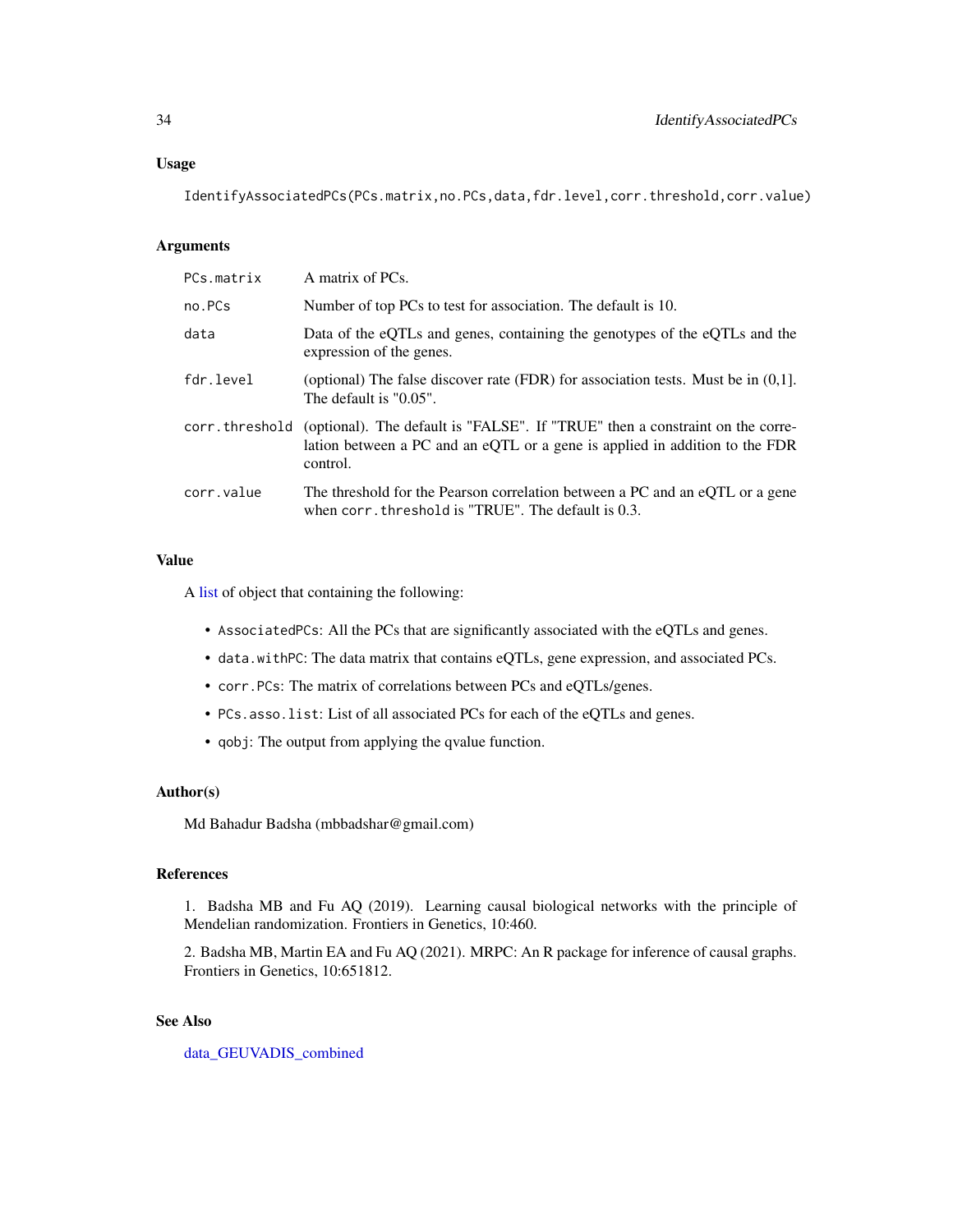#### IdentifyAssociatedPCs 35

#### Examples

```
## Not run:
# Load genomewide gene expression data in GEUVADIS
# 373 individuals
# 23722 genes
data_githubURL <- "https://github.com/audreyqyfu/mrpc_data/raw/master/data_GEUVADIS_allgenes.RData"
load(url(data_githubURL))
PCs <- prcomp(data_GEUVADIS_allgenes,scale=TRUE)
# Extract the PCs matrix
PCs.matrix <- PCs$x
# The eQTL-gene set contains eQTL rs7124238 and genes SBF1-AS1 and SWAP70
data_GEU_Q50 <- data_GEUVADIS$Data_Q50$Data_EUR
colnames(data_GEU_Q50) <- c("rs7124238","SBF2-AS1","SWAP70")
data <- data_GEU_Q50
# Identify associated PCs for this eQTL-gene set
Output <- IdentifyAssociatedPCs(PCs.matrix,no.PCs=10,data,fdr.level=0.05,corr.threshold=TRUE
, corr.value = 0.3)# Gene SBF2-AS1 is significantly associated with PC2
# Data with PC2 as a potential confounder
data_withPC <- Output$data.withPC
n <- nrow(data_withPC) # Number of rows
V <- colnames(data_withPC) # Column names
# Calculate Pearson correlation for MRPC analysis
sufficient \leftarrow list(C = cor(data_withPC,use = "complete.obs"),
                 n = n# Infer the graph by MRPC
MRPC.fit_FDR<- MRPC(data_withPC,
                    suffStat,
                    GV = 1,FDR = 0.05,
                    indepTest = 'gaussCItest',
                    labels = V,
                    FDRcontrol = 'LOND',
                    verbose = TRUE)
plot(MRPC.fit_FDR, main="MRPC with PCs (potential confounders)")
```
## End(Not run)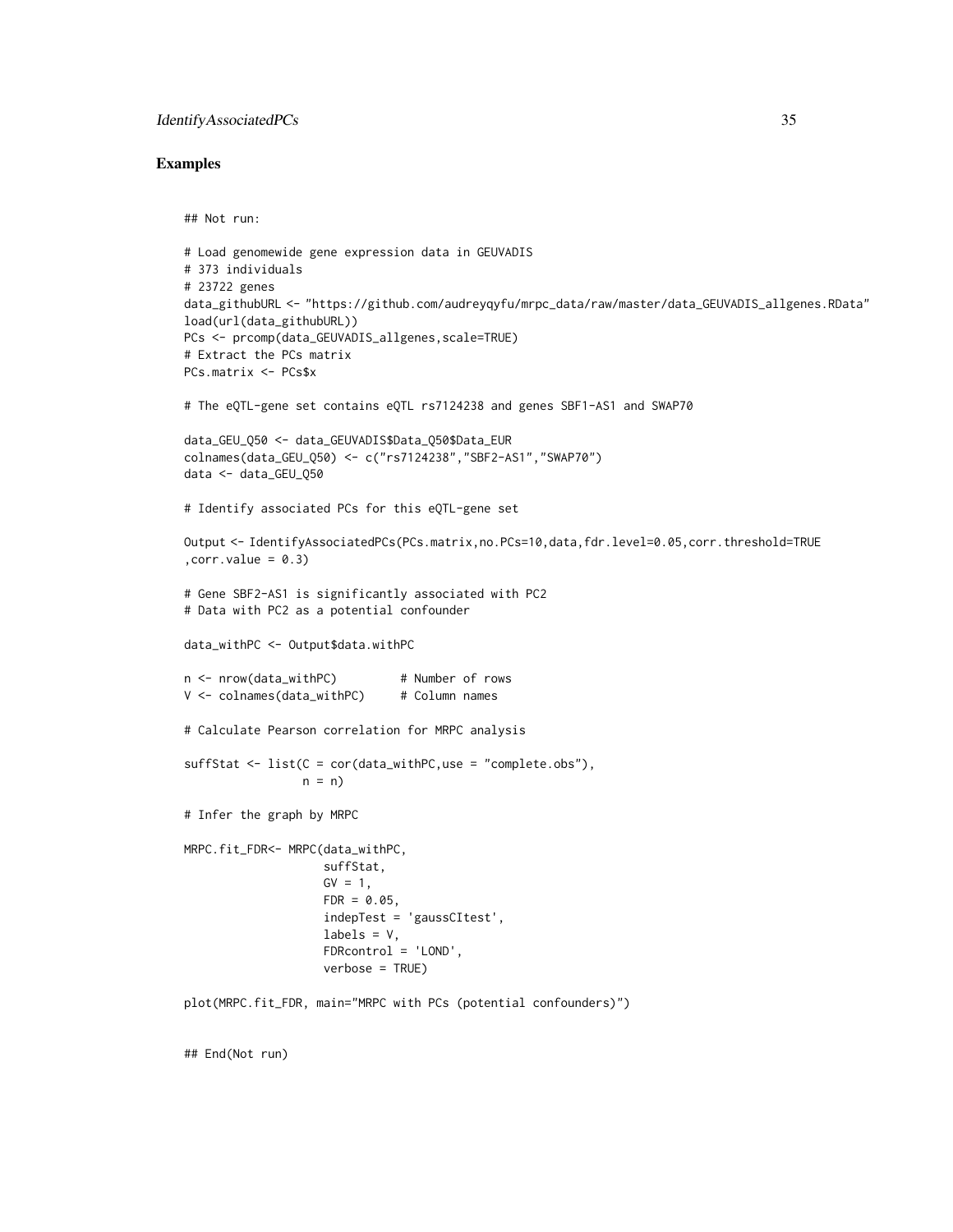<span id="page-35-1"></span><span id="page-35-0"></span>

#### Description

This function implements the MRPC algorithm in Badsha and Fu (2019) and Badsha et al. (2021) to infers a graph skeleton (i.e., an undirected graph). It is based on the function [skeleton](#page-0-0) from the pcalg package (Kalisch et al., 2012). Both functions perform marginal and conditional indpenendence tests. However, ModiSkeleton implements an online false discovery rate (FDR) control method in order to control the overall FDR, whereas [skeleton](#page-0-0) controls only the type I error rate for each individual test. See details below.

# Usage

```
ModiSkeleton(data, suffStat, FDR, alpha, indepTest, labels, p,
             method = c("stable", "original", "stable.fast"),
             m.max = Inf, fixedGaps = NULL, fixedEdges = NULL,
             NAdelete = TRUE, FDRcontrol = c("LOND", "ADDIS", "NONE"),
             tau, lambda, verbose = FALSE)
```
#### Arguments

|            | Many arguments are similar to those in skeleton and pc in the pcalg package.<br>Several arguments here are also arguments for the function MRPC.                                                                                                                                                                                                                                                                                                                                                                            |
|------------|-----------------------------------------------------------------------------------------------------------------------------------------------------------------------------------------------------------------------------------------------------------------------------------------------------------------------------------------------------------------------------------------------------------------------------------------------------------------------------------------------------------------------------|
|            | Data matrix, where the rows are samples and the columns are features (e.g.,<br>genetic variants (GVs) and phenotypes). Columns are for GVs, if available, ap-<br>pear before other columns for phenotypes (e.g., gene expression). For example,<br>if there is one GV, then the first column of the data matrix is the GV and the<br>remaining columns are the gene expression data.                                                                                                                                        |
| dafaStat   | A list of sufficient statistics. When the data is continuous or can be viewed as<br>continuous, this list contains the correlation matrix of the data and the sample<br>size, which are the necessary elements for the conditional independence tests in<br>gaussCItest. When the data is discrete, this list contains the entire dataset.                                                                                                                                                                                  |
| <b>FDR</b> | Desired overall FDR level.                                                                                                                                                                                                                                                                                                                                                                                                                                                                                                  |
| alpha      | significance level (number in $(0,1)$ for the individual tests.                                                                                                                                                                                                                                                                                                                                                                                                                                                             |
| indepTest  | Name of the statistical test. It is used to test the independence of x and y<br>given S, where x and y are variables and S is a vector, possibly empty, of vari-<br>ables. The return value of indepTest is the p-value of the test for conditional<br>independence. Different tests may used for different data types. For example,<br>indepTest='gaussCItest' for Gaussian data, indepTest='disCItest' for<br>discrete data, and indepTest='binCItest' for binary data. See additional de-<br>tails in help(gaussCItest). |
|            | ci.test in the bnlearn package (Marco Scutari, 2010) may also be used for<br>testing conditional independence and return a p-value. The default test statis-<br>tic is the mutual information for categorical variables, the Jonckheere-Terpstra                                                                                                                                                                                                                                                                            |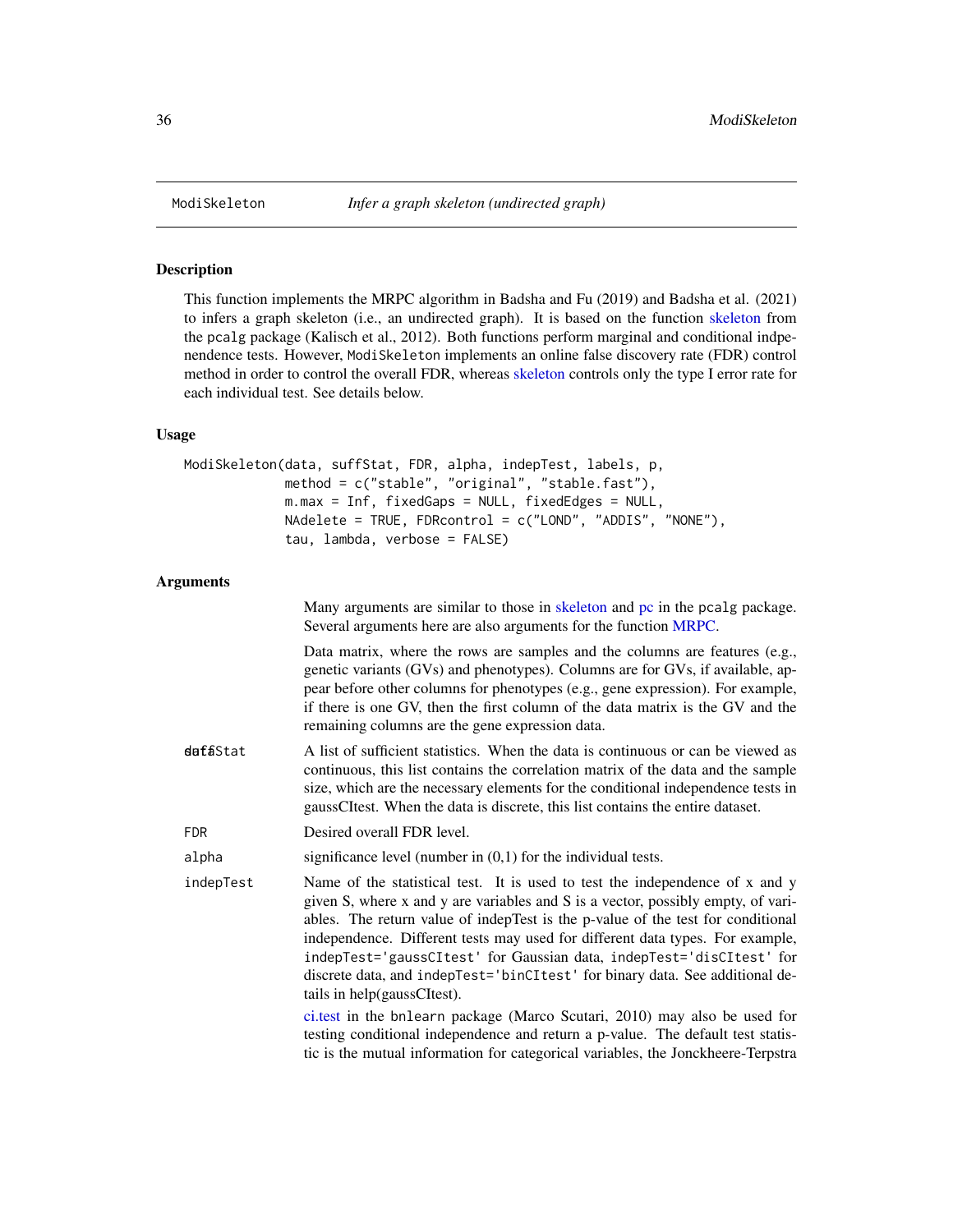|             | test for ordered factors and the linear correlation for continuous variables. See<br>help(ci.test).                                                                                                                                                                                                                |
|-------------|--------------------------------------------------------------------------------------------------------------------------------------------------------------------------------------------------------------------------------------------------------------------------------------------------------------------|
| labels      | A character vector of names of variables (nodes). These are typically the column<br>names of the data matrix.                                                                                                                                                                                                      |
| p           | (optional) The number of variables (nodes). Need to be specified if the labels<br>are not provided, in which case the labels are set to 1:p.                                                                                                                                                                       |
| method      | (optional) Character string specifying method. The default, "stable" provides an<br>order-independent skeleton.                                                                                                                                                                                                    |
| $m$ . $max$ | (optional) Maximum size of the conditioning sets that are considered in the con-<br>ditional independence tests.                                                                                                                                                                                                   |
| fixedGaps   | (optional) A logical matrix of dimension $p^*p$ . If entry [x, y], [y, x], or both are<br>TRUE, the edge $x \rightarrow y$ is removed before starting the algorithm. Therefore, this<br>edge is guaranteed to be absent in the resulting graph.                                                                    |
| fixedEdges  | (optional) A logical matrix of dimension $p^*p$ . If entry [x, y], [y, x], or both are<br>TRUE, the edge x—y is never considered for removal. Therefore, this edge is<br>guaranteed to be present in the resulting graph.                                                                                          |
| NAdelete    | (optional) If indepTest returns NA and this option is TRUE, the corresponding<br>edge is deleted. If this option is FALSE, the edge is not deleted.                                                                                                                                                                |
| FDRcontrol  | A character string specifying whether online FDR control should be applied, and<br>if so, what method to use. The two FDR control options are "LOND" (Javan-<br>mard and Montanari, 2015) or "ADDIS" (Tian and Ramdas, 2019). If "NONE"<br>is specified, the type I error rate "alpha" will be used for each test. |
| tau         | A number between 0 and 1. This value is used to determine if a p-value will<br>be considered for testing. For example, if a p-value is greater than tau then it is<br>discarded and no test will be performed.                                                                                                     |
| lambda      | A number between 0 and tau. This value is used to determine if a p-value is a<br>candidate for rejection. For example, if a p-value is smaller than lambda then<br>it can be rejected when testing the hypothesis (if the p-value is smaller than<br>alphai).                                                      |
| verbose     | (optional) If TRUE, detailed output is provided. Default is FALSE for no output<br>details                                                                                                                                                                                                                         |

# Details

The [ModiSkeleton](#page-35-0) function incorporates sequential hypothesis testing to infer the graph skeleton. This function starts with a complete graph (all nodes are connected with undirected edges) and performs a series of marginal and conditional independence tests, removing the corresponding edge if the test is not rejected.

First, all pairs of nodes are tested for marginal independence. If two nodes x and y are judged to be marginally independent at a type I error rate alpha, the edge between them is deleted and the empty set is saved as separation sets  $S[x, y]$  and  $S[y, x]$ . After all pairs have been tested for marginal independence, some edges may be removed.

Second, nodes  $(x, y)$  with an edge are tested for conditional independence given all subsets of the neighboring nodes. If there is any node z such that x and y are conditionally independent given z, the edge between x and y is removed and node z is saved as separation set, sepset,  $S[x, y]$  and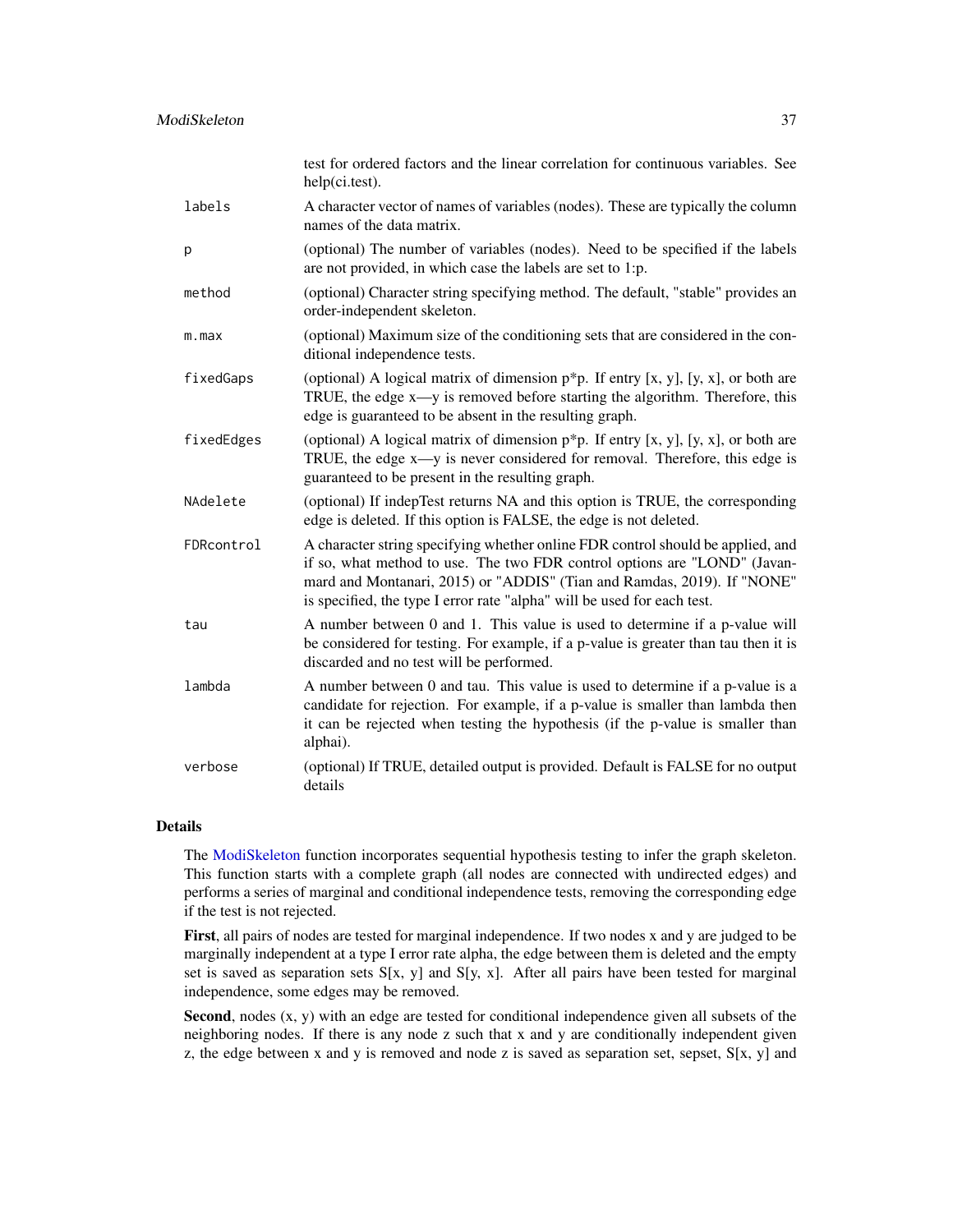$S[y, x]$ . The algorithm continues in this way by increasing the size of the conditioning set step by step. The algorithm stops if all adjacency sets in the current graph are smaller than the size of the conditioning set. The result is the skeleton in which every edge is still undirected.

Unlike existing algorithms, which control only the type I error rate for each individual test, MRPC implements the LOND (Level On the Number of Discoveries) method (Javanmard and Montanari, 2015), which is a sequential hypothesis testing procedure and sets value of alpha for each test based on the number of discoveries (i.e., rejections), to control the overall false discovery rate.

### Value

An object containing an estimate of the skeleton of the underlying DAG as follow:

- call: A [call](#page-0-0) object: the original function call.
- n: The sample size used to estimate the graph.
- max.ord: The maximum size of the conditioning set used in the conditional independence tests of the first part of the algorithm.
- n.edgetests: The number of conditional independence tests performed by the first part of the algorithm.
- sepset: Separation sets.
- $p$ Max: A square matrix, where the  $(i, j)$ th entry contains the maximum p-value of all conditional independence tests for edge i–j.
- graph: Object of class ["graph"](#page-0-0): The undirected or partially directed graph that was estimated.
- zMin: Deprecated.
- test: The number of tests that have been performed.
- alpha: The level of significance for the current test.
- R: All of the decisions made from tests that have been performed. A 1 indicates a rejected null hypothesis and 0 represents a null hypothesis that was not rejected.
- K: The total number of rejections.
- pval: A vector of p-values calculated for each test.
- normalizer: The value that ensures the vector gammai sums to one.
- exponent: The exponent of the p-series used to calculate each value of the gammai vector.
- alphai: A vector containing the alpha value calculated for each test.
- kappai: A vector containing the iteration at which each rejected test occurs.
- kappai\_star: Each element of this vector is the sum of the Si vector up to the iteration at which each rejection occurs.
- Ci: A vector indicating whether or not a p-value is a candidate for being rejected.
- Si: A vector indicating whether or not a p-value was discarded.
- Ci\_plus: Each element of this vector represents the number of times each kappai value was counted when calculating each alphai value.
- gammai: The elements of this vector are the values of the p-series  $0.4374901658/(m^{\alpha}(1.6))$ , where m is the iteration at which each test is performed.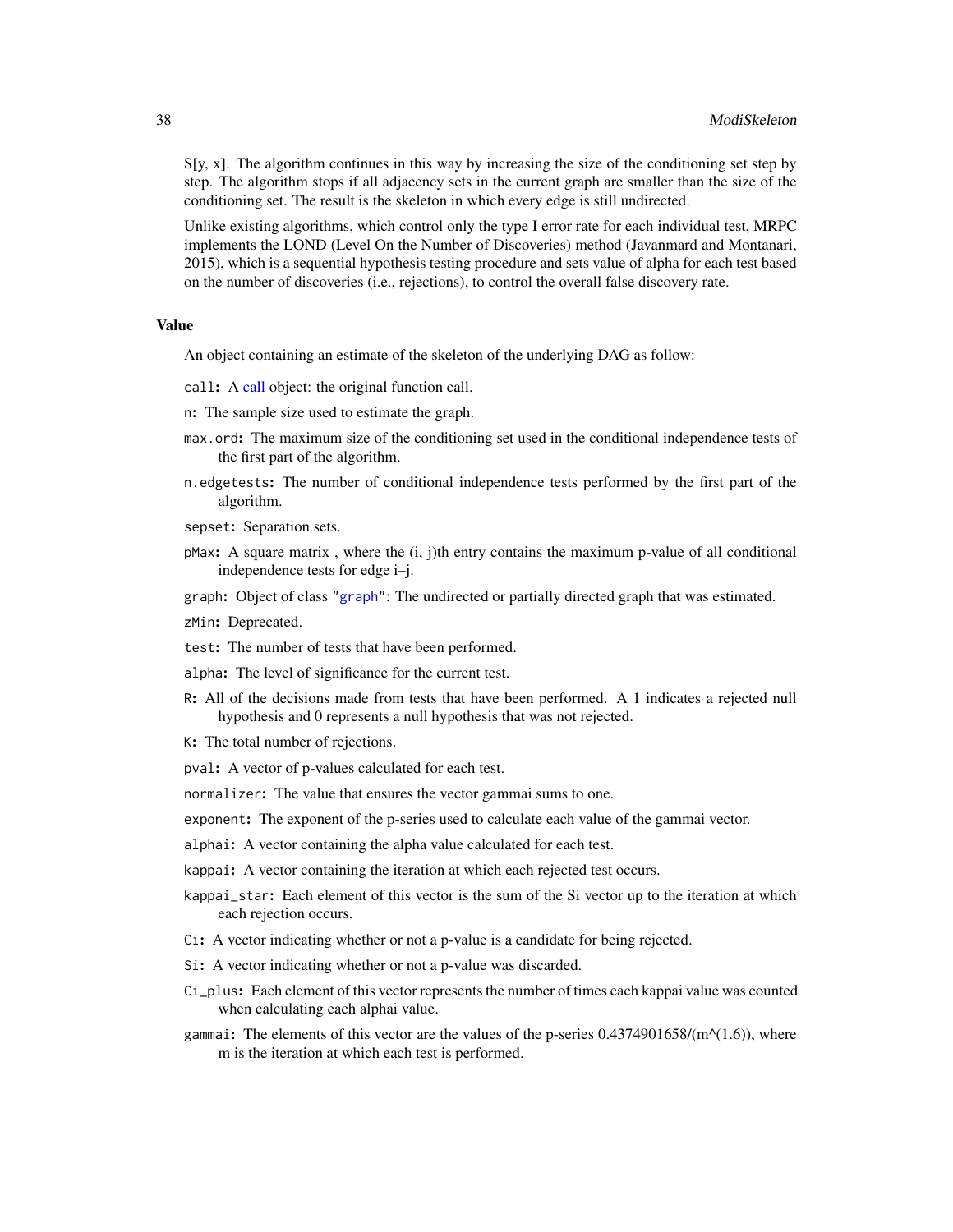### ModiSkeleton 39

#### Author(s)

Md Bahadur Badsha (mbbadshar@gmail.com)

#### References

1. Badsha MB and Fu AQ (2019). Learning causal biological networks with the principle of Mendelian randomization. Frontiers in Genetics, 10:460.

2. Badsha MB, Martin EA and Fu AQ (2021). MRPC: An R package for inference of causal graphs. Frontiers in Genetics, 10:651812.

3. Javanmard A and Montanari A (2015). On Online Control of False Discovery Rate. arXiv:150206197 [statME].

4. Kalisch M, Machler M, Colombo D, Maathuis MH and Buhlmann P (2012). Causal Inference Using Graphical Models with the R Package pcalg. Journal of Statistical Software, 47, 26.

5. Tian J and Ramdas A (2019). ADDIS: an adaptive discarding algorithm for online FDR control with conservative nulls. In Advances in Neural Information Processing Systems (pp. 9388-9396).

#### See Also

[MRPC;](#page-40-0) [EdgeOrientation;](#page-28-0) [SimulateData.](#page-61-0)

### Examples

```
## Not run:
# Model 1 (mediation)
# The 1st column of the data matrix is a genetic variant
# and the remaining columns are gene expression nodes.
data <- simu_data_M1 # load data for model 1
n <- nrow(data) # Number of row
V <- colnames(data) # Column names
# Calculate Pearson correlation
sufficient_C \leftarrow list(C = cor(data),n = n# Infer a graph skeleton
Skel.fit <- ModiSkeleton(data,
                         suffStat = suffStat_C,
                         FDR = 0.05,
                         indepTest = 'gaussCItest',
                         labels = V,FDRcontrol = 'LOND',
                         verbose = FALSE)
# Plot the results
plot(Skel.fit@graph,
     main ="Estimated Skeleton")
# Other models are available and may be called as follows:
```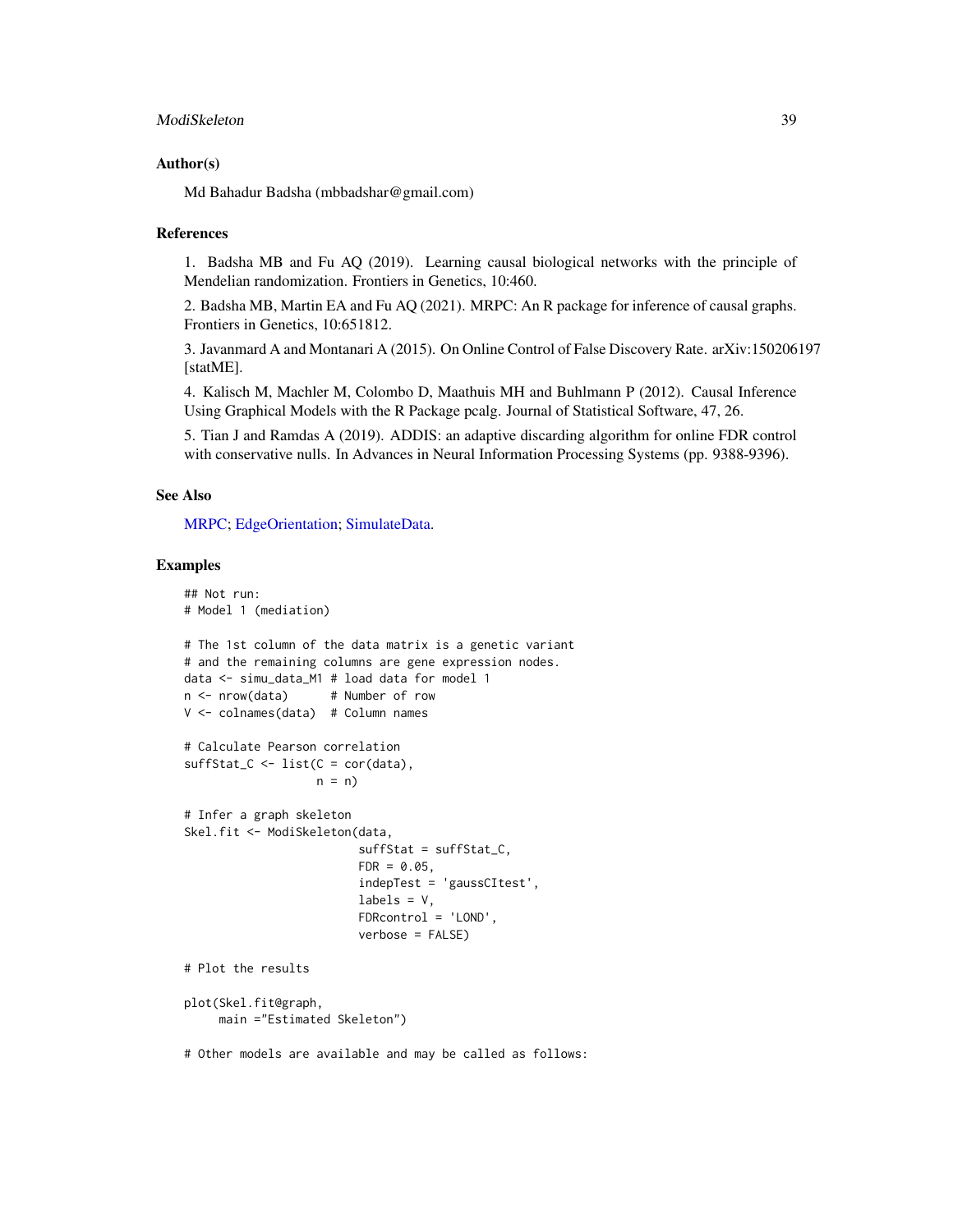40 mpinv

```
# Model 0
# data <- simu_data_M0
# Model 2
# data <- simu_data_M2
# Model 3
# data <- simu_data_M3
# Model 4
# data <- simu_data_M4
# Model Multiparent
# data <- simu_data_multiparent
# Model Star
# data <- simu_data_starshaped
# Model Layered
# data <- simu_data_layered
```
## End(Not run)

mpinv *Calculate the inverse matrix*

# Description

This function calculates the inverse of the non-square matrix as part of the calculation of the robust correlation matrix.

# Usage

mpinv(X)

### Arguments

X Data Matrix

#### Value

Matrix

# Author(s)

Md Bahadur Badsha (mbbadshar@gmail.com)

### Examples

Inversematrix <- mpinv(simu\_data\_M0)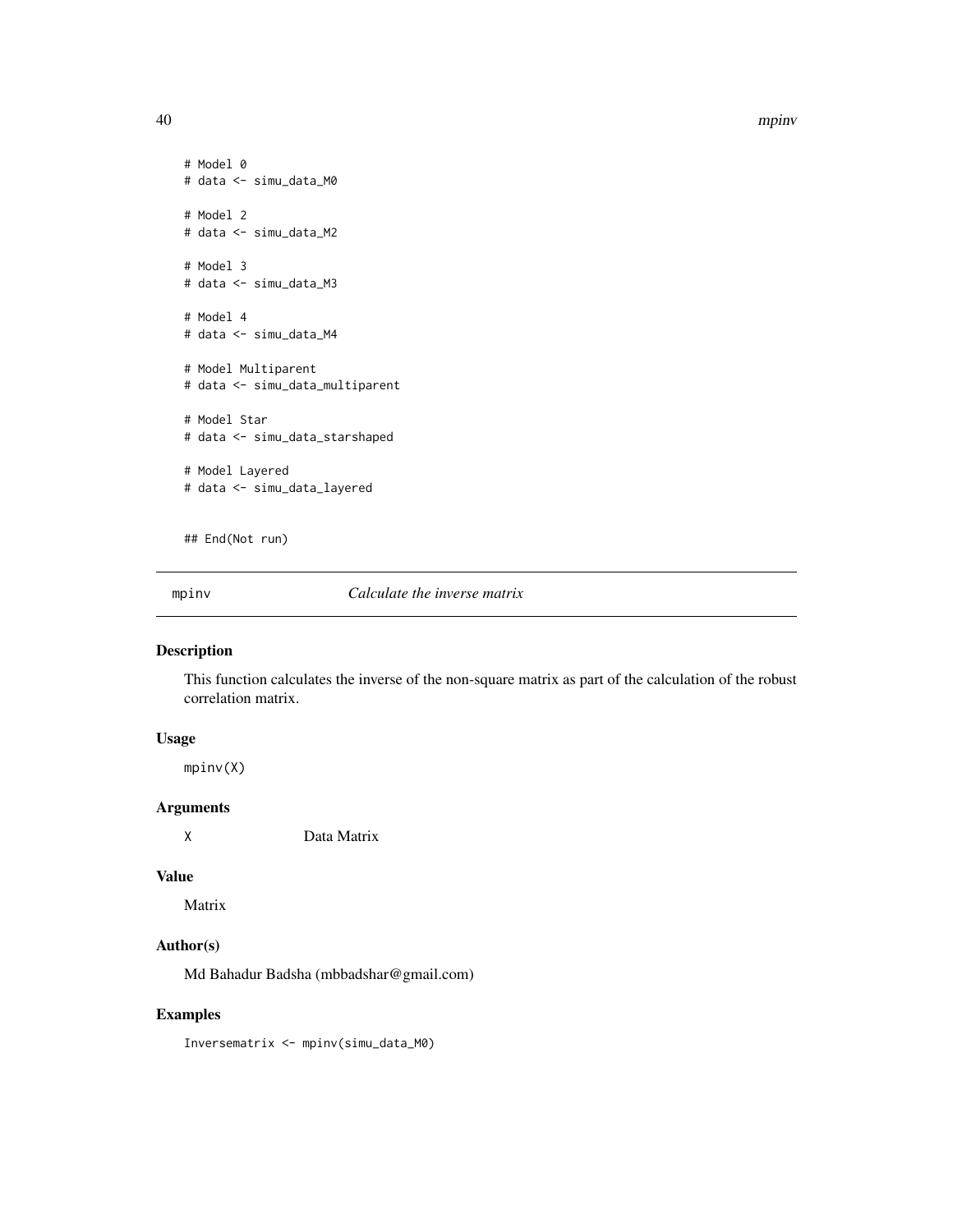### <span id="page-40-0"></span>Description

This function is used to infer a causal network (or a causal graph) with directed and undirected edges from observational data. It implements the MRPC (PC with the principle of Mendelian randomization) algorithm described in Badsha and Fu (2019) and Badsha et al.(2021), and the implementation is based on the [pc](#page-0-0) algorithm in the pcalg package. The MRPC algorithm contains four major updates over the [pc](#page-0-0) algorithm: (i) incorporating a sequential testing method to control the False Discovery Rate (FDR), (ii) improved v-structure identification; (iii) allowing for calculation of robust correlation to reduce the impact of outliers, and (iv) a new procedure for edge orientation based on the principle of Mendelian randomization (PMR) (Badsha and Fu, 2019; Badsha et al., 2021). See details below.

### Usage

```
MRPC(data, suffStat, GV, FDR = 0.05, alpha = 0.05, indepTest, labels, p,
    FDRcontrol = c("LOND", "ADDIS", "NONE"), tau = 0.5, lambda = 0.25,verbose = FALSE)
```
### Arguments

|            | This function is based on the pc function in the pcalg package. Therefore, many<br>arguments are similar to those in pc.                                                                                                                                                                                                                                                                                                                                                                                                                                                                          |
|------------|---------------------------------------------------------------------------------------------------------------------------------------------------------------------------------------------------------------------------------------------------------------------------------------------------------------------------------------------------------------------------------------------------------------------------------------------------------------------------------------------------------------------------------------------------------------------------------------------------|
|            | Data matrix, where the rows are observations and the columns are features (i.e.,<br>variables, or nodes). If genetic variants (GVs) are included, then the columns<br>start from GVs (e.g., single-nucleotide polymorphisms, or SNPs; insertions and<br>deletions, or indels; copy number variation, or CNVs; and expression quanti-<br>tative trait loci, or eQTLs to genes), and followed by phenotypes (e.g., gene<br>expression). For example, if the data contains one GV, then the first column of<br>the input matrix is the GV and the remaining columns are the gene expression<br>data. |
| dafaStat   | A list of sufficient statistics. When the data is continuous or can be viewed as<br>continuous, this list contains the correlation matrix of the data and the sample<br>size, which are the necessary elements for the conditional independence tests in<br>gaussCItest. When the data is discrete, this list contains the entire dataset.                                                                                                                                                                                                                                                        |
| GV         | The number of genetic variants (SNPs/indels/CNV/eQTLs) in the input data<br>matrix. For example, if the data has one variant, which is in the first column,<br>then $GV = 1$ . If there are two variants, which are in the first and second Columns,<br>then $GV = 2$ . If there are no variants, then $GV = 0$ .                                                                                                                                                                                                                                                                                 |
| <b>FDR</b> | Need to specify the desired level of the overall false discovery rate.                                                                                                                                                                                                                                                                                                                                                                                                                                                                                                                            |
| alpha      | A scalar in $[0,1]$ . The type I error rate for each individual test.                                                                                                                                                                                                                                                                                                                                                                                                                                                                                                                             |
| indepTest  | A function for testing conditional independence. It is used to test the conditional<br>independence of x and y given S, called as indepTest $(x, y, S)$ , suffStat). Where, x                                                                                                                                                                                                                                                                                                                                                                                                                     |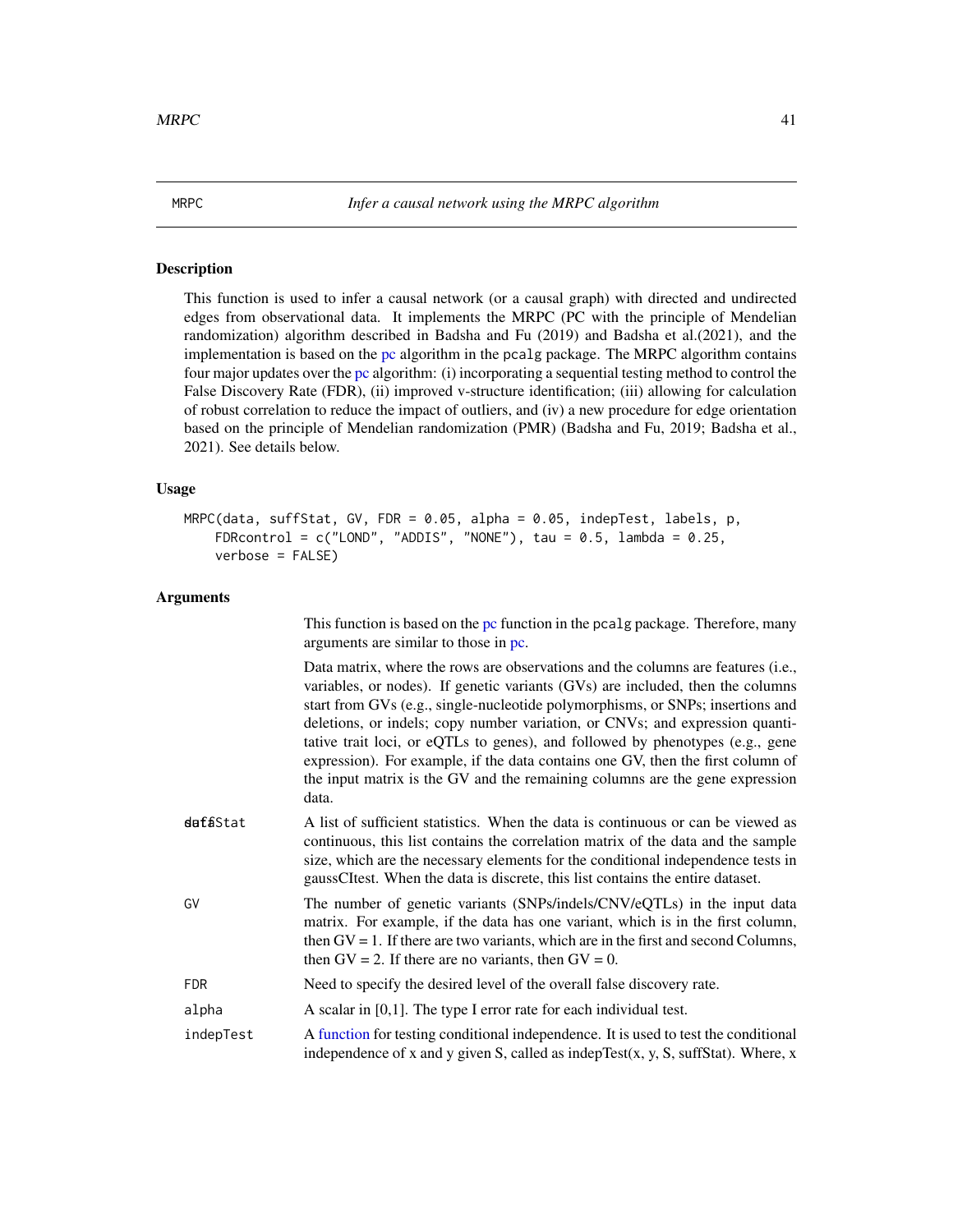|            | and y are variables, and S is a vector, possibly empty, of variables. suffStat is a<br>list, see the argument above. The return value of indepTest is the p-value of the<br>test for conditional independence. The different indepTest is used for different<br>data types, for example, Gaussian data = gaussCItest, Discrete data = disCItest<br>and Binary data = binCItest. See help(gaussCItest) |
|------------|-------------------------------------------------------------------------------------------------------------------------------------------------------------------------------------------------------------------------------------------------------------------------------------------------------------------------------------------------------------------------------------------------------|
|            | The ci.test (Marco Scutari, 2010) is also used for testing conditional indepen-<br>dence and return value of indepTest is the p-value. If none is specified, the de-<br>fault test statistic is the mutual information for categorical variables, the Jonckheere-<br>Terpstra test for ordered factors and the linear correlation for continuous vari-<br>ables.See help(ci.test)                     |
|            | Remember that need to specify the which indepTest would like for indepen-<br>dence testing. For example, if you would like to use gaussCItest you would type<br>indepTest = 'gaussCItest' into the function otherwise indepTest = 'citest'. Note<br>that, we used gaussCItest to compare our MRPC with the existing pc, because<br>of ci.test is not robust. See details in example.                  |
| labels     | A character vector of variable, or node, names. All variables are denoted in<br>column in the input matrix.                                                                                                                                                                                                                                                                                           |
| p          | (optional) The number of variables, or nodes. May be specified if the labels are<br>not provided, in which case the labels are set to 1:p.                                                                                                                                                                                                                                                            |
| FDRcontrol | A character string specifying whether online FDR control should be applied, and<br>if so, what method to use. The two FDR control options are "LOND" (Javan-<br>mard and Montanari, 2015) or "ADDIS" (Tian and Ramdas, 2019). If "NONE"<br>is specified, the type I error rate "alpha" will be used for each test.                                                                                    |
| tau        | (optional) A scalar between 0 and 1. This value is used to determine if a p-value<br>will be considered for testing, when FDRcontrol="ADDIS". For example, if a<br>p-value is greater than tau then it is discarded and no test will be performed.                                                                                                                                                    |
| lambda     | (optional) A scalar between 0 and tau. This value is used to determine if a p-<br>value is a candidate for rejection, when FDRcontrol="ADDIS". For example, if<br>a p-value is smaller than lambda then it can be rejected when testing the hypoth-<br>esis (if the p-value is smaller than alphai).                                                                                                  |
| verbose    | (optional) If TRUE, detailed output is provided. The default is FALSE which<br>does not print output details.                                                                                                                                                                                                                                                                                         |

#### Details

The PC algorithm is computationally efficient for learning a directed acyclic graph (Spirtes et al., 2000). Several variants of the original PC algorithms are available (Kalisch and Buhlmann, 2007; Kalisch et al., 2012). Similar to these PC-like algorithms, our MRPC algorithm also contains two main steps:

Step-1: Inference of the graph skeleton. A graph skeleton is an undirected graph with edges that are supported by the data. Similar to existing PC-like algorithms, we perform statistical tests for marginal and conditional independence tests. If the null hypothesis of independence is not rejected, then the corresponding edge is removed and never tested again.

However, unlike existing algorithms, which control only the type I error rate for each individual test, MRPC implements the LOND (Level On the Number of Discoveries) method (Javanmard and Montanari, 2015), which is a sequential hypothesis testing procedure and sets the significance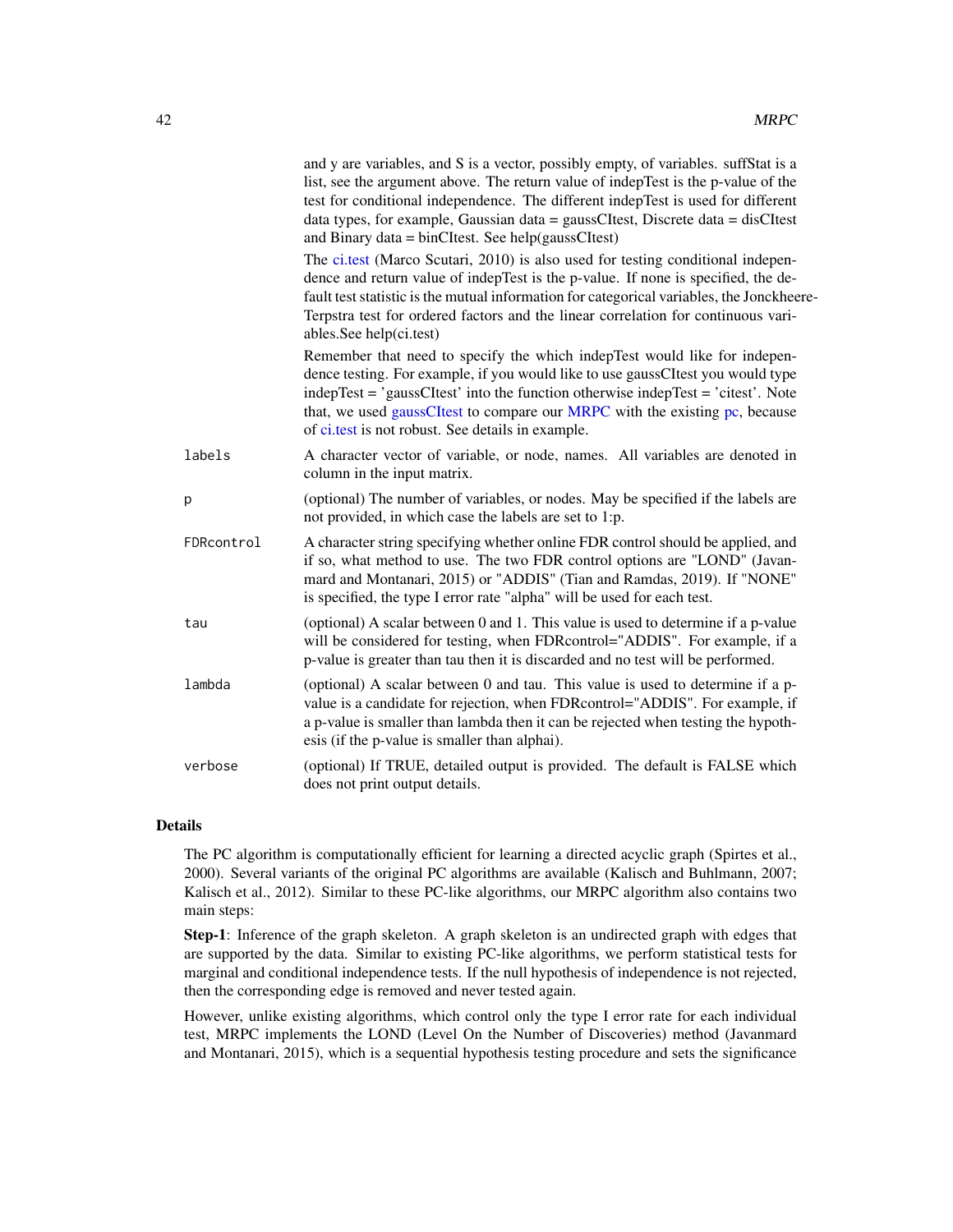#### $MRPC$  and the set of the set of the set of the set of the set of the set of the set of the set of the set of the set of the set of the set of the set of the set of the set of the set of the set of the set of the set of the

level for each test based on the number of discoveries (i.e., rejections), to control the overall false discovery rate (FDR). See [ModiSkeleton.](#page-35-0)

Genome data may have outliers that drastically alter the topology of the inferred graph. MRPC allows for the estimate of robust correlation, which may be the substitute of the Pearson correlation as the input to graph inference (Badsha et al., 2013).

Step-2: Edge orientation. With the graph skeleton inferred from Step 1, we orient each edge that is present in the graph. MRPC is fundamentally different from algorithms in the pcalg (Kalisch and Buhlmann, 2007; Kalisch et al., 2012) and bnlearn (Scutari, 2010) packages in the following ways (see [EdgeOrientation\)](#page-28-0):

(i) When analyzing genomic data, genetic variants provide additional information that helps distinguish the casual direction between two genes. Our MRPC algorithm incorporates the principle of Mendelian randomization in graph inference, which greatly reduces the space of possible graphs and increases the inference efficiency.

(ii) Next or if the input is not genomic data, we search for possible triplets that may form a vstructure (e.g.,  $X \rightarrow Y \leftarrow Z$ ). We check conditional test results from step I to see whether X and Z are independent given Y. If they are, then this is not a v-structure; alternative models for the triplet may be any of the following three Markov equivalent graphs: X–>Y–>Z, X<–Y<–Z, and X<–Y–>Z. If this test is not performed in the first step, we conduct it in this step. This step improves the accuracy of the v-structure identification over existing methods.

(iii) If there are undirected edges after steps (i) and (ii), we examine iteratively triplets of nodes with at least one directed edge and no more than one undirected edge. We check the marginal and conditional test results from Step I to determine which of the basic models is consistent with the test results. It is plausible that some undirected edges cannot be oriented, and we leave them as undirected.

### Value

An object of [class](#page-0-0) that contains an estimate of the equivalence class of the underlying DAG.

call: a [call](#page-0-0) object: the original function call.

- n: The sample size used to estimate the graph.
- max.ord: The maximum size of the conditioning set used in the conditional independence tests in the first part of the algorithm.
- n.edgetests: The number of conditional independence tests performed by the first part of the algorithm.

sepset: Separation sets.

 $p$ Max: A numeric square matrix, where the  $(i, j)$ th entry contains the maximal p-value of all conditional independence tests for edge i–j.

graph: Object of class ["graph"](#page-0-0): the undirected or partially directed graph that was estimated.

zMin: Deprecated.

test: The number of tests that have been performed.

alpha: The level of significance for the current test.

R: All of the decisions made from tests that have been performed. A 1 indicates a rejected null hypothesis and 0 represents a null hypothesis that was not rejected.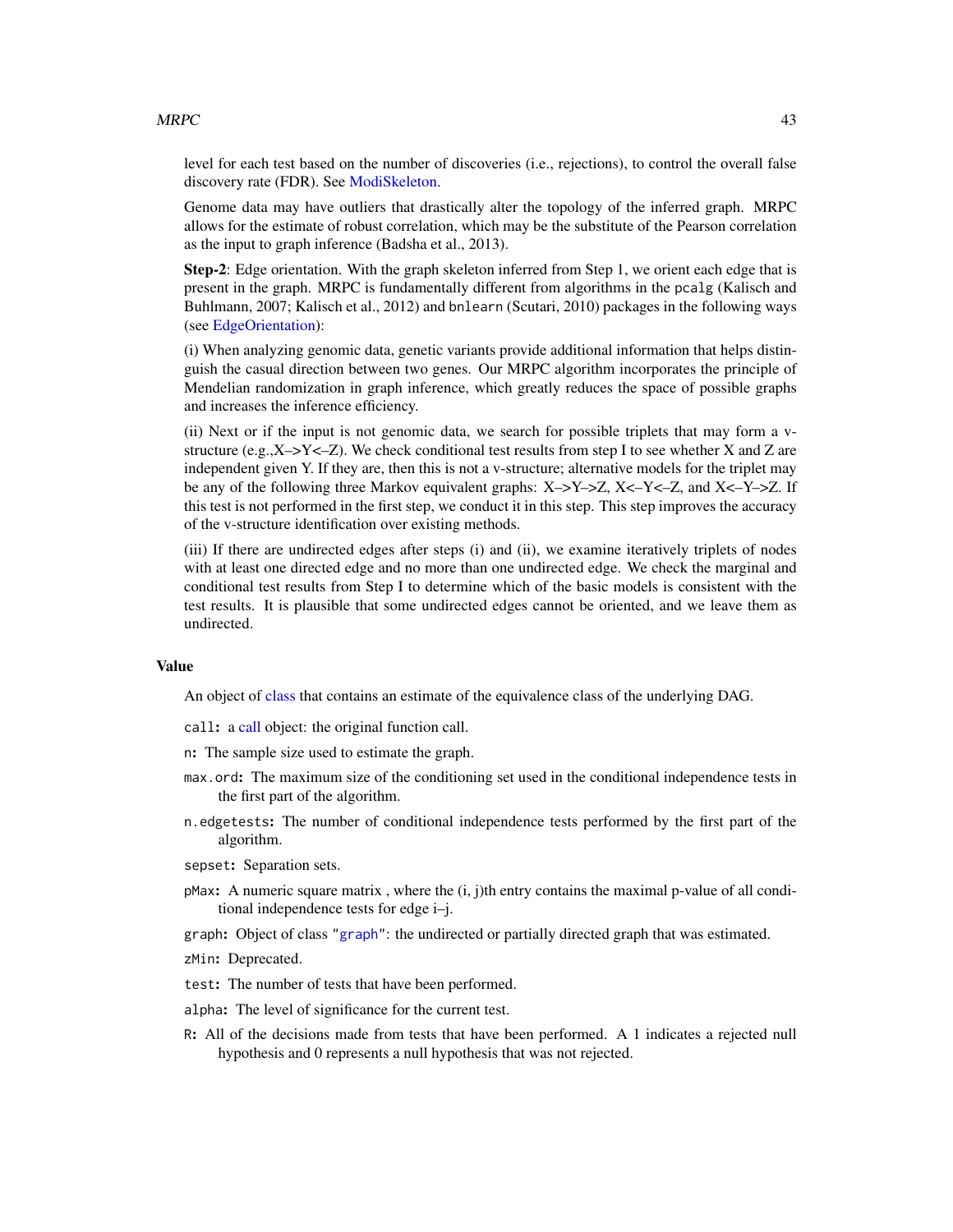K: The total number of rejections.

pval: A vector of p-values calculated for each test.

normalizer: The value that ensures the vector gammai sums to one.

exponent: The exponent of the p-series used to calculate each value of the gammai vector.

alphai: A vector containing the alpha value calculated for each test.

kappai: A vector containing the iteration at which each rejected test occurs.

- kappai\_star: Each element of this vector is the sum of the Si vector up to the iteration at which each rejection occurs.
- Ci: A vector indicating whether or not a p-value is a candidate for being rejected.
- Si: A vector indicating whether or not a p-value was discarded.
- Ci\_plus: Each element of this vector represents the number of times each kappai value was counted when calculating each alphai value.
- gammai: The elements of this vector are the values of the p-series  $0.4374901658/(m^{\alpha}(1.6))$ , where m is the iteration at which each test is performed.

#### Author(s)

Md Bahadur Badsha (mbbadshar@gmail.com)

### References

1. Badsha MB and Fu AQ (2019). Learning causal biological networks with the principle of Mendelian randomization. Frontiers in Genetics, 10:460.

2. Badsha MB, Martin EA and Fu AQ (2021). MRPC: An R package for inference of causal graphs. Frontiers in Genetics, 10:651812.

3. Badsha MB, Mollah MN, Jahan N and Kurata H (2013). Robust complementary hierarchical clustering for gene expression data analysis by beta-divergence. J Biosci Bioeng, 116(3): 397-407.

4. Javanmard A and Montanari A (2015). On Online Control of False Discovery Rate. arXiv:150206197 [statME].

5. Kalisch M and Buhlmann P (2007). Estimating High-Dimensional Directed Acyclic Graphs with the PC-Algorithm, Journal of Machine Learning Research, 8, 613-636.

6. Kalisch M, Machler M, Colombo D, Maathuis MH and Buhlmann P (2012). Causal Inference Using Graphical Models with the R Package pcalg. Journal of Statistical Software, 47, 26.

7. Scutari M (2010). Learning Bayesian Networks with the bnlearn R Package. Journal of Statistical Software, 35(3), 1-22.

8. Spirtes P, Glymour C and Scheines R (2000). Causation, Prediction, and Search, 2nd edition. The MIT Press.

9. Tian J and Ramdas A (2019). ADDIS: an adaptive discarding algorithm for online FDR control with conservative nulls. In Advances in Neural Information Processing Systems (pp. 9388-9396).

#### See Also

[ModiSkeleton](#page-35-0) for inferring a graph skeleton (i.e., an undirected graph); [EdgeOrientation](#page-28-0) for edge orientation in the inferred graph skeleton; [SimulateData](#page-61-0) for generating data under a topology.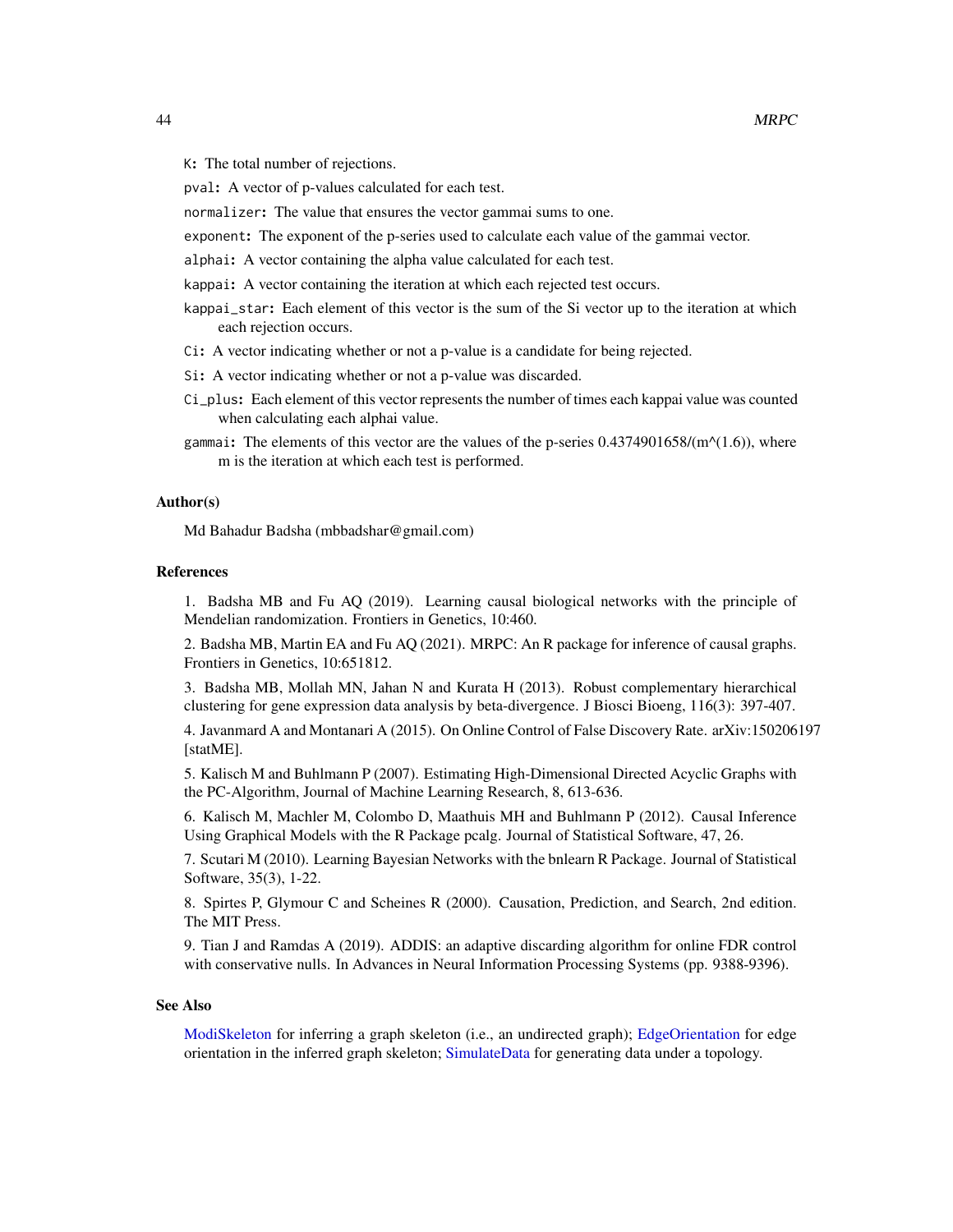#### $MRPC$  and the set of the set of the set of the set of the set of the set of the set of the set of the set of the set of the set of the set of the set of the set of the set of the set of the set of the set of the set of the

### Examples

```
## Not run:
# Load packages
# Compare six methods on simulated data:
# MRPC,
# pc in pcalg (Kalisch et al., 2012),
# and pc.stable, mmpc mmhc and hc in bnlearn (Scutari, 2010)
library(MRPC) # MRPC
library(pcalg) # pc
library(bnlearn) # pc.stable, mmpc, mmhc and hc
####################################-->
# Load simulated data
# Model 1 (mediation)
Truth <- MRPCtruth$M1 # Truth for model 1
# The 1st column of the data matrix is a genetic variant
# and the remaining columns are gene expression nodes.
data <- simu_data_M1 # load data for model 1
n \leq -n row (data) # Number of rows
V <- colnames(data) # Column names
# Calculate Pearson correlation
sufficient_C \leftarrow list(C = cor(data),n = n)
# Infer the graph by MRPC
# using the LOND method for FDR control
MRPC.fit <- MRPC(data,
                suffStat = suffStat_C,
               GV = 1,FDR = 0.05,
                indepTest = 'gaussCItest',
                labels = V,
               FDRcontrol = 'LOND',
               verbose = FALSE)
# Infer the graph by pc
pc.fit <- pc(suffStat = suffStat_C,
             indepTest = gaussCItest,
             alpha = 0.05,
             labels = V,
             verbose = FALSE)
# arcs (from gene expression to genotype) to be excluded
# in pc.stable and mmpc
bl <- data.frame (from = colnames (data)[-1],
                 to = 'V1')# Infer the graph by pc.stable
```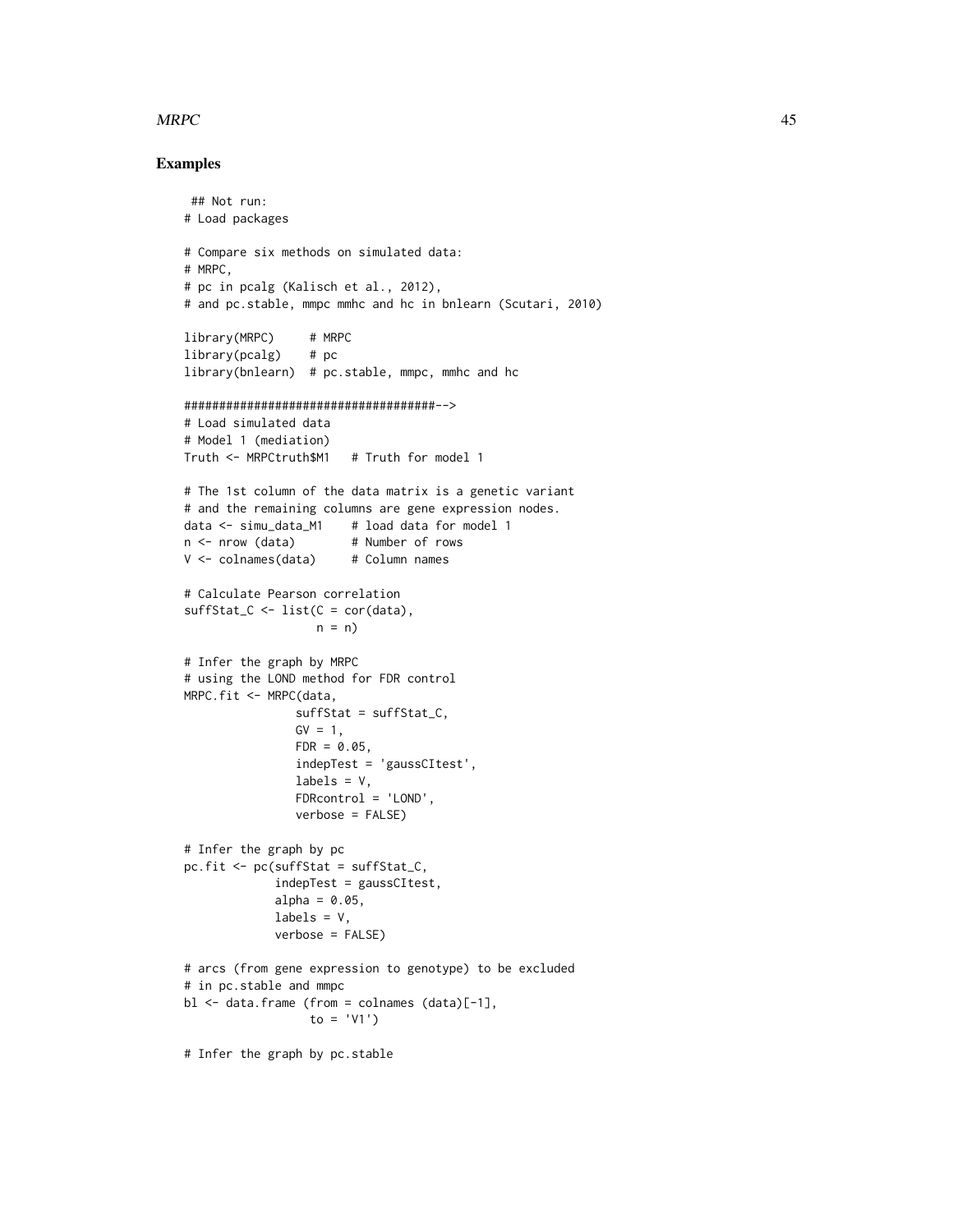```
pc.stable.fit <- pc.stable(data.frame(data),
                           blacklist = bl,
                           undirected = FALSE)
# Infer the graph by mmpc
mmpc.fit <- mmpc(data.frame(data),
                 blacklist = bl,
                 undirected = FALSE,
                 debug = FALSE)
# Infer the graph by mmhc
mmhc.fit <- mmhc(data.frame(data),
                 blacklist = bl,
                 debug = FALSE)
# Infer the graph by hc
hc.fit <- hc (data.frame (data),
                          blacklist = bl,
                          debug = FALSE)
# Plot the inferred graphs
par(mfrow = c(1, 7))plot(Truth,
     main = "A) Truth")
plot(MRPC.fit,
     main = "B) MRPC")plot(pc.fit,
    main ="(C) pc")
graphviz.plot(pc.stable.fit,
   main = "(D) pc.stable")
graphviz.plot(mmpc.fit,
   main = "E) mmpc")
graphviz.plot(mmhc.fit,
   main = "F) mmhc")
graphviz.plot(hc.fit,
    main = " (G) hc")####################################<--
####################################-->
# Use alpha, instead of FDR control
# in MRPC
# Model 1
Truth <- MRPCtruth$M1 # Truth for model 1
data <- simu_data_M1 # load data for model 1
n <- nrow (data) # Number of rows
V <- colnames(data) # Column names
# Calculate Pearson correlation
sufficient_C \leftarrow list(C = cor(data),n = n)
```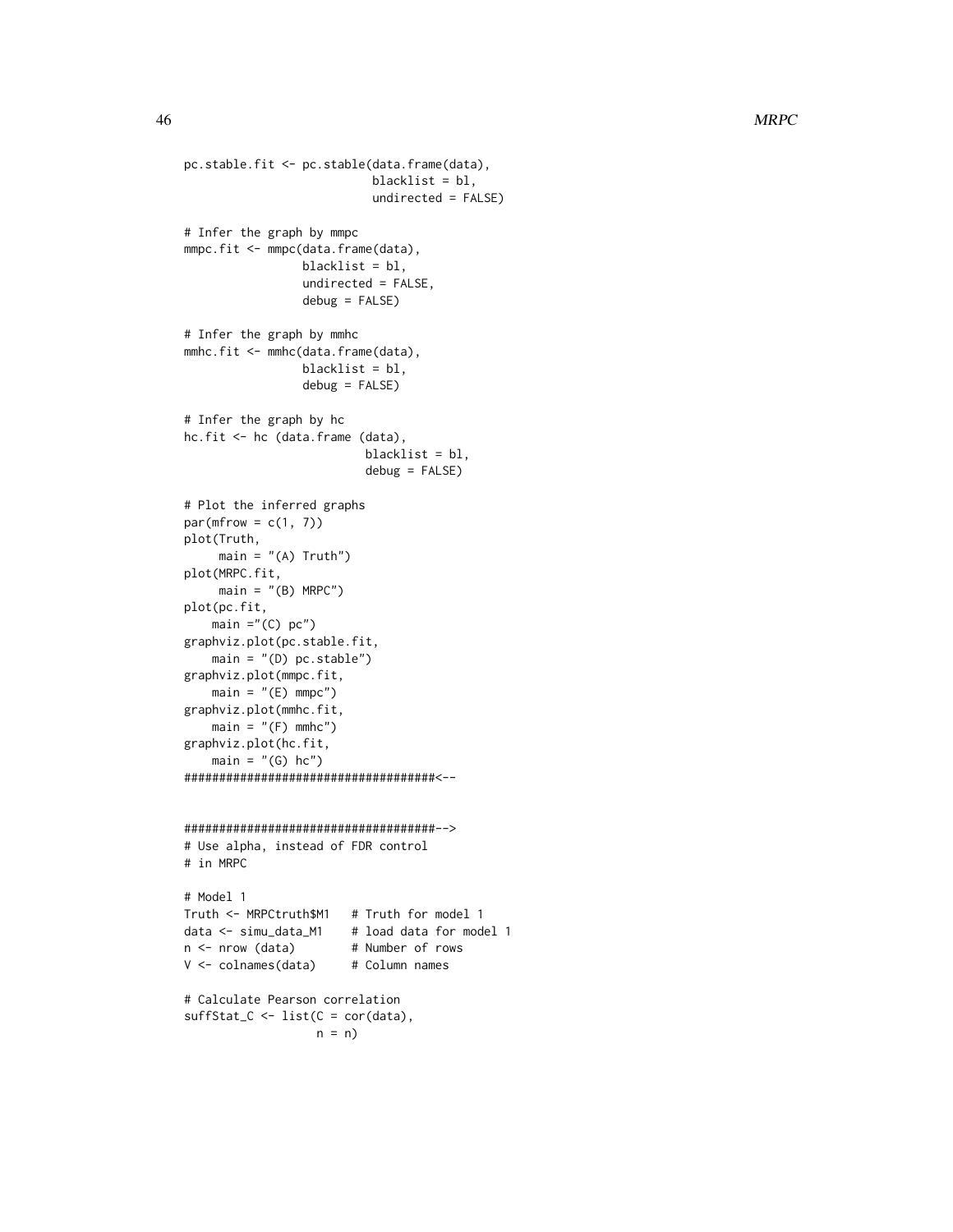#### $MRPC$  and the set of the set of the set of the set of the set of the set of the set of the set of the set of the set of the set of the set of the set of the set of the set of the set of the set of the set of the set of the

# Infer the graph by MRPC

```
# using the LOND method for FDR control
MRPC.fit <- MRPC(data,
                suffStat = suffStat_C,
                GV = 1,alpha = 0.01,
                indepTest = 'gaussCItest',
                labels = V,
                FDRcontrol = 'NONE',
                verbose = FALSE)
# The inferred adjacency matrix
as(MRPC.fit@graph, "matrix")
####################################<--
####################################-->
# Run MRPC on the complex data set with ADDIS as the FDR control method.
data <- data_examples$complex$cont$withGV$data
n <- nrow (data) # Number of rows
V <- colnames(data) # Column names
# Calculate Pearson correlation
suffStat_C \leftarrow list(C = cor(data),n = n)
# Infer the graph by MRPC
MRPC.addis <- MRPC(data,
                   suffStat = suffStat_C,
                   GV = 14,FDR = 0.05,
                   indepTest = 'gaussCItest',
                   labels = V,
                   FDRcontrol = 'ADDIS',
                   tau = 0.5,
                   lambda = 0.25,
                   verbose = FALSE)
# Plot the true and inferred graphs.
par(mfrow = c(1, 2))plot(data_examples$complex$cont$withGV$graph,
     main = 'True graph')
plot(MRPC.addis,
     main = 'Inferred graph')
# Other graph visualizations
# Adjacency matrix from directed graph
Adj_directed <- as(MRPC.addis@graph,
                   "matrix")
# Plot of dendrogram with modules of different colors
PlotDendrogramObj <- PlotDendrogram(Adj_directed,
                                    minModuleSize = 5)
```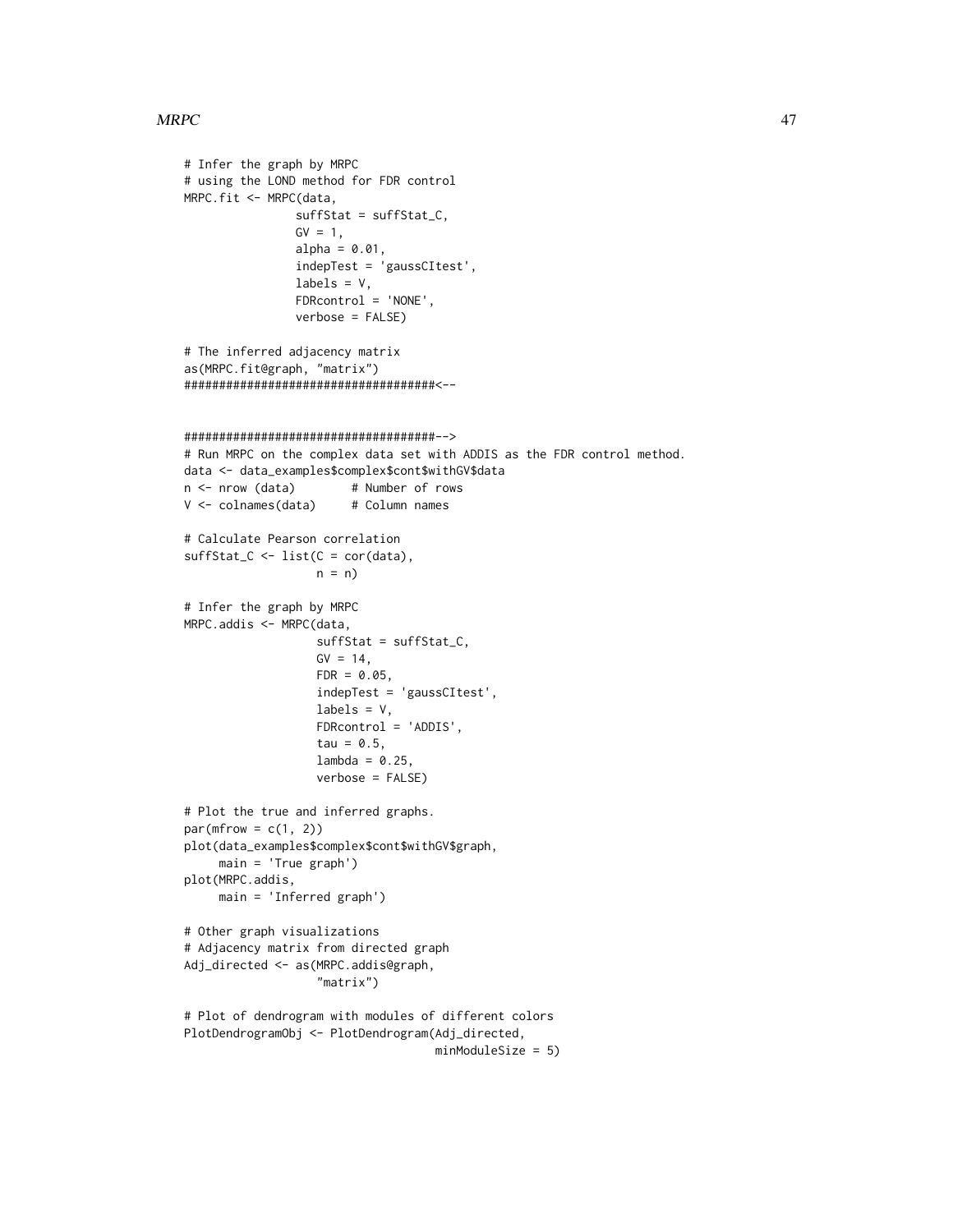```
# Visualization of inferred graph with module colors
PlotGraphWithModulesObj <- PlotGraphWithModules(Adj_directed,
                                                PlotDendrogramObj,
                                                GV = 14,node.size = 8,
                                                arrow.size = 5,
                                                label.size = 3,
                                                alpha = 1)
plot(PlotGraphWithModulesObj)
####################################<--
####################################-->
# Other models are available and may be called as follows:
# Model 0
# Truth <- MRPCtruth$M0
# data <- simu_data_M0
# Model 2
# Truth <- MRPCtruth$M2
# data <- simu_data_M2
# Model 3
# Truth <- MRPCtruth$M3
# data <- simu_data_M3
# Model 4
# Truth <- MRPCtruth$M4
# data <- simu_data_M4
# Model Multiparent
# Truth <- MRPCtruth$Multiparent
# data <- simu_data_multiparent
# Model Star
# Truth <- MRPCtruth$Star
# data <- simu_data_starshaped
# Model Layered
# Truth <- MRPCtruth$Layered
# data <- simu_data_layered
####################################<--
####################################-->
# Discrete data with genetic variants
data <- data_examples$simple$disc$withGV$data
n <- nrow (data) # Sample size
```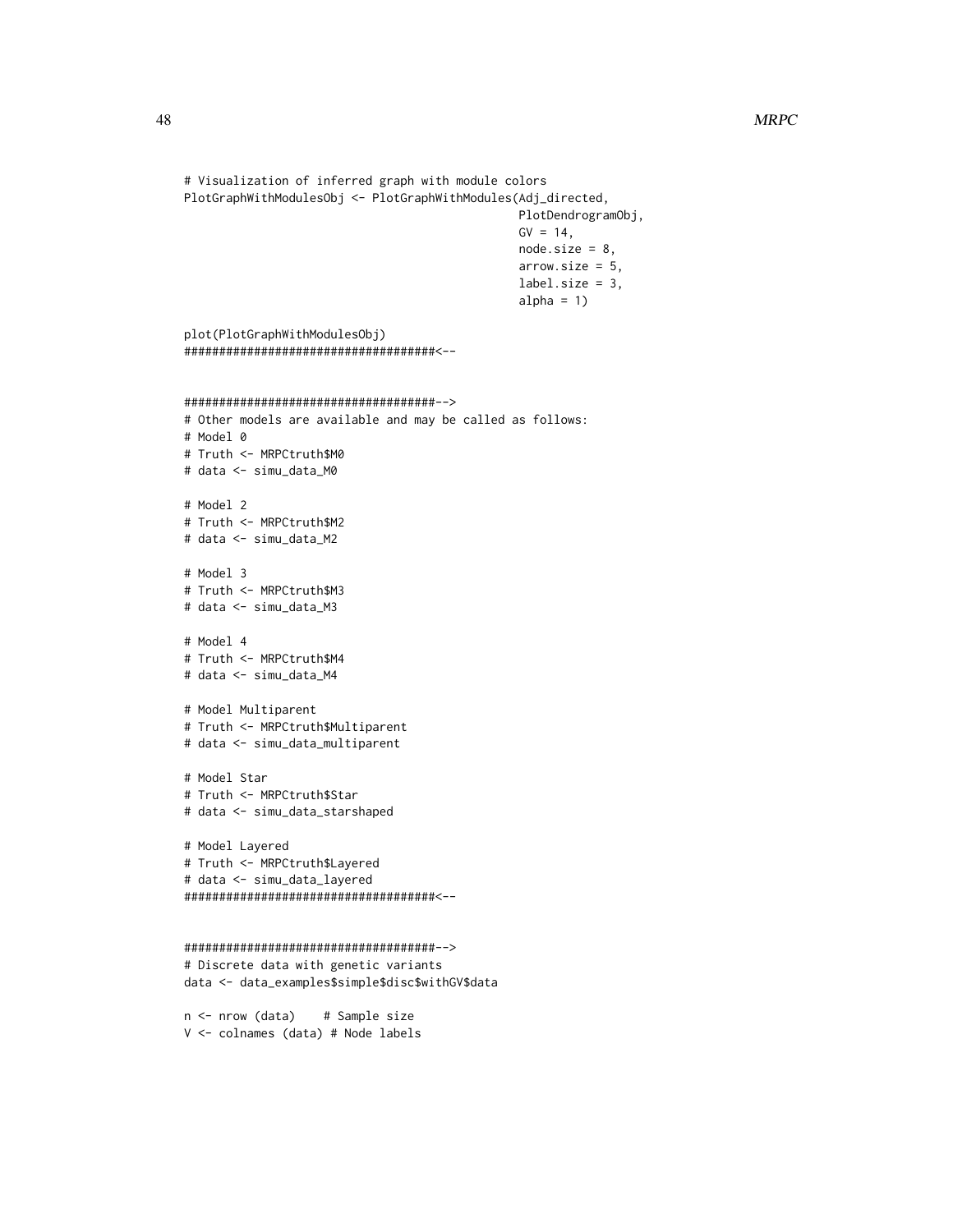```
# need different suffStat for discrete data
suffStat <- list (dm = data, adaptDF = FALSE, n.min = 1000)
# Infer the graph by MRPC
data.mrpc.disc.withGV <- MRPC (data,
                               suffStat = suffStat,
                               GV = 1,FDR = 0.05,
                               indepTest = 'disCItest',
                               labels = V,
                               FDRcontrol = 'LOND',
                               verbose = FALSE)
# Discrete data without genetic variants
data <- data_examples$simple$disc$withoutGV$data
n <- nrow (data) # Sample size
V <- colnames (data) # Node labels
suffStat <- list (dm = data, adaptDF = FALSE)
# Infer the graph by MRPC
data.mrpc.disc.withoutGV <- MRPC (data,
                                  suffStat = suffStat,
                                  GV = 0,FDR = 0.05,
                                  indepTest = 'disCItest',
                                  labels = V,FDRcontrol = 'LOND',
                                  verbose = FALSE)
# Plots of true and inferred graphs on discrete data
par (mfrow = c (2,2))
plot (data_examples$simple$disc$withGV$graph, main = "truth")
plot (data.mrpc.disc.withGV, main = "inferred")
plot (data_examples$simple$disc$withoutGV$graph, main = "truth")
plot (data.mrpc.disc.withoutGV, main = "inferred")
####################################<--
```
## End(Not run)

MRPCclass-class *Class of MRPC algorithm results*

#### Description

This class of objects is returned by the functions [ModiSkeleton](#page-35-0) and [MRPC](#page-40-0) to represent the (ModiSkeleton) of an estimated DAG similarly from [pcAlgo-class](#page-0-0). Objects of this class have methods for the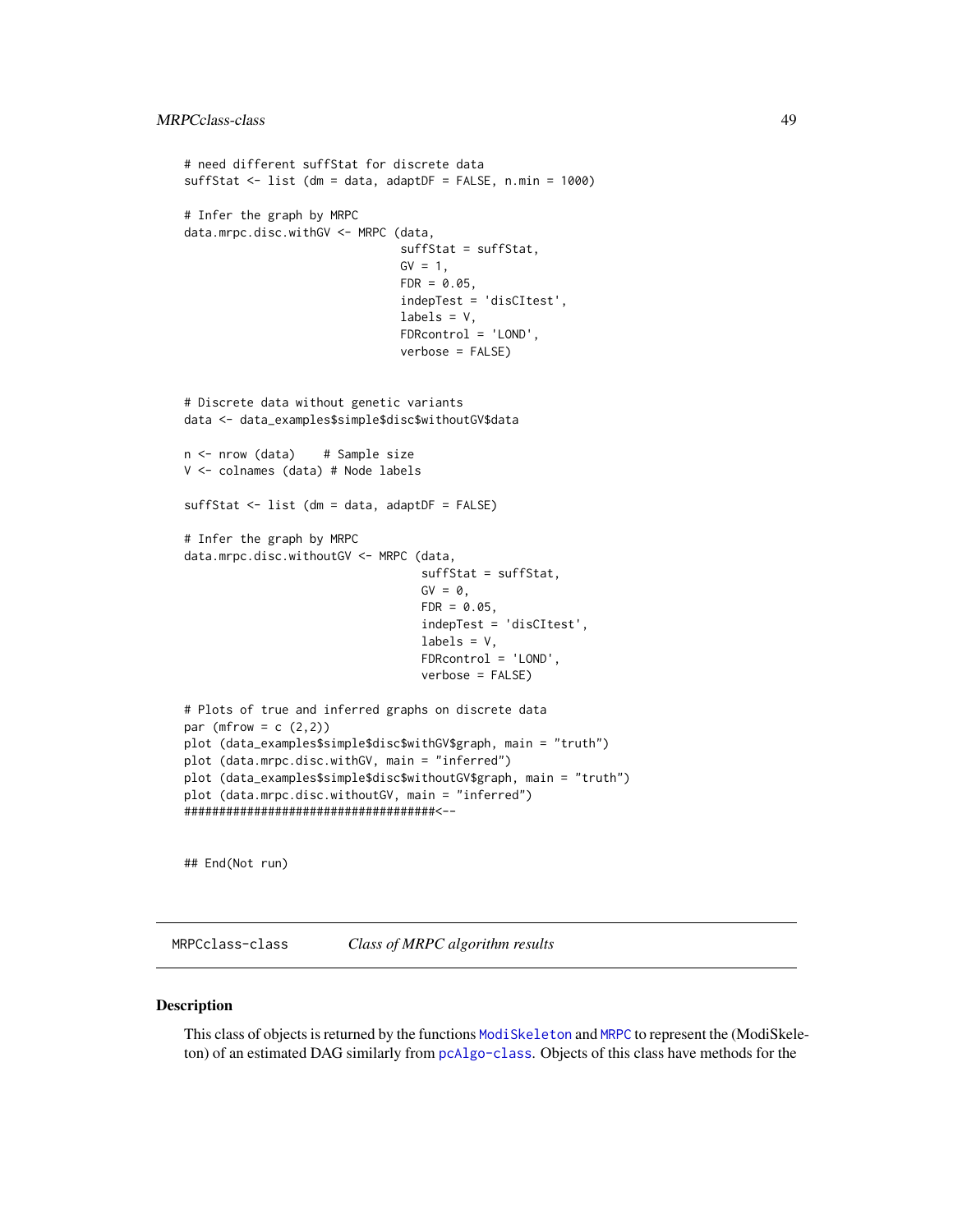functions plot, show and summary.

# Usage

```
## S4 method for signature 'MRPCclass,ANY'
plot(x, y, main = NULL,
     zvalue.lwd = FALSE, lwd.max = 7, labels = NULL, ...)
## S3 method for class 'MRPCclass'
print(x, \text{amat} = FALSE, zero.print = ".", ...)## S4 method for signature 'MRPCclass'
summary(object, amat = TRUE, zero.print = ".", ...)
## S4 method for signature 'MRPCclass'
show(object)
```
#### Arguments

| x, object  | a "MRPCclass" object.                                                                                                                                            |
|------------|------------------------------------------------------------------------------------------------------------------------------------------------------------------|
| у          | (generic plot() argument; unused).                                                                                                                               |
| main       | main title for the plot (with an automatic default).                                                                                                             |
| zvalue.lwd | logical indicating if the line width (lwd) of the edges should be made propor-<br>tional to the entries of matrix zMin (originally) or derived from matrix pMax. |
| lwd.max    | maximal 1 wd to be used, if zvalue. 1 wd is true.                                                                                                                |
| labels     | if non-NULL, these are used to define node attributes node Attrs and attrs,<br>passed to agopen() from package <b>Rgraphviz</b> .                                |
| amat       | logical indicating if the adjacency matrix should be printed as well.                                                                                            |
| zero.print | String for printing $\theta$ ('zero') entries in the adjacency matrix.                                                                                           |
| $\cdots$   | (optional) Further arguments passed from and to methods.                                                                                                         |

### Creation of objects

Objects are typically created as result from [skeleton\(](#page-0-0)) or [pc\(](#page-0-0)), but could be be created by calls of the form new("MRPCclass",...).

# **Slots**

The slots call, n, max.ord, n.edgetests, sepset, pMax, graph, zMin, test, alpha and R are inherited class.

In addition, "MRPCclass" has slots

call: a [call](#page-0-0) object: the original function call.

n: The sample size used to estimate the graph.

max.ord: The maximum size of the conditioning set used in the conditional independence tests of the first part of the algorithm.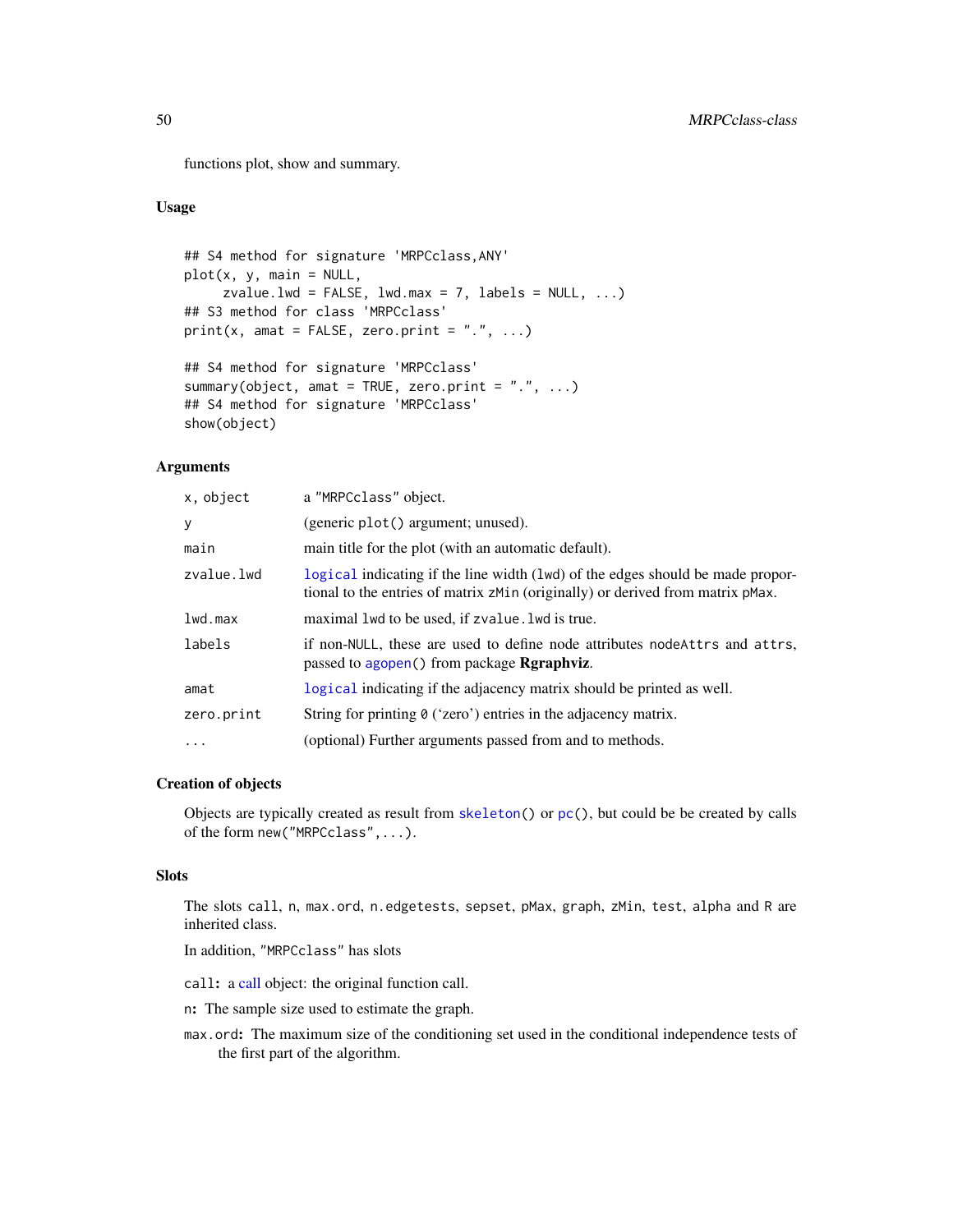- n.edgetests: The number of conditional independence tests performed by the first part of the algorithm.
- sepset: Separation sets.
- $p$ Max: A square matrix, where the  $(i, j)$ th entry contains the maximum p-value of all conditional independence tests for edge i–j.
- graph: Object of class ["graph"](#page-0-0): The undirected or partially directed graph that was estimated.
- zMin: Deprecated.
- test: The number of tests that have been performed.
- alpha: The level of significance for the current test.
- R: All of the decisions made from tests that have been performed. A 1 indicates a rejected null hypothesis and 0 represents a null hypothesis that was not rejected.
- K: The total number of rejections.
- pval: A vector of p-values calculated for each test.
- normalizer: The value that ensures the gammai vector sums to one.
- exponent: The exponent of the p-series used to calculate each value of the gammai vector.
- alphai: A vector containing the alpha value calculated for each test.
- kappai: A vector containing the iteration at which each rejected test occurs.
- kappai\_star: Each element of this vector is the sum of the Si vector up to the iteration at which each rejection occurs.
- Ci: A vector indicating whether or not a p-value is a candidate for being rejected.
- Si: A vector indicating whether or not a p-value was discarded.
- Ci\_plus: Each element of this vector represents the number of times each kappai value was counted when calculating each alphai value.
- gammai: The elements of this vector are the values of the p-series  $0.4374901658/(m^{\alpha}(1.6))$ , where m is the iteration at which each test is performed.
- gammai\_sum: The sum of the gammai vector. This value is used in calculating the alphai value at each iteration.

### Methods

- plot signature(x = "MRPCclass"): Plot the resulting graph. If argument "zvalue.lwd" is true, the linewidth an edge reflects zMin, so that thicker lines indicate more reliable dependencies. The argument "lwd.max" controls the maximum linewidth.
- show signature(object = "MRPCclass"): Show basic properties of the fitted object
- summary signature(object = "MRPCclass"): Show details of the fitted object

#### Author(s)

Md Bahadur Badsha (mbbadshar@gmail.com)

### See Also

[MRPC,](#page-40-0) [ModiSkeleton](#page-35-0)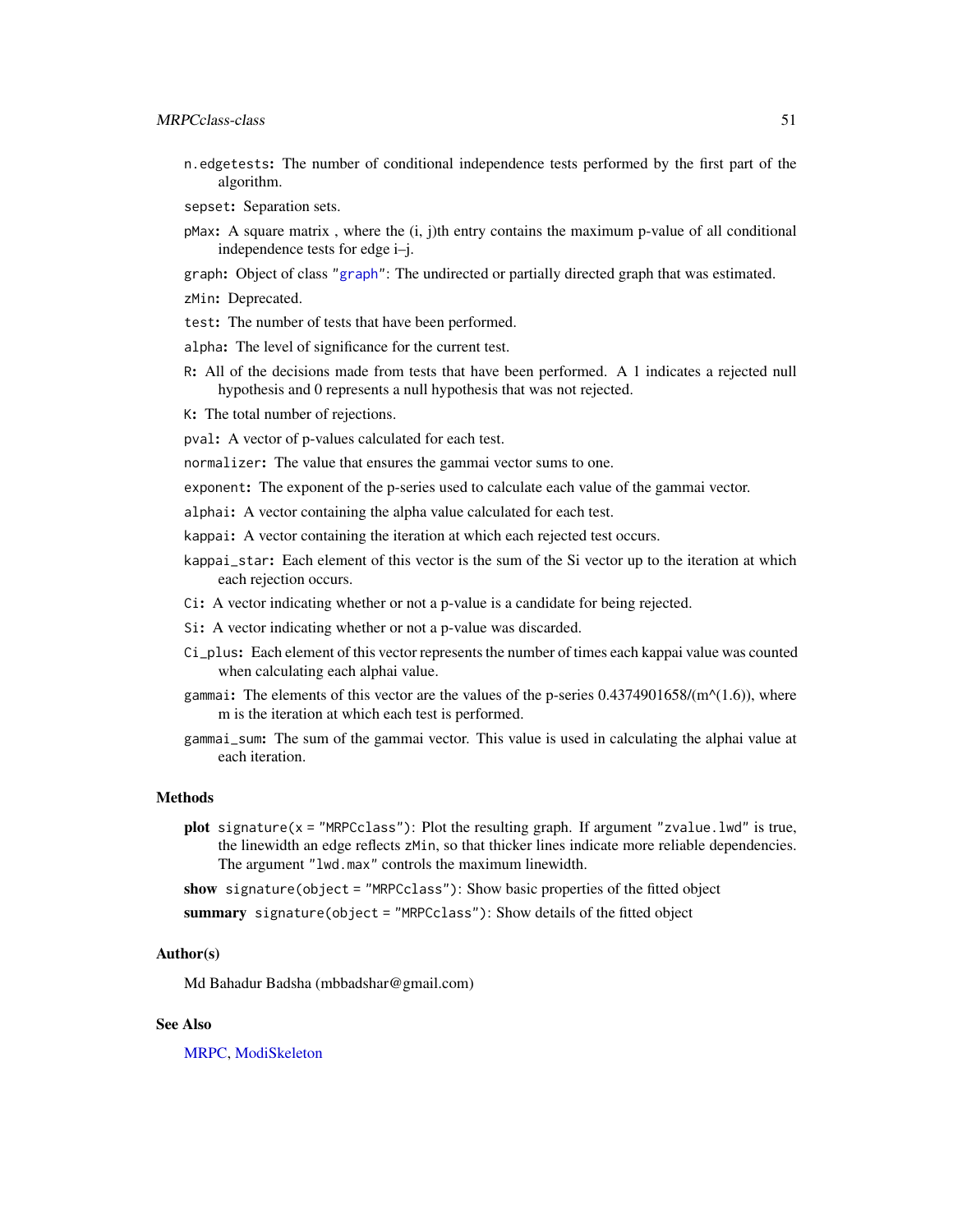### Examples

```
## Not run:
showClass("MRPCclass")
# Generate a MRPCclass object
data <- simu_data_M1 # load data for model 1
n <- nrow(data) # Number of rows
V <- colnames(data) # Column names
# Calculate Pearson correlation
sufficient_C \leftarrow list(C = cor(data),n = n)
# Infer the graph by MRPC
MRPC.fit <- MRPC(data,
                 suffStat_C,
                 GV = 1,FDR = 0.05,
                 indepTest ='gaussCItest',
                 labels = V,
                 FDRcontrol = 'LOND',
                 verbose = FALSE)
# Use methods of class MRPCclass
show(MRPC.fit)
plot(MRPC.fit)
summary(MRPC.fit)
# Access slots of this object
(g <- MRPC.fit@graph)
str(ss <- MRPC.fit@sepset, max = 1)
## End(Not run)
```
MRPCtruth *Graphs used as truth in simulation*

# Description

Topologies of the five basic models and three common graphs in biology: namely the multi-parent graph, the star graph and the layered graph. See details in Badsha and Fu (2019).

### Author(s)

Md Bahadur Badsha (mbbadshar@gmail.com)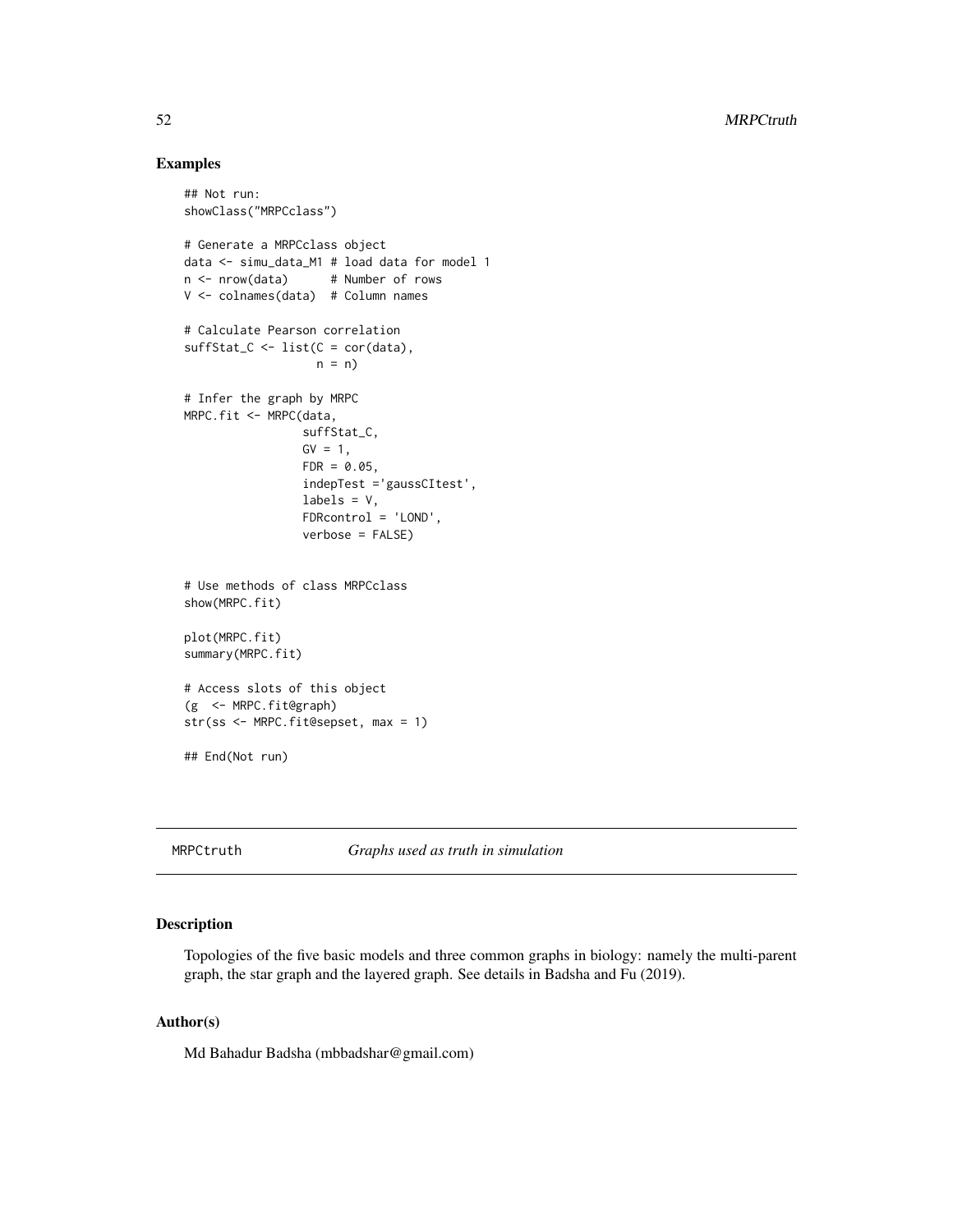# PlotDendrogram 53

#### References

1. Badsha MB and Fu AQ (2019). Learning causal biological networks with the principle of Mendelian randomization. Frontiers in Genetics, 10:460.

# Examples

```
## Not run:
data("MRPCtruth") # load data
# Plots
par(mfrow = c(2, 4))plot(MRPCtruth$M0,
     main = "Model0")
plot(MRPCtruth$M1,
    main = "Model1")
plot(MRPCtruth$M2,
     main = "Model2")
plot(MRPCtruth$M3,
     main = "Model3")
plot(MRPCtruth$M4,
     main = "Model4")plot(MRPCtruth$Multiparent,
     main = "Multiparent")
plot(MRPCtruth$Star,
     main = "Star")
plot(MRPCtruth$Layered,
     main = "Layered")
```
## End(Not run)

<span id="page-52-0"></span>PlotDendrogram *Plot a dendrogram and display node groups in colored modules*

# Description

Generate a dendrogram of nodes with dissimilarity based on topological overlap, and group nodes into modules indicated by colors.

# Usage

```
PlotDendrogram(Adj_directed, minModuleSize, groupLabels = " ",
               dendroLabels = FALSE, hclustHang = 0.03,
               dendroAddGuide = FALSE, dendroGuideHang = 0.05,
               dendroMain = "Dendrogram with modules of nodes in colors", ...)
```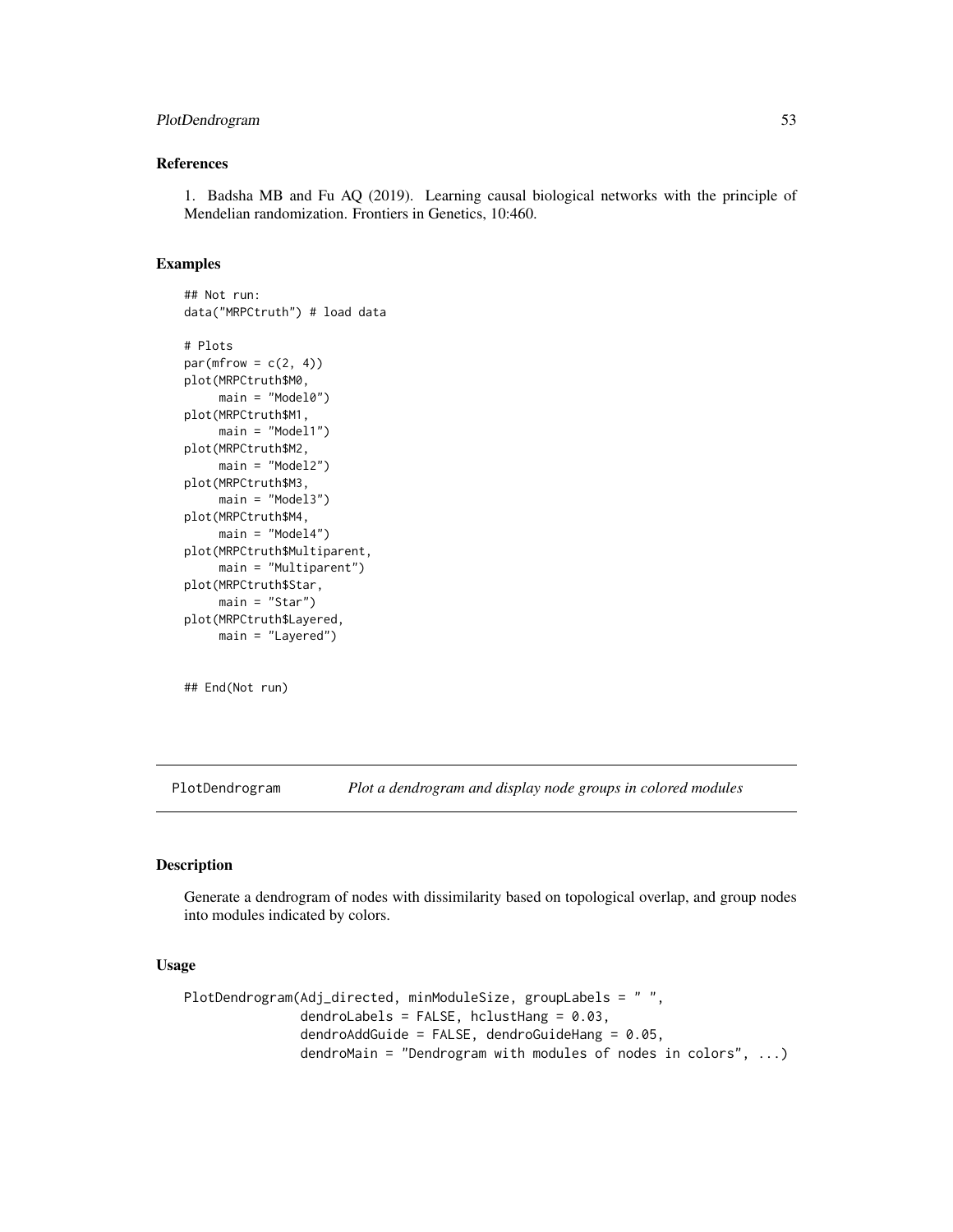# Arguments

| Adj_directed    | Adjacency matrix from directed graph                                                                                                                                                                |  |
|-----------------|-----------------------------------------------------------------------------------------------------------------------------------------------------------------------------------------------------|--|
| minModuleSize   | Minimum module size.                                                                                                                                                                                |  |
| groupLabels     | Argument for plotDendroAndColors. Labels for the colorings given in colors.<br>The labels will be printed to the left of the color rows in the plot.                                                |  |
| dendroLabels    | Argument for plotDendroAndColors. Dendrogram labels.                                                                                                                                                |  |
| hclustHang      | Argument hang for plot. holder the fraction of the plot height by which labels<br>should hang below the rest of the plot.                                                                           |  |
| dendroAddGuide  | Argument addGuide for plotDendroAndColors. Logical: should vertical "guide"<br>lines" be added to the dendrogram plot? The lines make it easier to identify<br>color codes with individual samples. |  |
| dendroGuideHang |                                                                                                                                                                                                     |  |
|                 | Argument guide Hang for plotDendroAndColors. The fraction of the dendro-<br>gram height to leave between the top end of the guide line and the dendrogram<br>merge height.                          |  |
| dendroMain      | Argument main for plot.hclust. Title of the plot.                                                                                                                                                   |  |
|                 | Additional plotting arguments for plotDendroAndColors and plot.hclust.                                                                                                                              |  |
|                 |                                                                                                                                                                                                     |  |

# Value

A list containing the graph objects as follows:

- PlotDendrogramObj: An object of class "graph" of the estimated graph.
- dynamicColors: A list of colors with corresponding nodes.
- GroupMods: Dynamic tree cut to identify modules whose phenotype profiles are very similar.
- GroupModsColors: A table for number of nodes with corresponding colors.
- Adj\_symmetric\_matrix: A symmetric matrix from ddjacency matrix of directed graph.

# Author(s)

Md Bahadur Badsha (mbbadshar@gmail.com)

### References

1. Badsha MB, Martin EA and Fu AQ (2021). MRPC: An R package for inference of causal graphs. Frontiers in Genetics, 10:651812.

# See Also

[MRPC.](#page-40-0)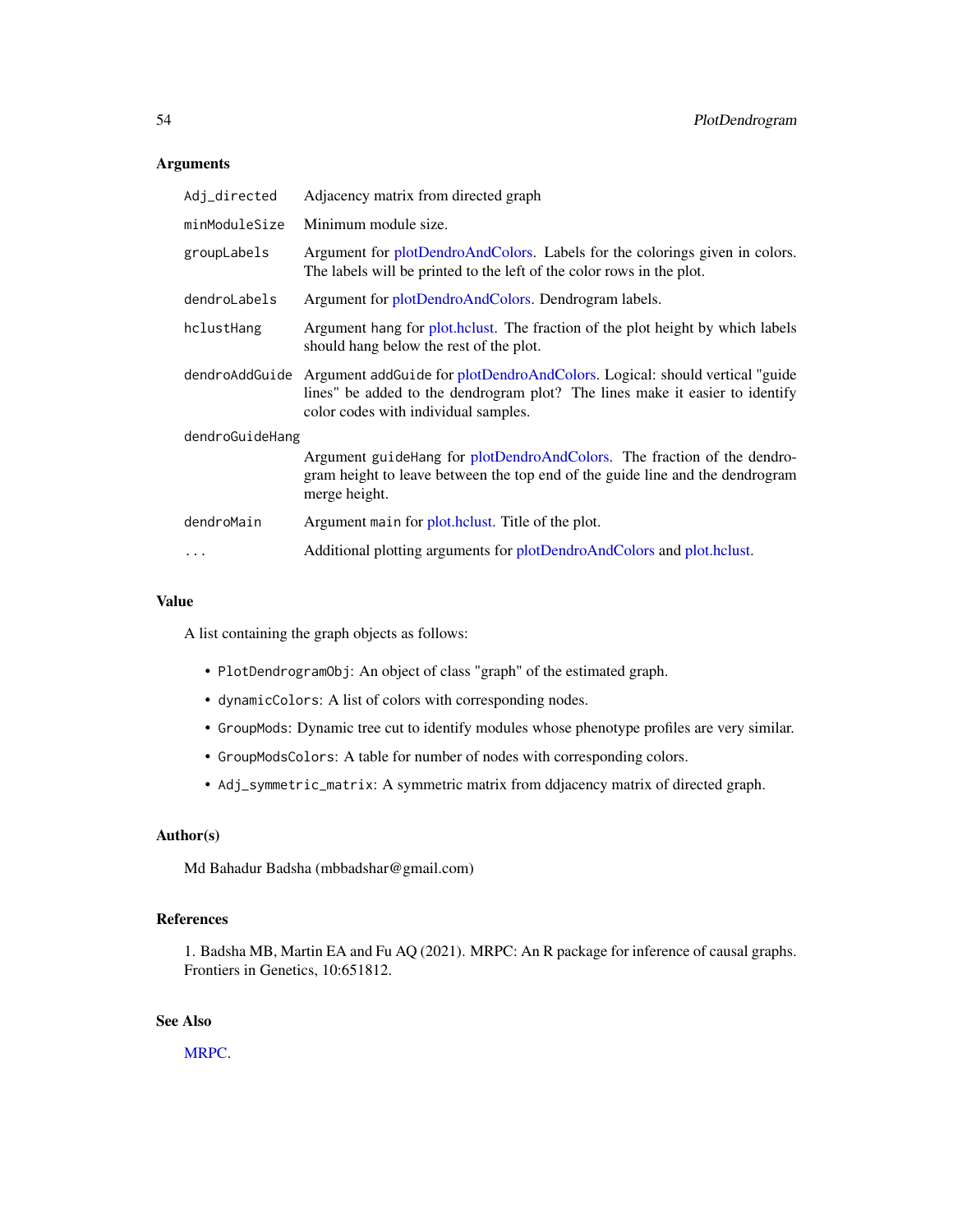# PlotGraphWithModules 55

# Examples

```
## Not run:
# Adjacency matrix from directed example graph
Adj_directed <- as(data_examples$complex$cont$withGV$graph,
                   "matrix")
# Plot of dendrogram with modules colors of nodes
PlotDendrogramObj <- PlotDendrogram(Adj_directed,
                                    minModuleSize = 5)
```
## End(Not run)

PlotGraphWithModules *Plot a graph with nodes in modules indicated by colors*

# Description

Visualization of a graph with nodes in modules inferred from the clustering dendrogram by [Plot-](#page-52-0)[Dendrogram.](#page-52-0)

# Usage

PlotGraphWithModules(Adj\_directed, PlotDendrogramObj, GV, node.size =  $8$ , arrow.size =  $5$ , label.size =  $3$ , alpha =  $1$ ,...)

# Arguments

| Adj_directed      | Adjacency matrix of a graph.                                                                                                                                                                                                                                                                   |  |
|-------------------|------------------------------------------------------------------------------------------------------------------------------------------------------------------------------------------------------------------------------------------------------------------------------------------------|--|
| PlotDendrogramObj |                                                                                                                                                                                                                                                                                                |  |
|                   | The graphical objects from PlotDendrogram.                                                                                                                                                                                                                                                     |  |
| GV                | The number of genetic variants (SNPs/indels/CNVs/eQTL) in the input data<br>matrix. For example, if the data has one SNPs/indels/CNV/eQTL in the first<br>column, then $GV = 1$ , if 2 SNPs/indels/CNVs/eQTL in the 1st and 2nd Column,<br>then $GV = 2$ , and so on. If no GV then $GV = 0$ . |  |
| node.size         | The size of the nodes in the graph. Defaults to 8.                                                                                                                                                                                                                                             |  |
| arrow.size        | The size of the arrows for directed network edges, in points. Defaults to 5.                                                                                                                                                                                                                   |  |
| label.size        | The size of the node labels in points, as a numeric value, a vector of numeric<br>values, or as a vertex attribute containing numeric values. Defaults to 3.                                                                                                                                   |  |
| alpha             | The level of transparency of the edges and nodes. Defaults to 1 (no trans-<br>parency).                                                                                                                                                                                                        |  |
| $\cdots$          | Other arguments passed to ggnet2.                                                                                                                                                                                                                                                              |  |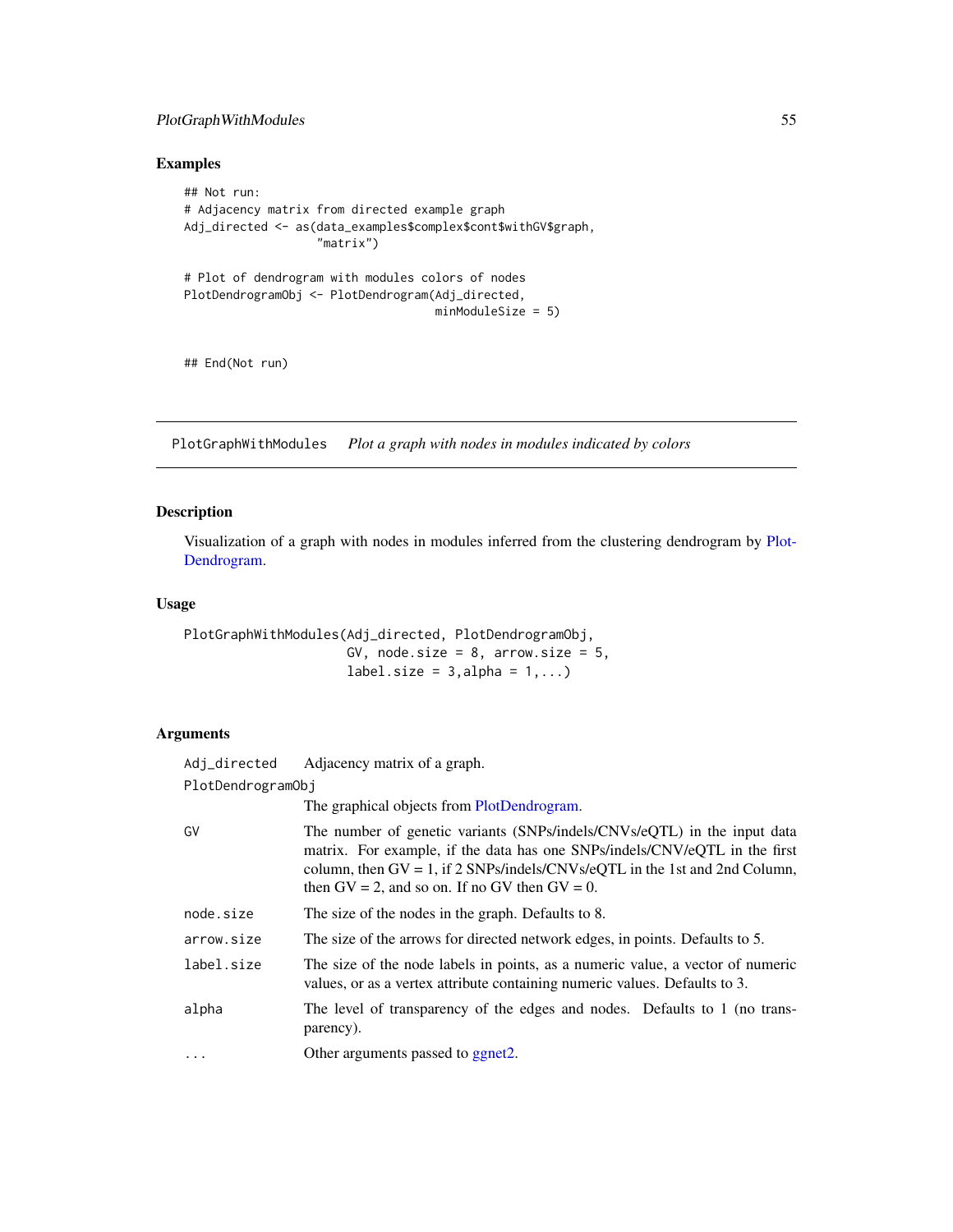# Value

• PlotGraphWithModulesObj: An object of class "graph" of the graph.

### Author(s)

Md Bahadur Badsha (mbbadshar@gmail.com)

# References

1. Badsha MB, Martin EA and Fu AQ (2021). MRPC: An R package for inference of causal graphs. Frontiers in Genetics, 10:651812.

#### See Also

[PlotDendrogram](#page-52-0)

#### Examples

```
## Not run:
# Adjacency matrix from a graph in the example
Adj_directed <- as(data_examples$complex$cont$withGV$graph,
                   "matrix")
# A clustering dendrogram with nodes grouped in colored modules
PlotDendrogramObj <- PlotDendrogram(Adj_directed,
                                    minModuleSize = 5)
# A graph object with nodes in modules
PlotGraphWithModulesObj <- PlotGraphWithModules(Adj_directed,
                                                PlotDendrogramObj,
                                                GV = 14,
                                                node.size = 8,
                                                arrow.size = 5,
                                                label.size = 3,
                                                alpha = 1)
# Plot the graph with nodes in different colors
plot(PlotGraphWithModulesObj)
## End(Not run)
```

| RecallPrecision |  | Calculate recall and precision for two graphs |
|-----------------|--|-----------------------------------------------|
|-----------------|--|-----------------------------------------------|

### Description

This function counts the number of true and false positives, and calculates recall (i.e., power) and precision (i.e., 1-FDR), which are defined as follows:

 $Recall = (*#* edges correctly identified in inferred graph) / (*#* edges in true graph).$ 

Precision = (# edges correctly identified in inferred graph) / (# edges in inferred graph).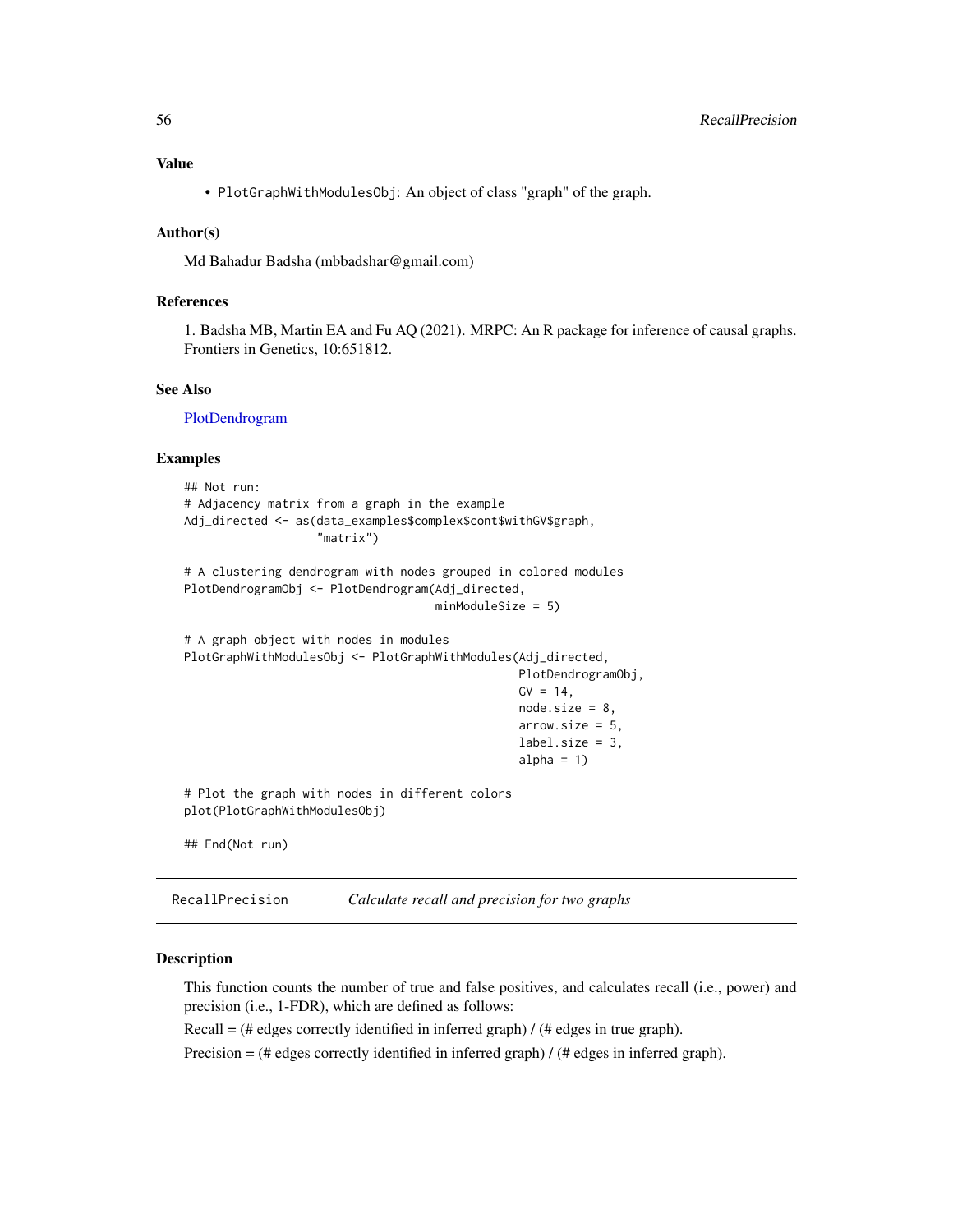### RecallPrecision 57

#### Usage

RecallPrecision(g1, g2, GV, includeGV, edge.presence =  $1.0$ , edge.direction =  $0.5$ )

#### Arguments

| g1            | First graph object, from the true graph                                                                                                                                                                                                                                                                           |
|---------------|-------------------------------------------------------------------------------------------------------------------------------------------------------------------------------------------------------------------------------------------------------------------------------------------------------------------|
| g2            | Second graph object, from the inferred graph                                                                                                                                                                                                                                                                      |
| G٧            | The number of genetic variants (SNPs/indels/CNV/eQTLs) in the input data<br>matrix. For example, if the data has one variant, which is in the first column,<br>then $GV = 1$ . If there are two variants, which are in the first and second Columns,<br>then $GV = 2$ . If there are no variants, then $GV = 0$ . |
| includeGV     | If TRUE, include edges involving genetic variants (GV) when calculating recall<br>and precision. If FALSE, exclude edges involving genetic variants (GV) when<br>calculating recall and precision.                                                                                                                |
| edge.presence | The weight for an edge being present.                                                                                                                                                                                                                                                                             |
|               | edge.direction The weight for the edge direction.                                                                                                                                                                                                                                                                 |

### Details

We consider it more important to be able to identify the presence of an edge than to also get the direct correct. Therefore, we assign 1 as the default to an edge with the correct direction and 0.5 to an edge with the wrong direction or no direction (Badsha and Fu, 2019; Badsha et al., 2021).

### Value

A [list](#page-0-0) of object that containing the following:

- Matrix: Results store for TP and FP
- TP: Total found edges in the inferred graph and edge exists in the true graph.
- FP: Total found edges in the inferred graph but no edge exists in the true graph.
- NTE: Total number of edges in the true graph.
- NIE: Total number of edges in the inferred graph.
- Recall: Power, or sensitivity measures how many edges from the true graph a method can recover.
- Precision: Measures how many correct edges are recovered in the inferred graph.

#### Author(s)

Md Bahadur Badsha (mbbadshar@gmail.com)

# References

1. Badsha MB and Fu AQ (2019). Learning causal biological networks with the principle of Mendelian randomization. Frontiers in Genetics, 10:460.

2. Badsha MB, Martin EA and Fu AQ (2021). MRPC: An R package for inference of causal graphs. Frontiers in Genetics, 10:651812.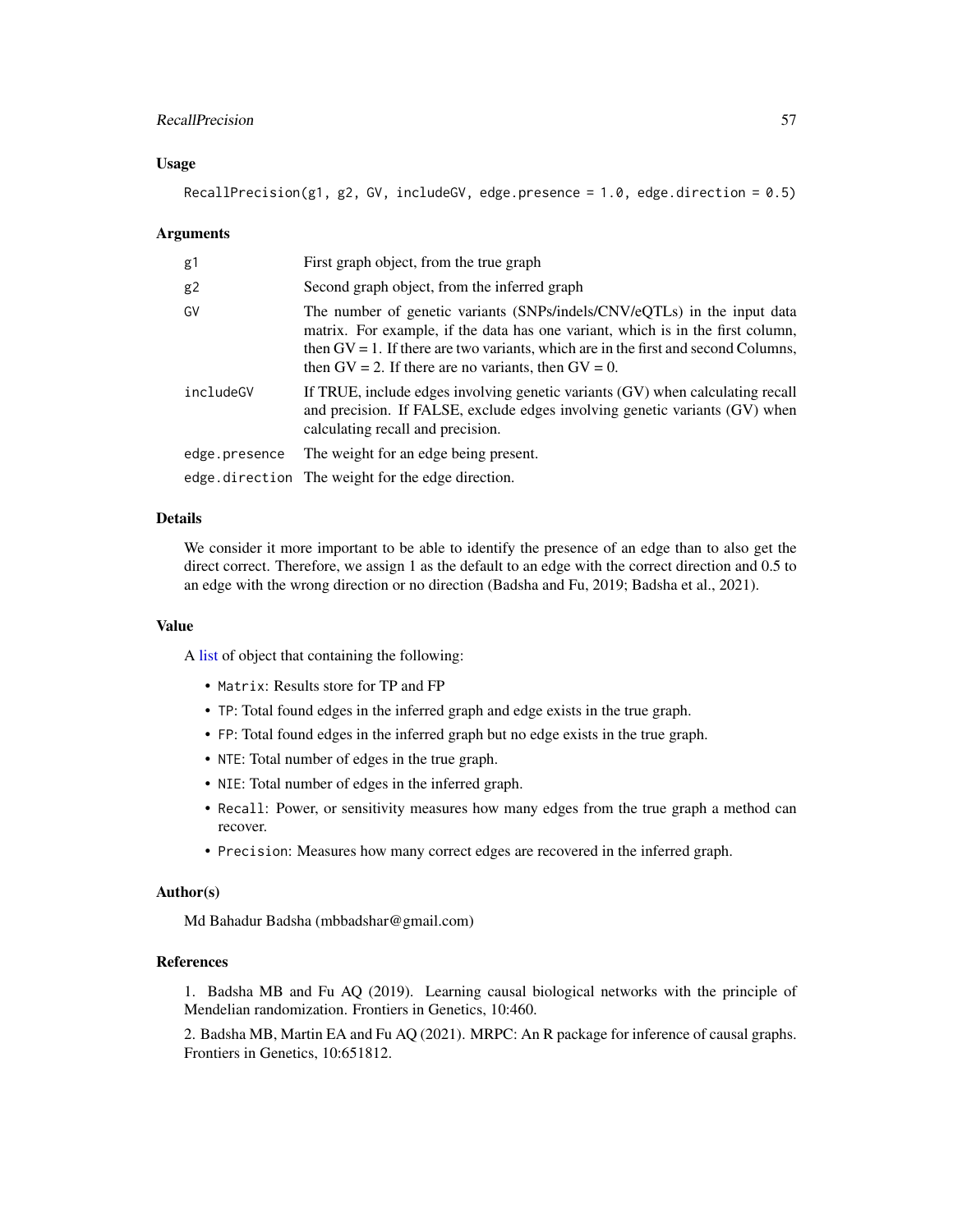#### See Also

[aSHD:](#page-2-0) adjusted Structural Hamming Distance (aSHD)

# Examples

```
# True model
# True graph (V1 --> T1 --> T2 --> T3)
# Where V1 is a genetic variant (GV) and T1, T2, and T3 are phenotypes
tarmat_s1 <- matrix(0,
                    nrow = 4,
                    ncol = 4colnames(tarmat_s1) <- c("V1", "T1", "T2", "T3")
rownames(tarmat_s1) <- colnames(tarmat_s1)
# Create an adjacency matrix for the true graph
tarmat_s1[1, 2] <- 1
tarmat_s1[2, 3] <- 1
tarmat_s1[3, 4] <- 1
# Graph object of the true graph
Truth <- as(tarmat_s1,
            "graphNEL")
# Inferred graph (V1 --> T1 <-- T2 --> T3)
# Where V1 is a genetic variant (GV) and T1, T2, and T3 are phenotypes
tarmat_s2 <- matrix(0,
                    nrow = 4,
                    ncol = 4colnames(tarmat_s2) <- c("V1", "T1", "T2", "T3")
rownames(tarmat_s2) <- colnames(tarmat_s2)
# Create an adjacency matrix for the inferred graph
tarmat_s2[1, 2] <- 1
tarmat_s2[3, 2] <- 1
tarmat_s2[3, 4] <- 1
# Graph objects for the inferred graph
Inferred <- as(tarmat_s2,
               "graphNEL")
# Recall and Precision
Recall_Precision <- RecallPrecision(Truth,
                                   Inferred,
                                   GV = 1,includeGV = TRUE,
                                   edge.presence = 1.0,
                                   edge.direction = 0.5)
```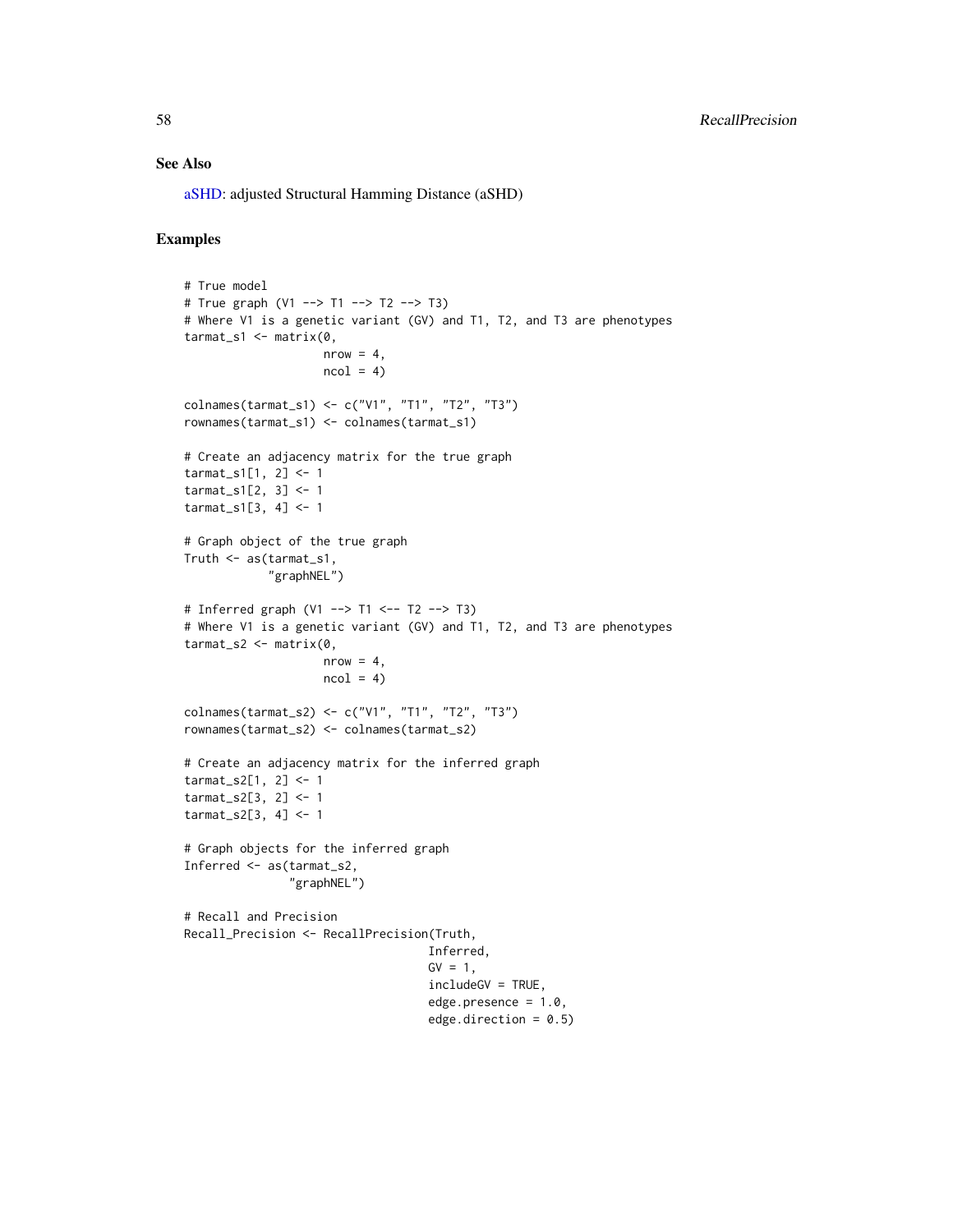#### Description

Calculate robust correlation matrix based on beta value. The value of beta plays a key role in the performance of the robust method, which controls the tradeoff between the robustness and efficiency of the estimators.

#### Usage

RobustCor(xx, Beta, plot = FALSE)

# Arguments

| XX.  | Data matrix                                                                                                                                                                                                                                                                                                                                                                                            |
|------|--------------------------------------------------------------------------------------------------------------------------------------------------------------------------------------------------------------------------------------------------------------------------------------------------------------------------------------------------------------------------------------------------------|
| Beta | Tuning parameter, between 0 and 1, if 0 then equal to nonrobust, classical<br>method. We suggest using, Beta $= 0.005$ in both without and with outliers in<br>simulation study. This value should reflect the amount of outliers in the data.<br>Whereas a large value increases robustness, it reduces sensitivity of identifying<br>an edge. We need a more principled way to determine this value. |
| plot | To set no plotting as the default for weight vs gene index.                                                                                                                                                                                                                                                                                                                                            |

#### Details

We take a robust approach and calculate the robust correlation matrix (Badsha et al., 2013) on which the series of hypothesis testing is performed. The performance of the robust correlation method depends on the values of the tuning parameter beta. It controls the tradeoff between robustness and efficiency of estimators. This method shows high performance for a wide range of beta. The values of beta lies between 0 and 1, such that a large value of beta decreases the efficiency, while it increases the robustness of an estimator, and vice-versa for a small value of beta. Thus, we need to select an optimal beta to obtain both high robustness and efficiency, while it depends on the initialization of model parameters, data contamination rates, types of data contamination, types of datasets, and so on. We used the beta value from Badsha et al., 2013. The robust method reduces to the classical method (Biased estimator) with the tuning parameter beta –>0. When the data matrix contains missing values, we perform imputation using the R package mice (Buuren and Groothuis-Oudshoorn, 2011).

#### Value

[list](#page-0-0) of objects as follows:

- RR: Robust correlation matrix.
- M: Robust mean vector.
- V: Robust covariance matrix.
- Wt: Weight for each observation.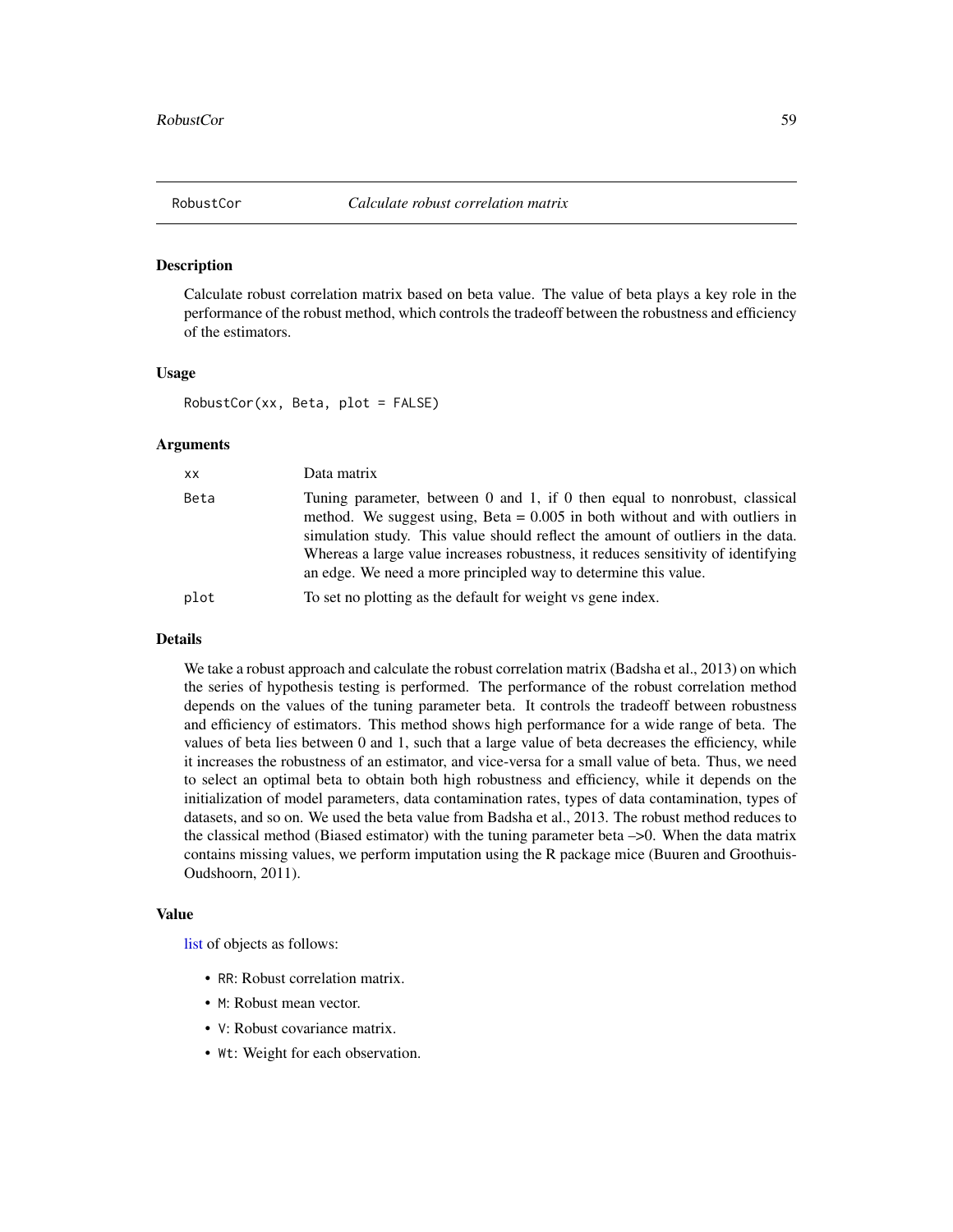#### Author(s)

Md Bahadur Badsha (mbbadshar@gmail.com)

### References

1. Badsha MB, Mollah MN, Jahan N and Kurata H (2013). Robust complementary hierarchical clustering for gene expression data analysis by beta-divergence. J Biosci Bioeng, 116(3): 397-407.

2. Van Buuren S and Groothuis-Oudshoorn K (2011). mice: Multivariate Imputation by Chained Equations in R. Journal of Statistical Software, 45(3), 1-67. http://www.jstatsoft.org/v45/i03/

#### Examples

```
## Not run:
RobustCor_objects <- RobustCor(simu_data_M0,
                               Beta = 0.005,
                               plot = FALSE)
Rcorr <- RobustCor_objects $RR # Correlation matrix
## End(Not run)
```
seqDiff *Deviation between two graphs represented by two sequences*

#### Description

This function evaluates whether two graphs are identical. Each graph is represented first by a binary vector, which is the vectorized adjacency matrix, and then converted to a decimal number. The difference in the decimal numberes is the deviation between the two graphs.

#### Usage

seqDiff(g1, g2)

#### Arguments

| g1 | Adjacency matrix from the first graph object.  |
|----|------------------------------------------------|
| g2 | Adjacency matrix from the second graph object. |

#### Author(s)

Md Bahadur Badsha (mbbadshar@gmail.com)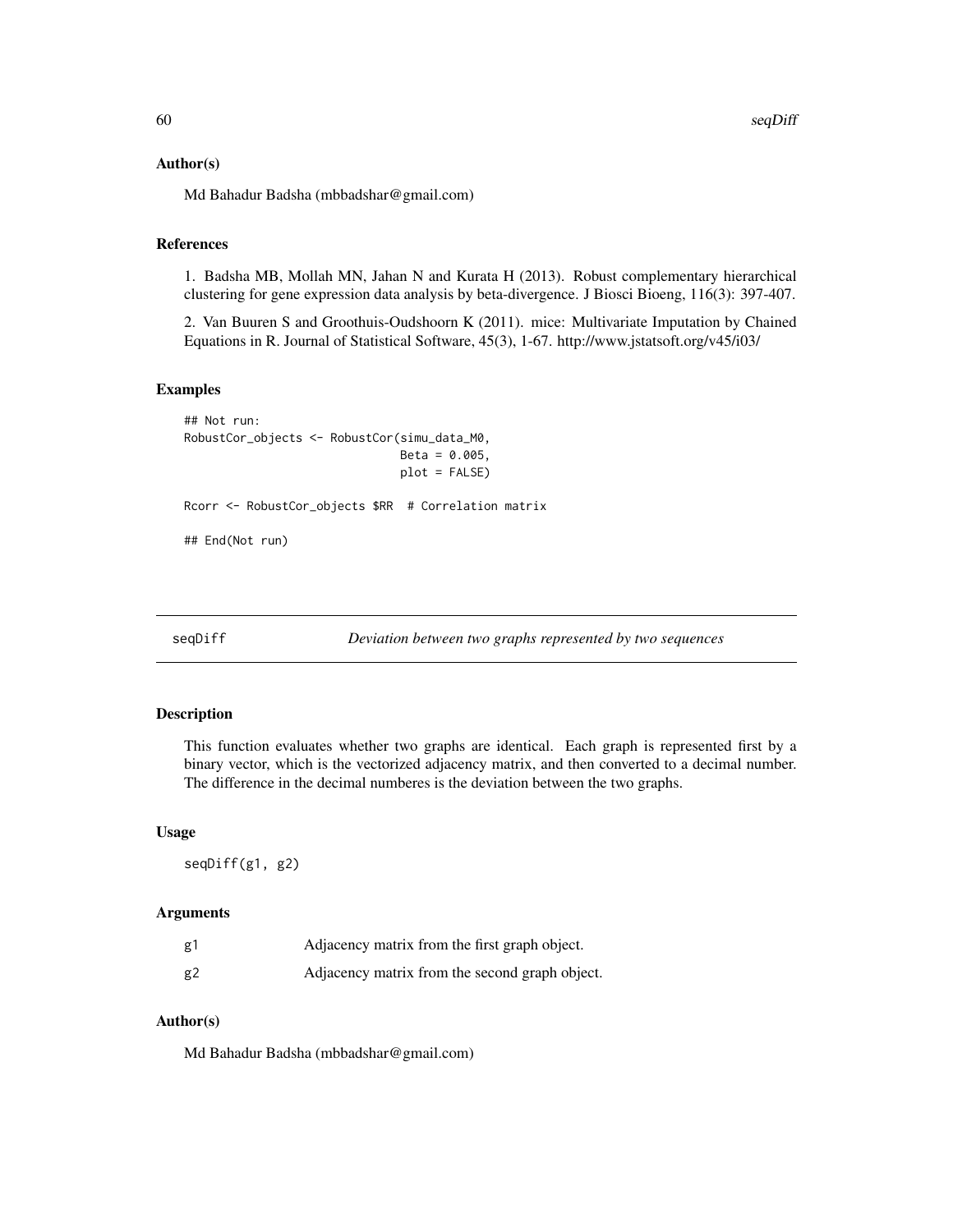#### $SeqFDR$  61

# Examples

```
# True model
# True graph (V1 --> T1 --> T2 --> T3)
tarmat_s1 <- matrix(0,
                    nrow = 4,
                    ncol = 4colnames(tarmat_s1) <- c("V1", "T1", "T2", "T3")
rownames(tarmat_s1) <- colnames(tarmat_s1)
# Create an adjacency matrix for the true graph
tarmat_s1[1, 2] <- 1
tarmat_s1[2, 3] <- 1
tarmat_s1[3, 4] <- 1
# Inferred graph (V1 --> T1 <-- T2 --> T3)
tarmat_s2 <- matrix(0,
                    nrow = 4,
                    ncol = 4colnames(tarmat_s2) <-c ("V1", "T1", "T2", "T3")
rownames(tarmat_s2) <- colnames(tarmat_s2)
# Create an adjacency matrix for the inferred graph
tarmat_s2[1, 2] <- 1
tarmat_s2[3, 2] <- 1
tarmat_s2[3, 4] <- 1
# Deviation of the inferred graph from the true graph.
Results <- seqDiff(tarmat_s2,
                   tarmat_s1)
```
SeqFDR *Sequential FDR*

#### Description

Sequential FDR method that controls the FDR and mFDR in an online manner.

### Usage

SeqFDR(m, FDR, a=2, R)

# Arguments

| m          | The number of current the test. |
|------------|---------------------------------|
| <b>FDR</b> | FDR level.                      |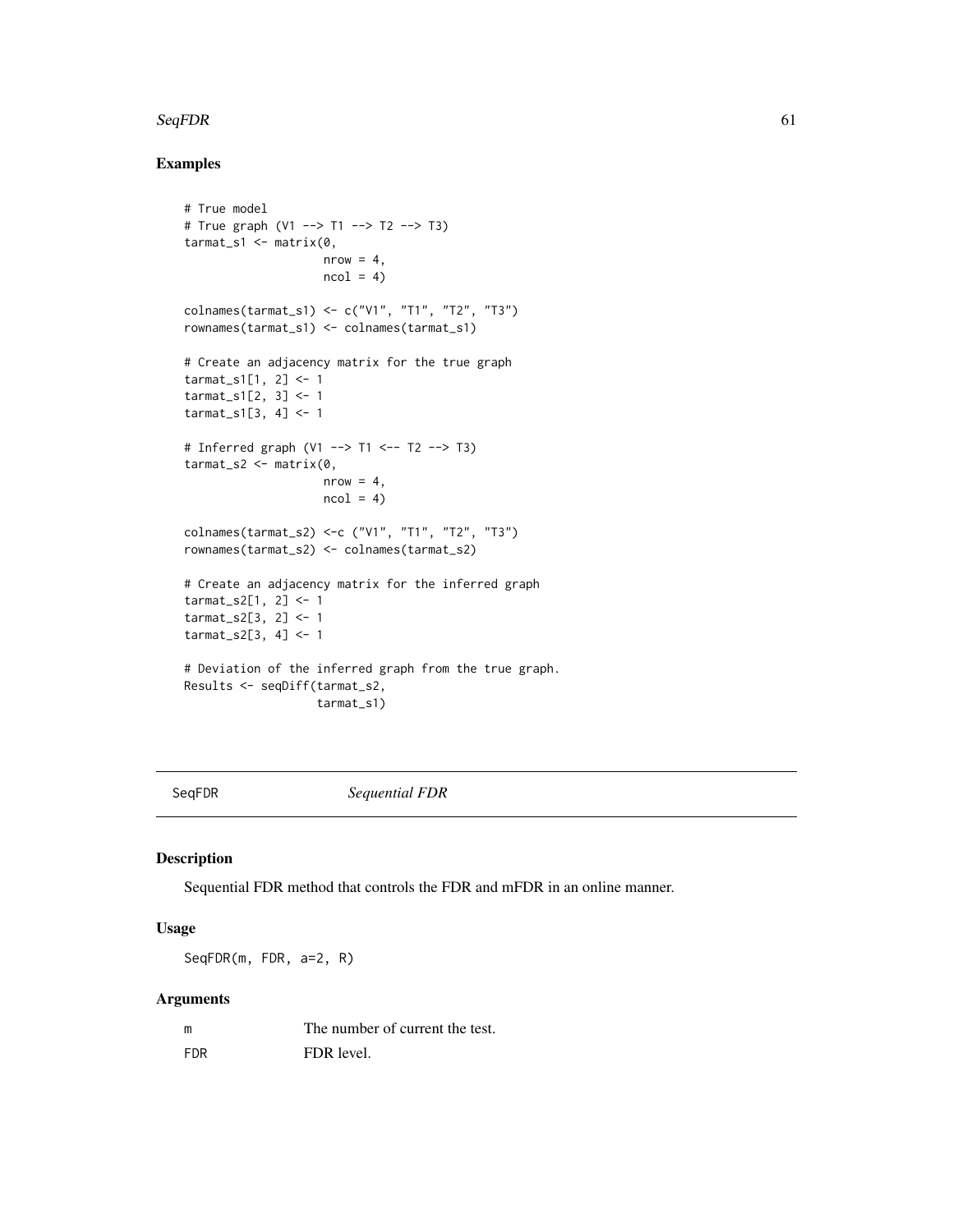| a | A constant.                                                           |
|---|-----------------------------------------------------------------------|
|   | All of the decisions from the tests that have already been performed. |

### Details

We used the LOND (significance Levels based On Number of Discoveries) algorithm that controls FDR in an online manner (Javanmard and Montanari, 2015). The significance level (i.e., the type I error rate) is dynamic and based on the total number of discoveries made so far.

### Value

The value of alpha.

#### Author(s)

Md Bahadur Badsha (mbbadshar@gmail.com)

# References

1. Javanmard A and Montanari A (2015). On Online Control of False Discovery Rate. arXiv:150206197.

#### See Also

[MRPC](#page-40-0) for estimating a DAG using the Mendelian Randomization (MR) based (MRPC) algorithm; [ModiSkeleton](#page-35-0) for estimating a skeleton using modified skeleton function.

<span id="page-61-0"></span>SimulateData *Simulate data under certain graphs*

### Description

This function simulates data using linear models for several graphs: the five basic topologies and three topologies that are common in biology, namely the multi-parent graph, the star graph and the layered graph. See details in Badsha and Fu (2019) and Badsha et al. (2021).

### Usage

```
SimulateData(N, p, model, b0.1, b1.1, b1.2, b1.3, sd.1)
```
#### Arguments

| N.    | The number of observations.                                                                                                                       |
|-------|---------------------------------------------------------------------------------------------------------------------------------------------------|
| p     | Population frequency of the reference allele. Real number between 0 to 1, which<br>is the number of a particular allele is present.               |
| model | The model for which data will be simulated. For example, if you want to gener-<br>ate data for model 0 you would type 'model0' into the function. |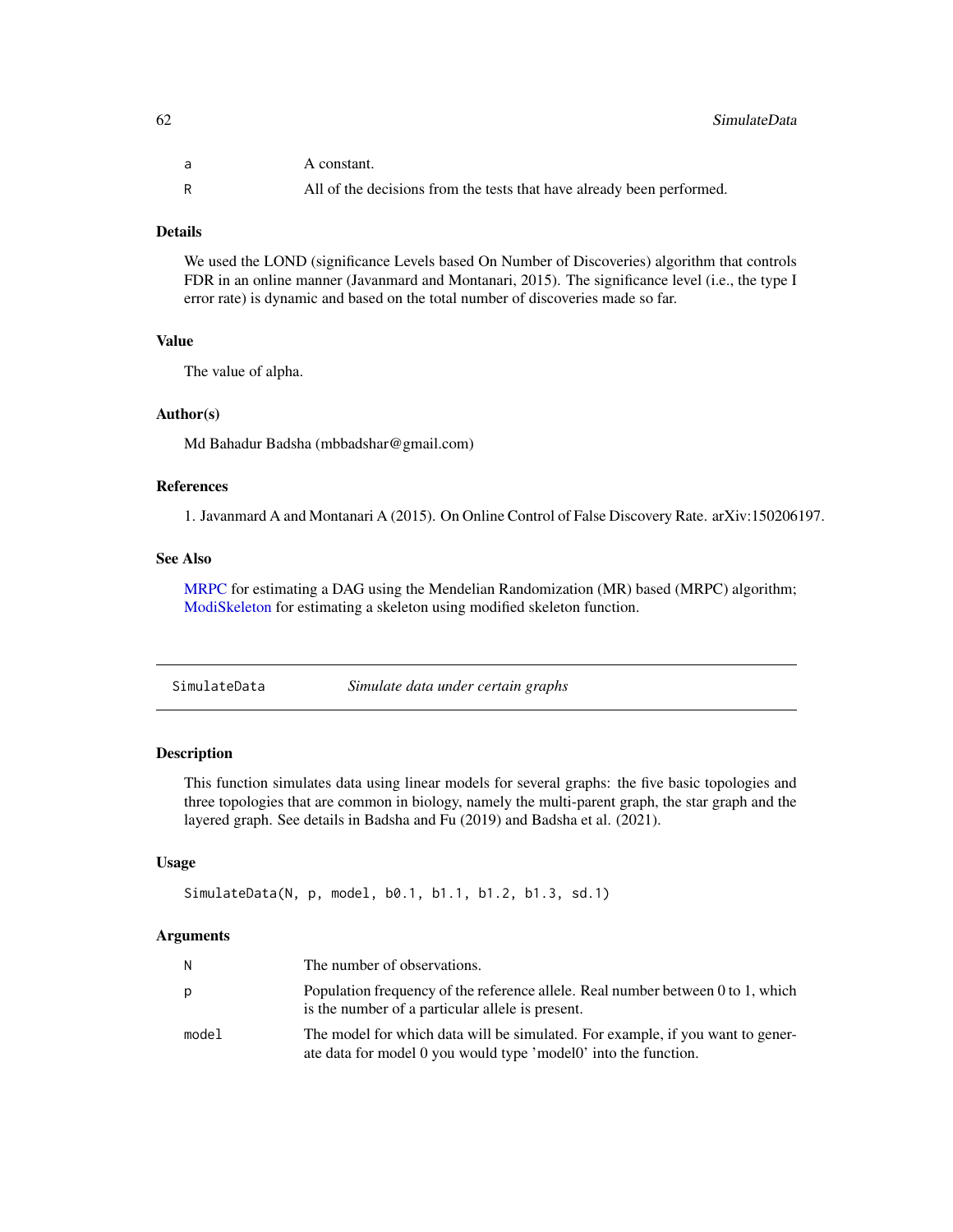| b0.1 | Intercept of $b0.1 + b1.1^*P1 + b1.2^*P2 + b1.3^*P3$ , where P1, P2, and P3 are the<br>parents of the corresponding node. |
|------|---------------------------------------------------------------------------------------------------------------------------|
| b1.1 | Slope of P1 for $b0.1 + b1.1*P1 + b1.2*P2 + b1.3*P3$ , where P1, P2, and P3 are<br>the parents of the corresponding node. |
| b1.2 | Slope of P2 for $b0.1 + b1.1*P1 + b1.2*P2 + b1.3*P3$ , where P1, P2, and P3 are<br>the parents of the corresponding node. |
| b1.3 | Slope of P3 for $b0.1 + b1.1*P1 + b1.2*P2 + b1.3*P3$ , where P1, P2, and P3 are<br>the parents of the corresponding node. |
| sd.1 | Standard deviation for corresponding data generated nodes.                                                                |

### Details

The first column of the input matrix is a genetic variant and the remaining columns are gene expression nodes.

# Value

Matrix

### Author(s)

Md Bahadur Badsha (mbbadshar@gmail.com)

#### References

1. Badsha MB and Fu AQ (2019). Learning causal biological networks with the principle of Mendelian randomization. Frontiers in Genetics, 10:460.

2. Badsha MB, Martin EA and Fu AQ (2021). MRPC: An R package for inference of causal graphs. Frontiers in Genetics, 10:651812.

#### See Also

[MRPC;](#page-40-0) [SimulateDataNP,](#page-67-0) which simulates data for a node with no parent; [SimulateData1P](#page-64-0) for a node with one parent; [SimulateData2P](#page-65-0) for a node with two parents.

### Examples

- # When there is one genetic variant, the 1st column of
- # the simulated data matrix will be the variant and the remaining
- # columns are the gene expression nodes.

```
## Model 0
simu_data_M0 <- SimulateData(N = 10^3,
                             p = 0.45,
                              'model0',
                             b0.1 = 0,
                             b1.1 = 1,
                             b1.2 = 1,
```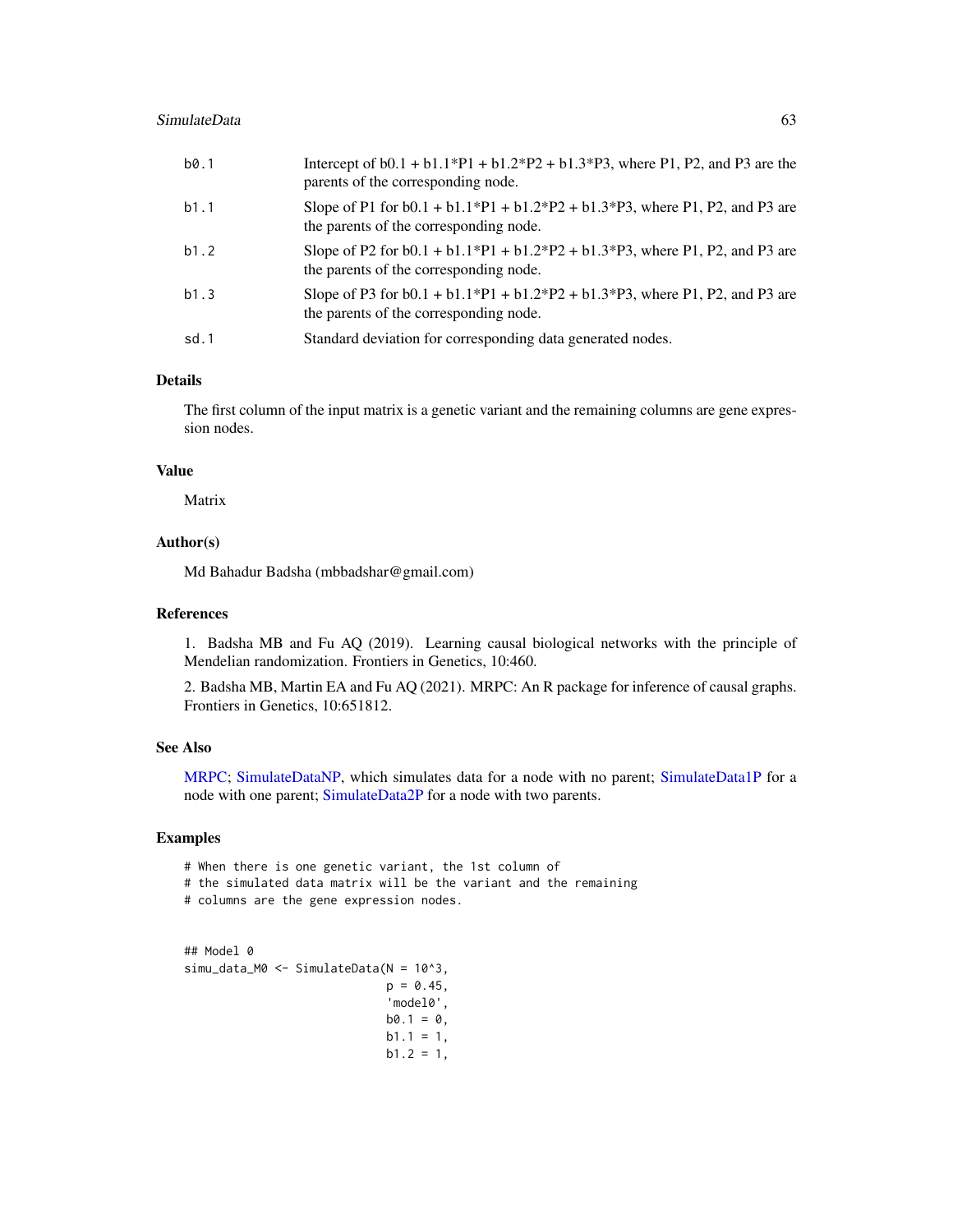$b1.3 = 1$ ,  $sd.1 = 1)$ ## Model 1 simu\_data\_M1 <- SimulateData(N = 10^3,  $p = 0.45$ , 'model1',  $b0.1 = 0$ ,  $b1.1 = 1$ ,  $b1.2 = 1$ ,  $b1.3 = 1$ , sd.1 = 1) ## Model 2 simu\_data\_M2 <- SimulateData(N = 10^3,  $p = 0.45$ , 'model2',  $b0.1 = 0$ ,  $b1.1 = 1,$  $b1.2 = 1$ ,  $b1.3 = 1$ ,  $sd.1 = 1)$ ## Model 3 simu\_data\_M3 <- SimulateData(N = 10^3,  $p = 0.45$ , 'model3',  $b0.1 = 0$ ,  $b1.1 = 1,$  $b1.2 = 1$ ,  $b1.3 = 1$ ,  $sd.1 = 1)$ ## Model 4 simu\_data\_M4 <- SimulateData(N = 10^3,  $p = 0.45$ , 'model4',  $b0.1 = 0$ ,  $b1.1 = 1$ ,  $b1.2 = 1$ ,  $b1.3 = 1$ , sd.1 = 1) ## Multiple Parent Model simu\_data\_multiparent <- SimulateData(N = 10^3,  $p = 0.45$ , 'multiparent',  $b0.1 = 0$ ,  $b1.1 = 1,$  $b1.2 = 1$ ,  $b1.3 = 1,$  $sd.1 = 1)$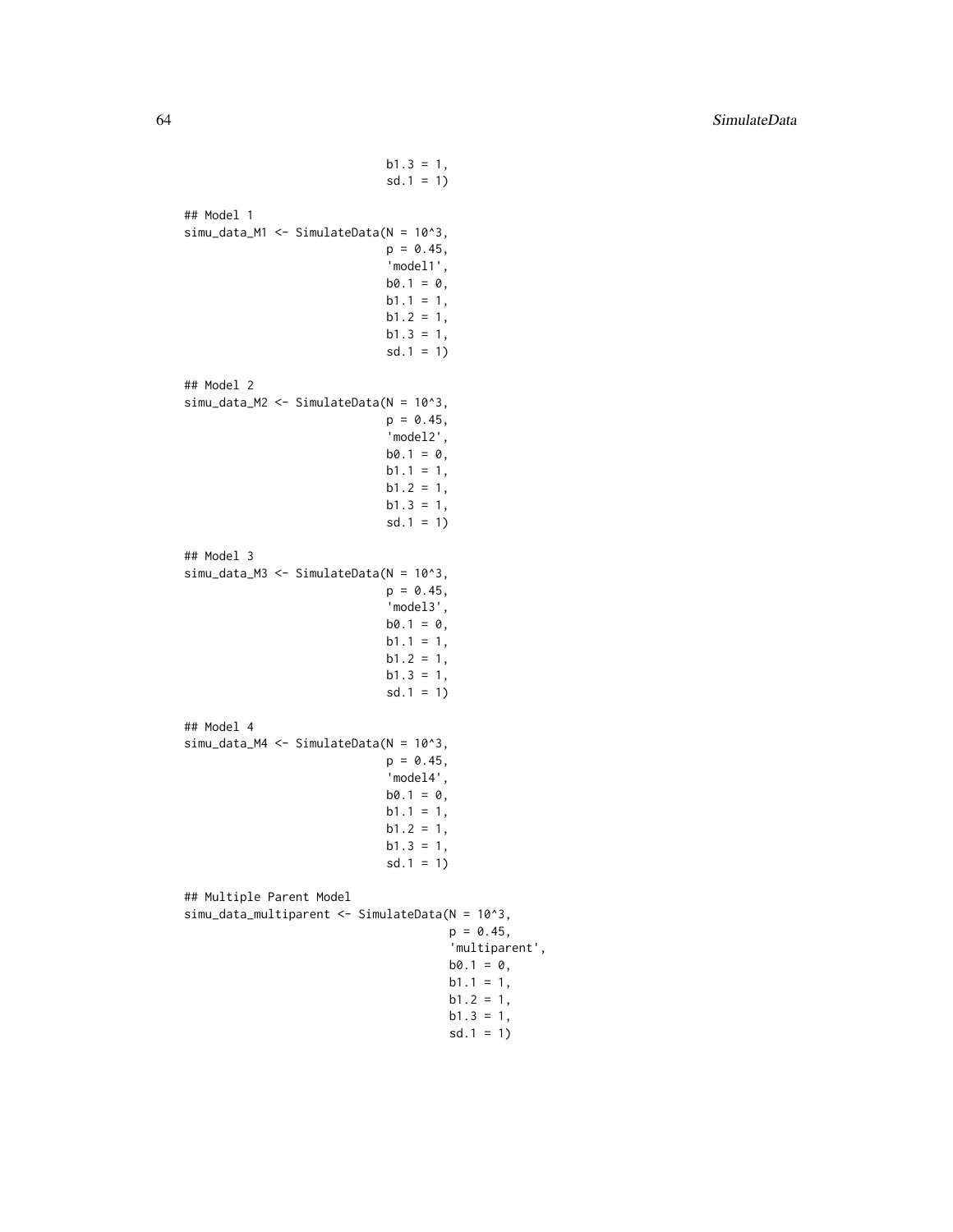```
## Star Model
simu_data_starshaped <- SimulateData(N = 10^3,
                                     p = 0.45,
                                     'starshaped',
                                     b0.1 = 0,b1.1 = 1,b1.2 = 1,
                                     b1.3 = 1,
                                     sd.1 = 1)## Layered Model
simu_data_layered <- SimulateData(N = 10^3,
                                  p = 0.45,
                                  'layered',
                                  b0.1 = 0,
                                  b1.1 = 1,
                                  b1.2 = 1,
                                  b1.3 = 1,
                                  sd.1 = 1)
```
<span id="page-64-0"></span>SimulateData1P *Simulate data for a node with one parent*

# Description

Simulate data for a node with one parent

# Usage

```
SimulateData1P(N, P1, b0.1, b1.1, sd.1)
```
### Arguments

| N              | Number of observations                                                                  |
|----------------|-----------------------------------------------------------------------------------------|
| P <sub>1</sub> | Data vector of the parent node P1.                                                      |
| b0.1           | Intercept of $b0.1 + b1.1*P1$ , where P1 is the parent of the corresponding node.       |
| b1.1           | Slope of P1 for $b0.1 + b1.1*P1$ , where P1 is the parent of the corresponding<br>node. |
| sd.1           | Standard deviation for corresponding data generated nodes.                              |

# Value

Vector

# Author(s)

Md Bahadur Badsha (mbbadshar@gmail.com)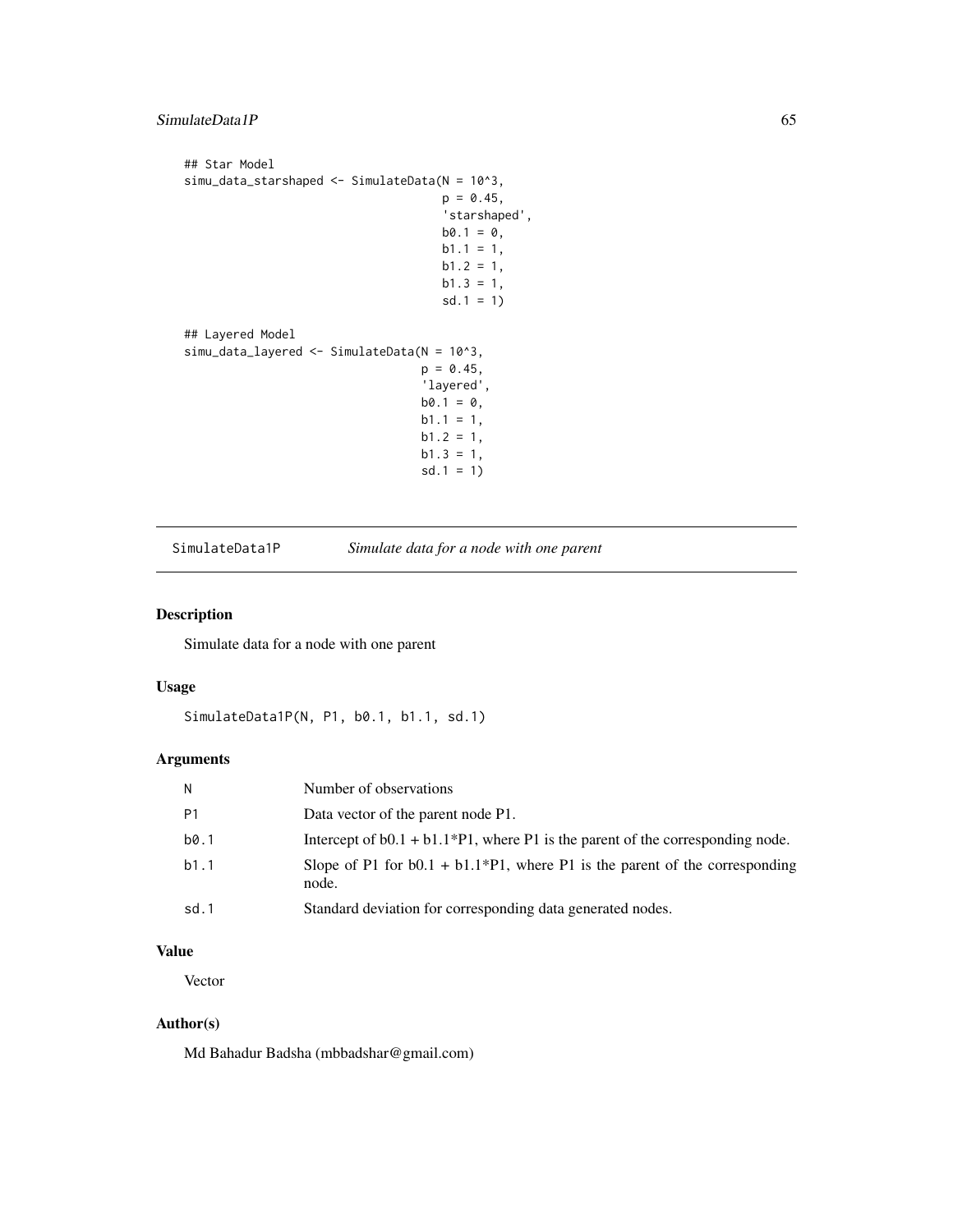# See Also

[SimulateData](#page-61-0) for simulated data generating function.

# Examples

```
Data1P <- SimulateData1P(N = 10^3,
                       P1 = 1,b0.1 = 0,
                        b1.1 = 1,sd.1 = 1)
```
<span id="page-65-0"></span>SimulateData2P *Simulate data for a node with two parents*

# Description

Simulate data for a node with two parents

# Usage

SimulateData2P(N, P1, P2, b0.1, b1.1, b1.2, sd.1)

### Arguments

| N              | Number of observations                                                                                       |
|----------------|--------------------------------------------------------------------------------------------------------------|
| P <sub>1</sub> | Data vector of the parent node, P1.                                                                          |
| P <sub>2</sub> | Data vector of the parent node, P2.                                                                          |
| b0.1           | Intercept of $b0.1 + b1.1^*P1 + b1.2^*P2$ , where P1 and P2 are the parents of the<br>corresponding node.    |
| b1.1           | Slope of P1 for $b0.1 + b1.1^*P1 + b1.2^*P2$ , where P1 and P2 are the parents of<br>the corresponding node. |
| b1.2           | Slope of P2 for $b0.1 + b1.1^*P1 + b1.2^*P2$ , where P1 and P2 are the parents of<br>the corresponding node. |
| sd.1           | Standard deviation for corresponding data generated nodes.                                                   |

# Value

Vector

# Author(s)

Md Bahadur Badsha (mbbadshar@gmail.com)

# See Also

[SimulateData](#page-61-0) for simulated data generating function.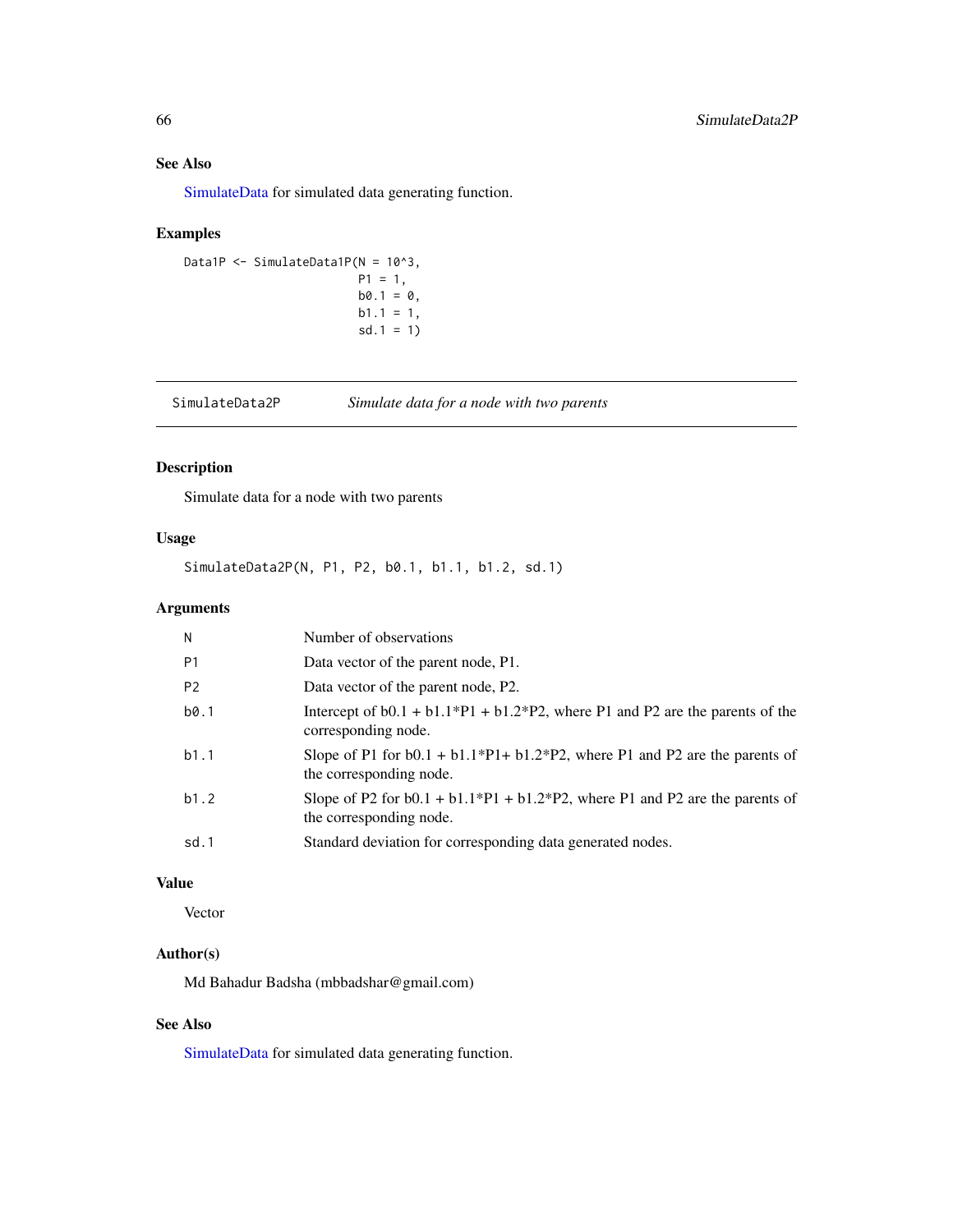# SimulateData3P 67

# Examples

```
Data2P <- SimulateData2P(N = 10^3,
                        P1 = 1,
                        P2 = 1,
                        b0.1 = 0,
                        b1.1 = 1,b1.2 = 1,
                        sd.1 = 1)
```
SimulateData3P *Simulate data for a node with three parents*

# Description

Simulate data for a node with three parents

# Usage

SimulateData3P(N, P1, P2, P3, b0.1, b1.1, b1.2, b1.3, sd.1)

# Arguments

| N              | Number of observations.                                                                                                   |
|----------------|---------------------------------------------------------------------------------------------------------------------------|
| P <sub>1</sub> | Data vector of the parent node, P1.                                                                                       |
| P <sub>2</sub> | Data vector of the parent node, P2.                                                                                       |
| P <sub>3</sub> | Data vector of the parent node, P3.                                                                                       |
| b0.1           | Intercept of $b0.1 + b1.1^*P1 + b1.2^*P2 + b1.3^*P3$ , where P1, P2, and P3 are the<br>parents of the corresponding node. |
| b1.1           | Slope of P1 for $b0.1 + b1.1*P1 + b1.2*P2 + b1.3*P3$ , where P1, P2, and P3 are<br>the parents of the corresponding node. |
| b1.2           | Slope of P2 for $b0.1 + b1.1*P1 + b1.2*P2 + b1.3*P3$ , where P1, P2, and P3 are<br>the parents of the corresponding node. |
| b1.3           | Slope of P3 for $b0.1 + b1.1*P1 + b1.2*P2 + b1.3*P3$ , where P1, P2, and P3 are<br>the parents of the corresponding node. |
| sd.1           | Standard deviation for corresponding data generated node.                                                                 |

# Value

Vector

# Author(s)

Md Bahadur Badsha (mbbadshar@gmail.com)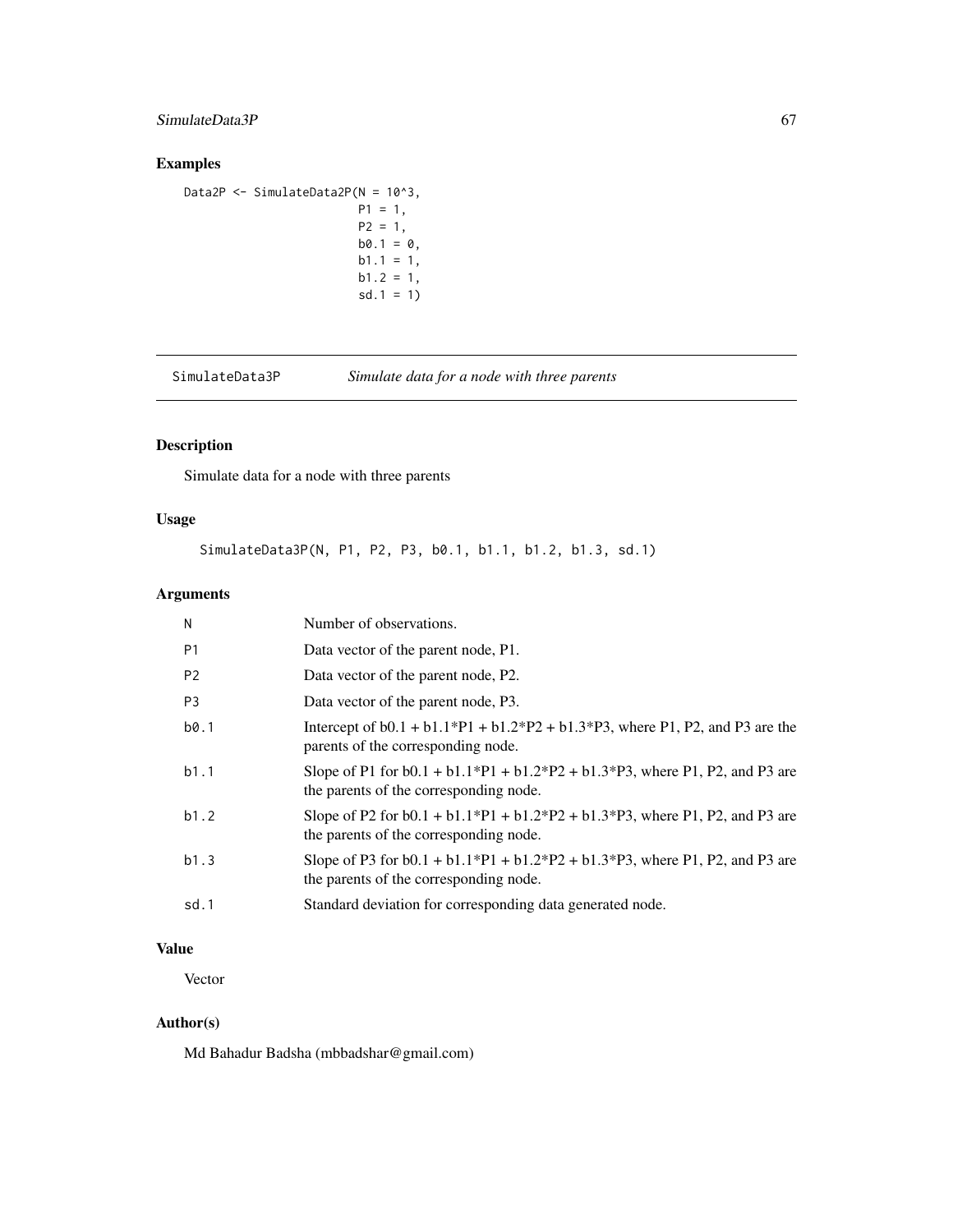### See Also

[SimulateData](#page-61-0) for simulated data generating function.

# Examples

```
Data3P <- SimulateData3P(N = 10^3,
                        P1 = 1,
                        P2 = 1,
                        P3 = 1,b0.1 = 0,
                        b1.1 = 1,
                        b1.2 = 1,
                        b1.3 = 1,
                         sd.1 = 1)
```
<span id="page-67-0"></span>SimulateDataNP *Simulate data for a node with no parent*

### Description

Simulate data for a node with no parent

### Usage

SimulateDataNP(N, b0.1, sd.1)

# Arguments

| и    | Number of observations                                    |
|------|-----------------------------------------------------------|
| b0.1 | Intercept of the corresponding simulated node.            |
| sd.1 | Standard deviation for corresponding data generated node. |

# Value

Vector

# Author(s)

Md Bahadur Badsha (mbbadshar@gmail.com)

# See Also

[SimulateData](#page-61-0) for simulated data generating function.

# Examples

DataNP <- SimulateDataNP(N = 10^3,  $b0.1 = 0$ , sd.1 = 1)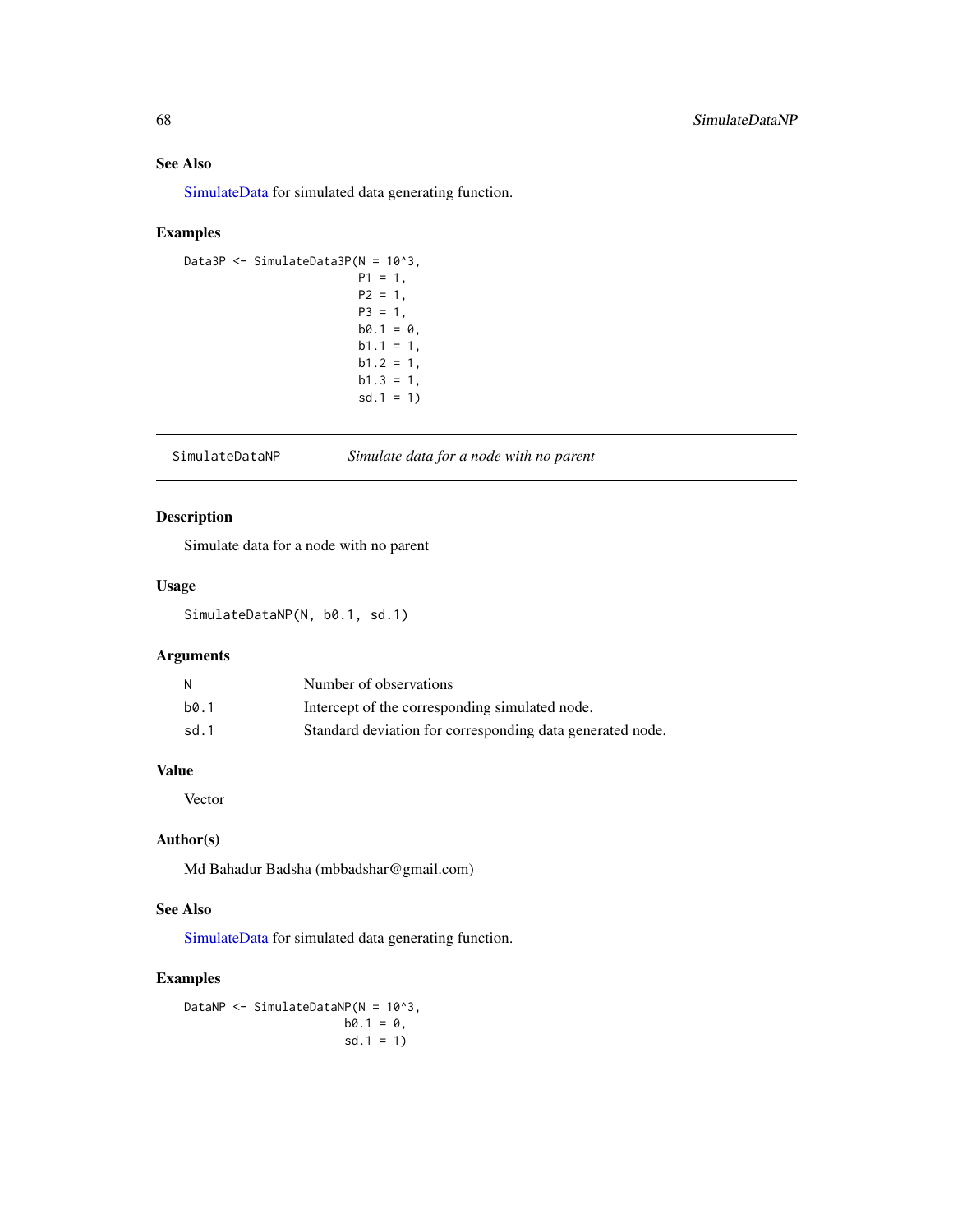# Description

Data simulated under the layered Model.

# Details

The columns of the data matrix are the genetic variant (V node) and phenotype nodes (T nodes).

### Value

Matrix

# Author(s)

Md Bahadur Badsha (mbbadshar@gmail.com)

# See Also

[SimulateData.](#page-61-0)

simu\_data\_M0 *Data for Model 0*

# Description

Data simulated under Model 0.

# Details

The columns of the data matrix are the genetic variant (V node) and phenotype nodes (T nodes).

### Value

Matrix

# Author(s)

Md Bahadur Badsha (mbbadshar@gmail.com)

# See Also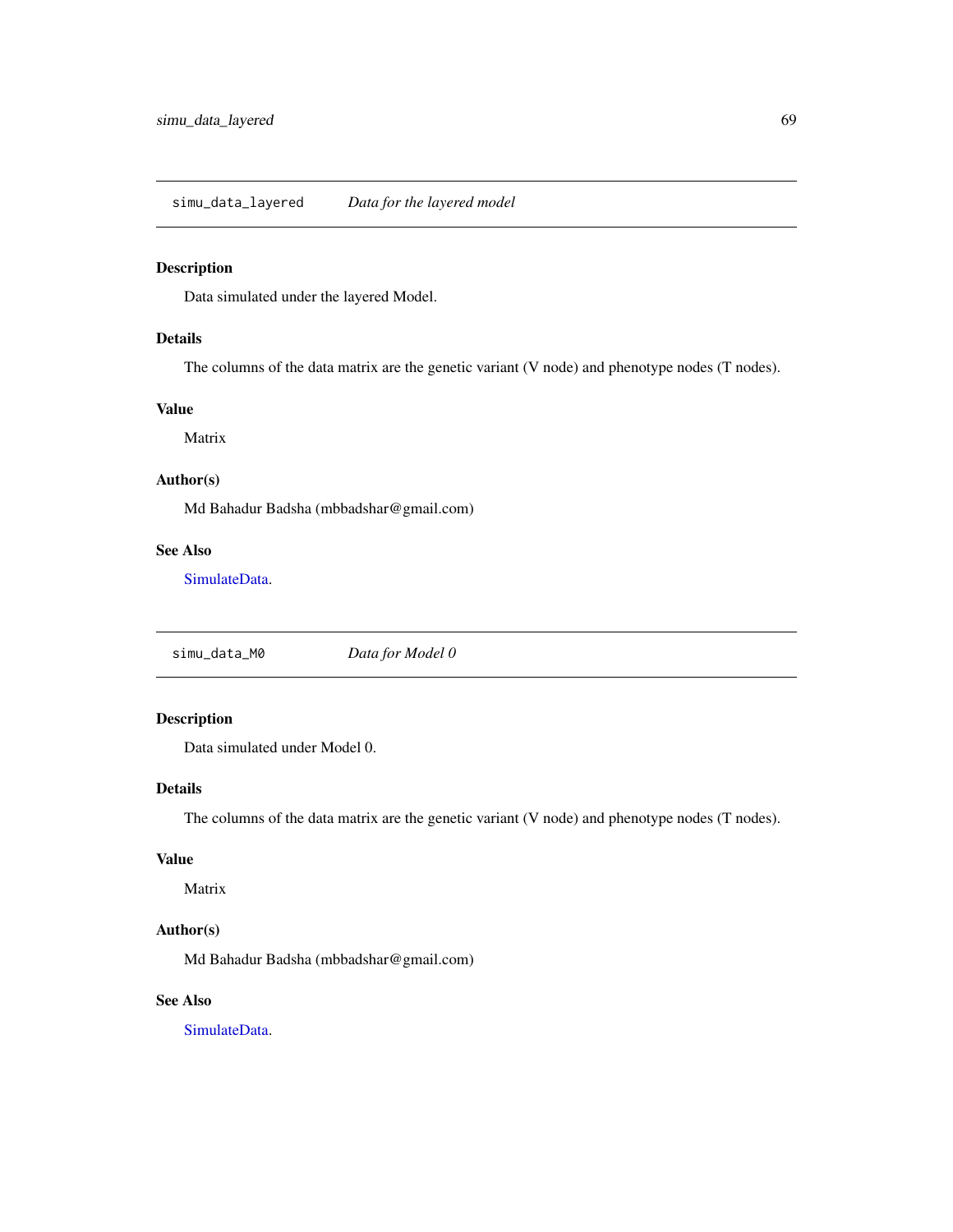# Description

Data simulated under Model 1.

# Details

The columns of the data matrix are the genetic variant (V node) and phenotype nodes (T nodes).

### Value

Matrix

# Author(s)

Md Bahadur Badsha (mbbadshar@gmail.com)

# See Also

[SimulateData.](#page-61-0)

simu\_data\_M2 *Data for Model 2*

# Description

Data simulated under Model 2.

# Details

The columns of the data matrix are the genetic variant (V node) and phenotype nodes (T nodes).

### Value

Matrix

# Author(s)

Md Bahadur Badsha (mbbadshar@gmail.com)

# See Also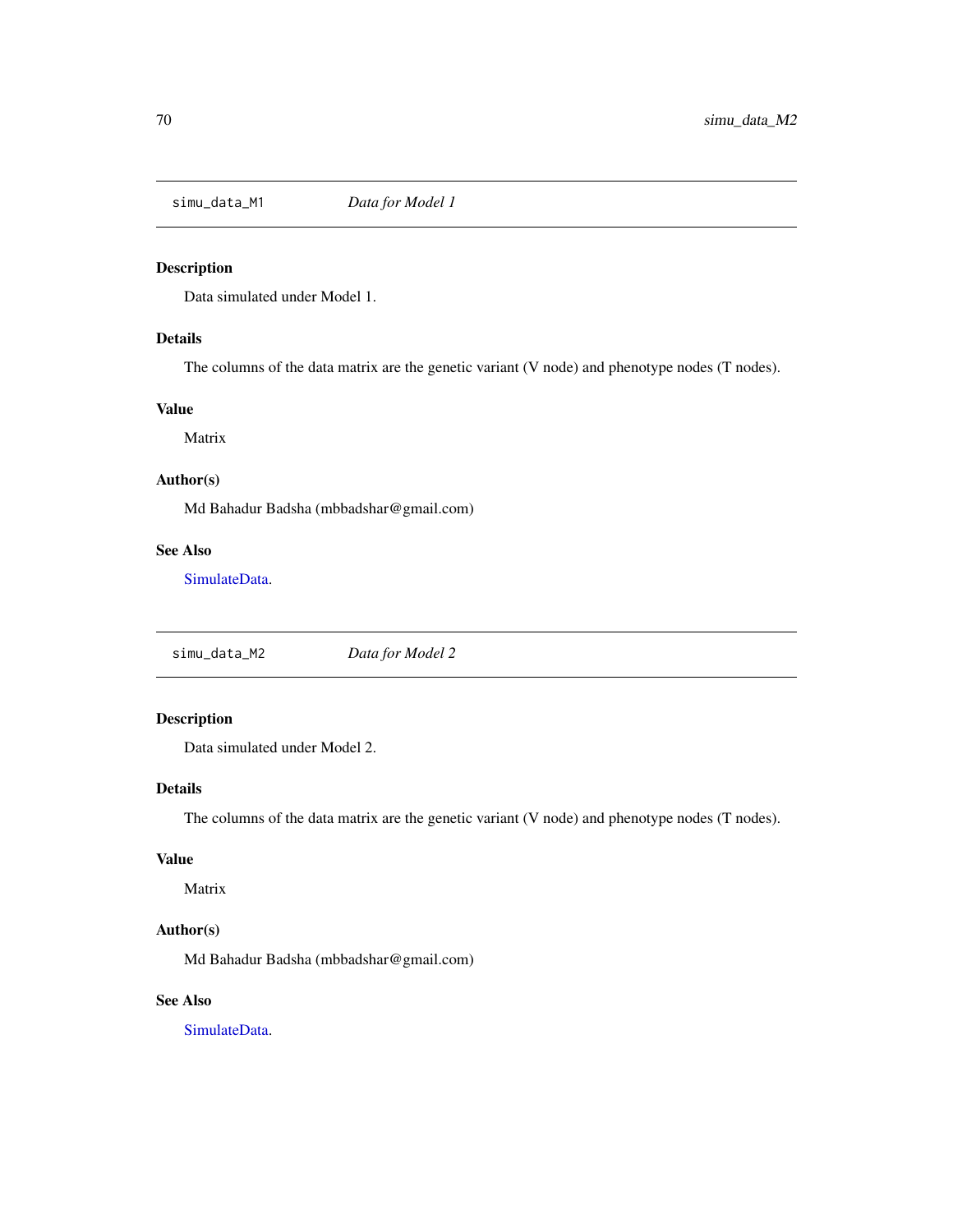simu\_data\_M3 *Data for Model 3*

# Description

Data simulated under Model 3.

# Details

The columns of the data matrix are the genetic variant (V node) and phenotype nodes (T nodes).

### Value

Matrix

# Author(s)

Md Bahadur Badsha (mbbadshar@gmail.com)

### See Also

[SimulateData.](#page-61-0)

simu\_data\_M4 *Data for Model 4*

# Description

Data simulated under Model 4.

# Details

The columns of the data matrix are the genetic variant (V node) and phenotype nodes (T nodes).

### Value

Matrix

# Author(s)

Md Bahadur Badsha (mbbadshar@gmail.com)

# See Also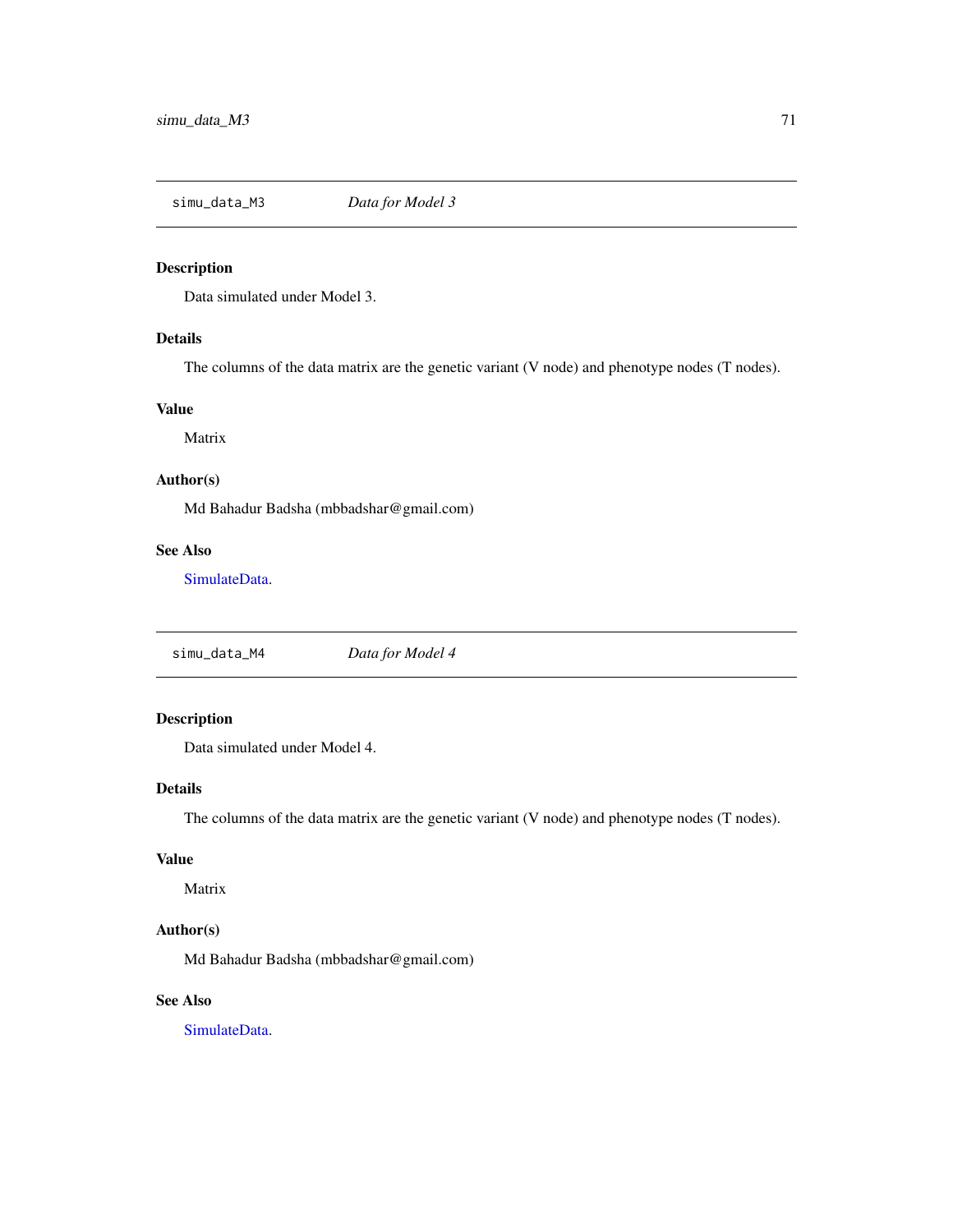simu\_data\_multiparent *Data for the multiple-parent model*

### Description

Data simulated under the multiple-parent model, where a phenotype node has multiple parent nodes.

### Details

The columns of the data matrix are the genetic variant (V node) and phenotype nodes (T nodes).

# Value

Matrix

# Author(s)

Md Bahadur Badsha (mbbadshar@gmail.com)

# See Also

[SimulateData.](#page-61-0)

simu\_data\_starshaped *Data for the star model*

#### Description

Data simulated under the star model, where one gene has more than two children.

### Details

The columns of the data matrix are the genetic variant (V node) and phenotype nodes (T nodes).

### Value

Matrix

#### Author(s)

Md Bahadur Badsha (mbbadshar@gmail.com)

### See Also